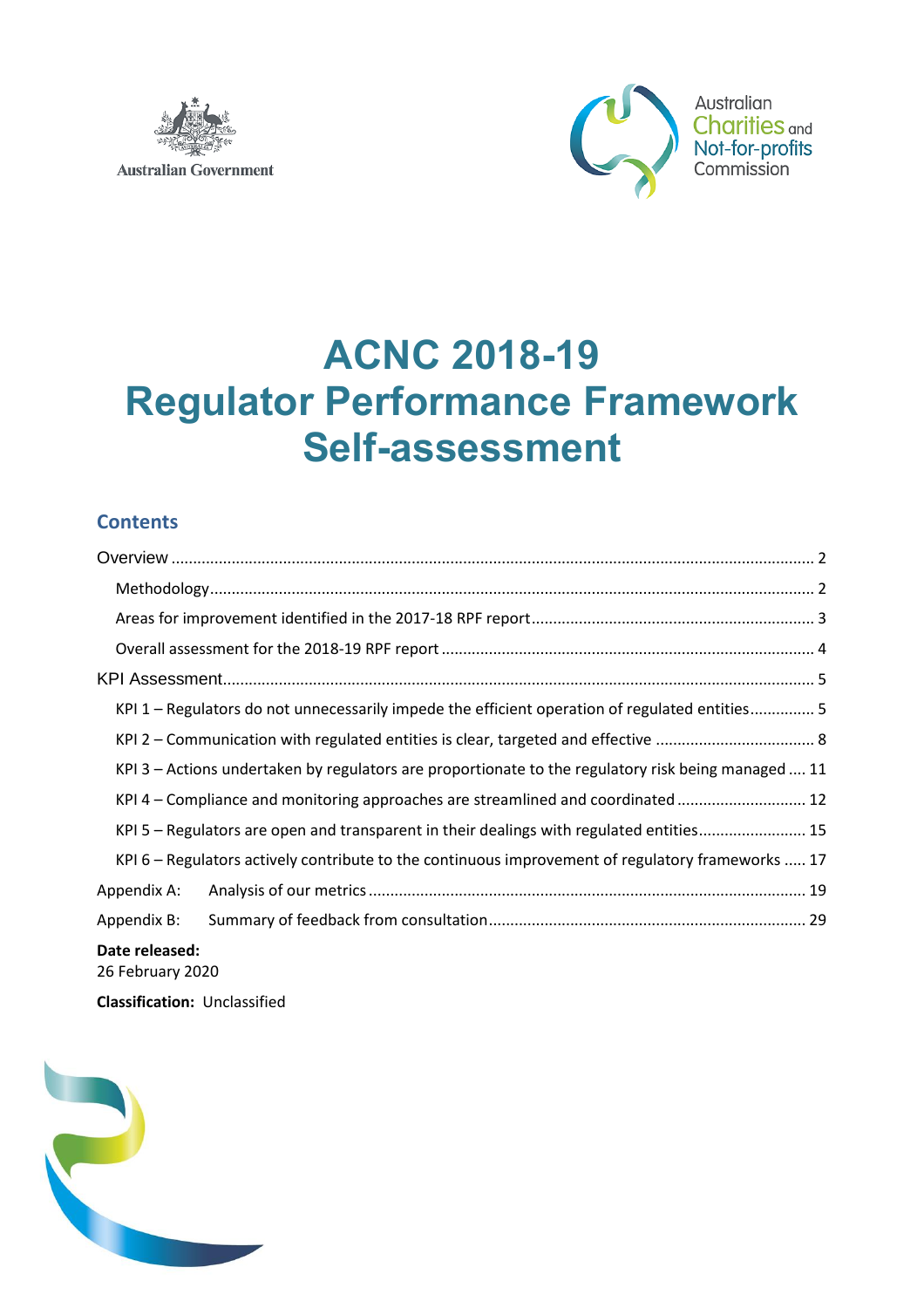## <span id="page-1-0"></span>**Overview**

- 1. The Australian Government released the Regulator Performance Framework (RPF) in October 2014. The RPF measures the way regulators administer regulations, encouraging them to minimise their impact on regulated entities. The RPF consists of six *key performance indicators* (KPIs):
	- Regulators do not unnecessarily impede the efficient operation of regulated entities
	- Communication with regulated entities is clear, targeted and effective
	- Actions undertaken by regulators are proportionate to the regulatory risk being managed
	- Compliance and monitoring approaches are streamlined and co-ordinated
	- Regulators are open and transparent in their dealings with regulated entities
	- Regulators actively contribute to the continuous improvement of regulatory frameworks
- 2. Achievement of the KPIs is demonstrated through *evidence* (metrics) that a regulator has acted in accordance with good regulatory practice, as articulated in the *measures* associated with each KPI.
- 3. Regulators are required to assess their performance under the RPF each year. The ACNC's results against each metric are detailed in **Appendix A**.
- 4. The body of this Report summarises the ACNC's performance against each KPI, grouped into the associated measures of good regulatory practice.
- 5. This self-assessment was finalised in August 2019.

### <span id="page-1-1"></span>**Methodology**

- 6. The ACNC's performance was assessed by senior ACNC officers, reviewed by ACNC directors, and endorsed by the Commissioner and Assistant Commissioner.
- 7. RPF self-assessments must also be validated through a process of consultation with an approved consultation mechanism. For the ACNC, this is a combined mechanism of the Professional Users Group (professional advisers) and Sector Users Group (charity representatives). The ACNC's draft selfassessment report was considered by these groups in August 2019; their comments and the ACNC's response to these comments are detailed at **Appendix B**.
- 8. Performance against each evidence metric was assessed as met, substantially met, partially met, or not met:

| Colour | <b>Metrics</b>                                          |
|--------|---------------------------------------------------------|
|        | Target met or exceeded                                  |
|        | Target mostly met                                       |
|        | Some elements of the target were met and issues managed |
|        | No or minimal progress was made against the target      |

9. Overall performance with respect to each KPI was assessed as excellent, very good, good, fair, or poor:

| <b>KPI</b> assessment                                                    |  |
|--------------------------------------------------------------------------|--|
| Excellent, with no or minor room for improvement                         |  |
| Very Good, with minor room for improvement                               |  |
| Good, with some room for improvement                                     |  |
| Fair, with significant room for improvement                              |  |
| <b>Poor</b> , with numerous significant areas for improvement identified |  |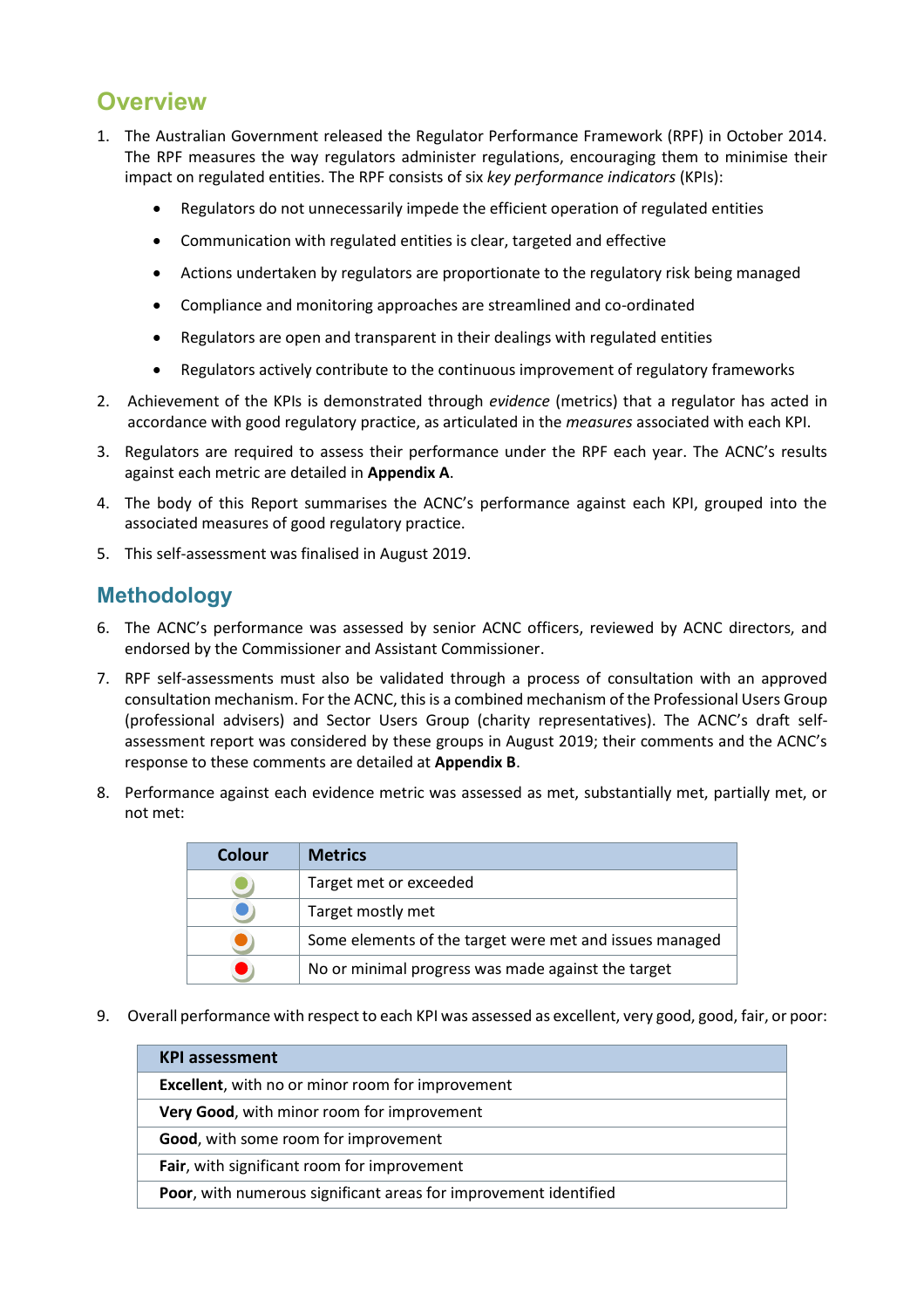### <span id="page-2-0"></span>**Areas for improvement identified in the 2017-18 RPF report**

10. In the 2017-18 RPF report, the following areas of improvement were identified for each KPI:

| <b>No</b>    | <b>KPI</b>                                                                                       | <b>Areas of improvement</b>                                                                                                                                                                                                                                                                                                                                                  |
|--------------|--------------------------------------------------------------------------------------------------|------------------------------------------------------------------------------------------------------------------------------------------------------------------------------------------------------------------------------------------------------------------------------------------------------------------------------------------------------------------------------|
| $\mathbf{1}$ | Regulators do not unnecessarily<br>impede the efficient operation<br>of regulated entities       | Improving the accessibility and useability of the ACNC's<br>$\bullet$<br>website, forms and the Charity Portal.<br>Continuing to work with federal, state and territory<br>$\bullet$<br>regulators to eliminate duplicated reporting.                                                                                                                                        |
| 2            | Communication with regulated<br>entities is clear, targeted and<br>effective                     | Improving accessibility of web content towards 100%<br>$\bullet$<br>compliance with the Web Content Accessibility<br>Guidelines Version 2.0.<br>Continuing to improve communication with charities<br>$\bullet$<br>through refining guidance and tailoring emails.                                                                                                           |
| 3            | Actions undertaken by<br>regulators are proportionate to<br>the regulatory risk being<br>managed | Finalising a review of the ACNC's Regulatory Approach to<br>$\bullet$<br>confirm that it remains up-to-date and fit for purpose.<br>Increasing access to other data holdings (such as data<br>held by AUSTRAC and the Australian Criminal<br>Intelligence Commission) and continuing to use a wide<br>range of data and intelligence to inform our<br>understanding of risk. |
| 4            | Compliance and monitoring<br>approaches are streamlined and<br>coordinated                       | Improving the accessibility and useability of the ACNC's<br>$\bullet$<br>website, forms and the Charity Portal.<br>Continuing to promote and expand the use of the<br>$\bullet$<br>Charity Passport.                                                                                                                                                                         |
| 5            | Regulators are open and<br>transparent in their dealings<br>with regulated entities              | Finalising a review of the ACNC's Regulatory Approach to<br>$\bullet$<br>confirm that it remains up-to-date and fit for purpose.<br>Updating our procedure on publishing datasets.<br>$\bullet$                                                                                                                                                                              |
| 6            | Regulators actively contribute<br>to the continuous improvement<br>of regulatory frameworks      | Continuing to work with federal, state and territory<br>$\bullet$<br>regulators to eliminate duplicated reporting.<br>Continuing to improve the provision of feedback to<br>$\bullet$<br>policy departments.                                                                                                                                                                 |

11. Each of the areas of improvement identified in the 2017-18 RPF report have been addressed in this report, and the ACNC's self-assessment in the 2018-19 RPF report is partially based on our success in addressing the areas of improvement listed above.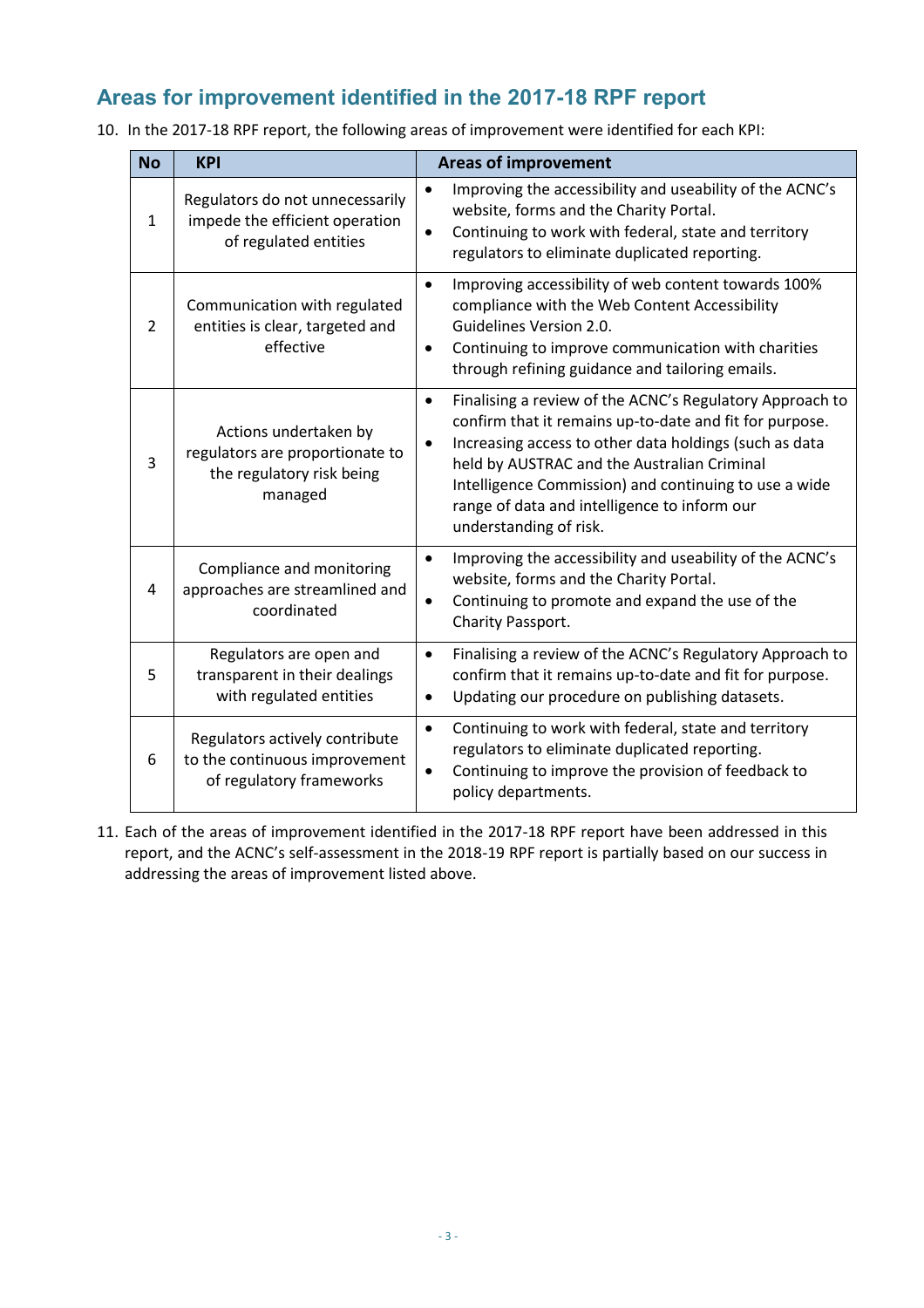### <span id="page-3-0"></span>**Overall assessment for the 2018-19 RPF report**

- 12. The ACNC considers that its overall performance in achieving the KPIs in 2018-19 was *Very Good, with minor room for improvement*, identical to the previous year. KPI1 has been assessed as *good*, a lower rating than in 2017-18. The reasons for this are set out below, with steps the ACNC will take to improve over the course of the year. KPI5 was rated as *Excellent*, an improvement from *Very Good* in 2017-18. All other KPIs were rated as *Very Good, with minor room for improvement.*
- 13. We are committed to making further improvements over the course of 2019-20. The government response to the repor[t Strengthening for Purpose: Australian Charities and Not-for-profits Commission](https://treasury.gov.au/publication/p2018-t318031)  [Legislative Review 2018](https://treasury.gov.au/publication/p2018-t318031) will frame improvements for regulation of the sector.
- 14. Our areas of improvement identified in 2018-19 are below:

| <b>No</b>      | <b>KPI</b>                                                                                       | <b>Areas of improvement</b>                                                                                                                                                                                                                                                                                                                                                                                 |
|----------------|--------------------------------------------------------------------------------------------------|-------------------------------------------------------------------------------------------------------------------------------------------------------------------------------------------------------------------------------------------------------------------------------------------------------------------------------------------------------------------------------------------------------------|
| 1              | Regulators do not unnecessarily<br>impede the efficient operation<br>of regulated entities       | Consolidating the improvements to the ACNC's website,<br>$\bullet$<br>forms and the Charity Portal to ensure they deliver a<br>reduction in compliance costs for the charity sector.<br>Continuing to work with federal, state and territory<br>$\bullet$<br>regulators to eliminate duplicated reporting.<br>Working towards an earlier release of the annual<br>$\bullet$<br>Australian Charities Report. |
| $\overline{2}$ | Communication with regulated<br>entities is clear, targeted and<br>effective                     | Continuing to improve accessibility of web content<br>$\bullet$<br>towards 100 % compliance with the Web Content<br>Accessibility Guidelines Version 2.0.                                                                                                                                                                                                                                                   |
| 3              | Actions undertaken by<br>regulators are proportionate to<br>the regulatory risk being<br>managed | Providing further resources to enable charities to<br>$\bullet$<br>understand and address their key governance risks.<br>Continuing to work with other regulators and formalising<br>$\bullet$<br>these working relationships through Memoranda of<br>Understanding, where appropriate.                                                                                                                     |
| 4              | Compliance and monitoring<br>approaches are streamlined and<br>co-ordinated                      | Reviewing the operational procedure for forms to ensure<br>$\bullet$<br>it remains current and accurate.<br>Continuing to promote and expand use of the Charity<br>$\bullet$<br>Passport.<br>Ensuring that improvements to the ACNC website and<br>$\bullet$<br>Charity Portal result in reduced compliance costs<br>associated with annual reporting.                                                      |
| 5              | Regulators are open and<br>transparent in their dealings<br>with regulated entities              | None identified.<br>$\bullet$                                                                                                                                                                                                                                                                                                                                                                               |
| 6              | Regulators actively contribute<br>to the continuous improvement<br>of regulatory frameworks      | Reviewing and, as necessary, updating the Stakeholder<br>$\bullet$<br>Engagement Framework to ensure it is current and fit-for-<br>purpose.<br>Continuing to work with federal, state and territory<br>$\bullet$<br>regulators to eliminate duplicated reporting.<br>Improving consultation mechanisms for small charities.<br>$\bullet$                                                                    |

15. Our external stakeholder groups, the Professional User Group and Sector User Group provided feedback on our self-assessment in August 2019, with the majority validating our ratings. This feedback is further discussed in Appendix B.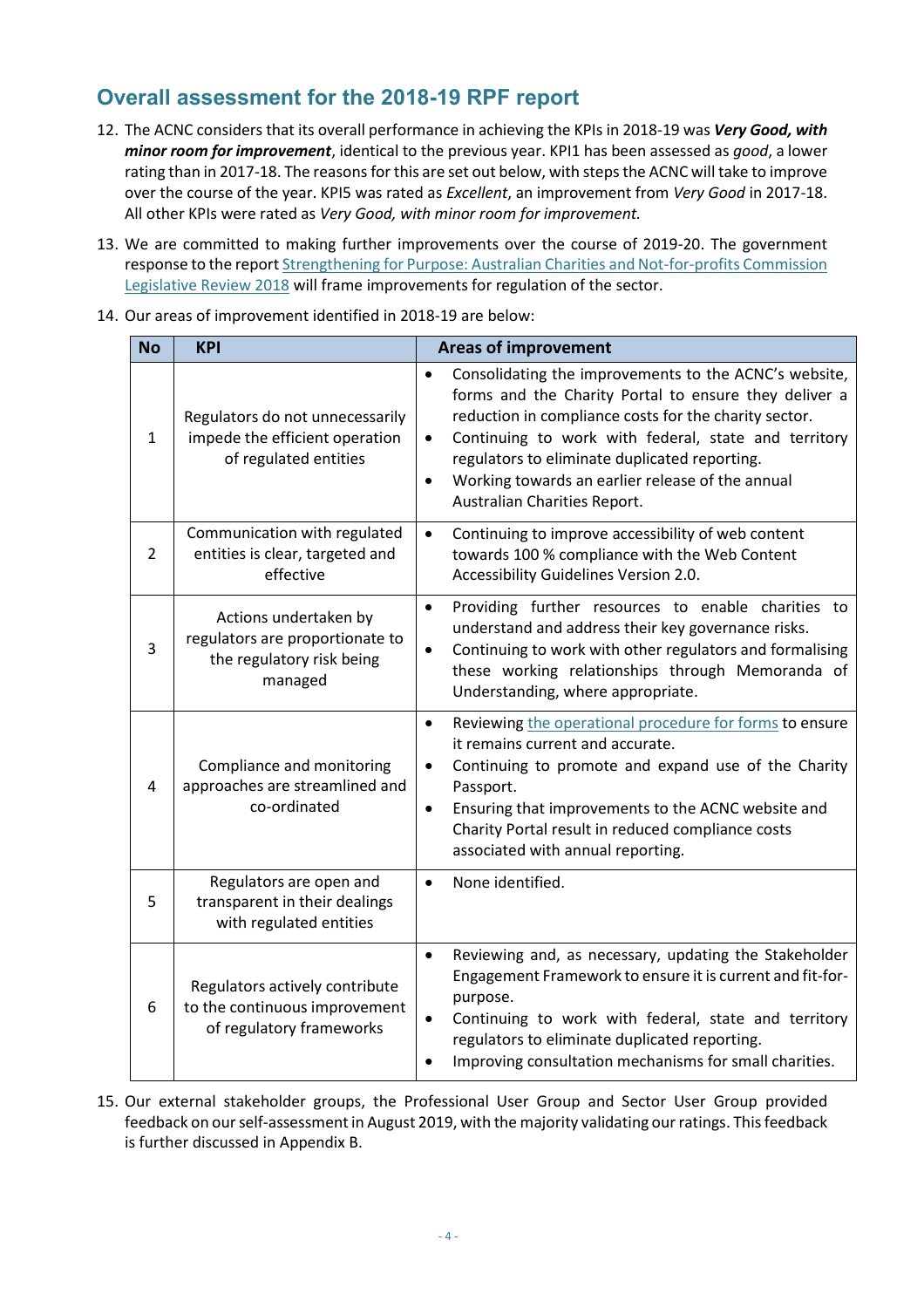## <span id="page-4-0"></span>**KPI Assessment**

### <span id="page-4-1"></span>**KPI 1 – Regulators do not unnecessarily impede the efficient operation of regulated entities**

**1A Regulators demonstrate an understanding of the operating environment of the industry or organisation, or the circumstances of individuals and the current and emerging issues that affect the sector.**

**1B Regulators take actions to minimise the potential for unintended negative impacts of regulatory activities on regulated entities or affected supplier industries and supply chains.** 

**1C Regulators implement continuous improvement strategies to reduce the costs of compliance for those they regulate.**

#### *Understanding of the sector and its operating environment*

- 16. The foundation of the ACNC's regulatory approach is a deep understanding of charities and the broader not-for-profit sector. The ACNC develops and shares its knowledge of the sector through consultation, sector briefings, analysis and publication of charity data.
- <span id="page-4-2"></span>17. The ACNC engages the Professional Users Group (PUG), the Sector Users Group (SUG), professional advisers, charities and peak bodies on matters of procedure, guidance and our regulation of registered charities. In 2018-19, we hosted three PUG and three SUG meetings.
- 18. Our Executive team completed 56 speaking engagements in 2018-19, attending conferences, roundtables and Annual General Meetings. The ACNC Executive team also participated in 104 stakeholder meetings with charities, sector representatives and peak bodies on a variety of topics important to the charity sector. There were fewer speaking engagements and meetings than in 2017- 18, reflecting the reduction in our Executive from three members to two members in June 2018. In the 2017-18 self-assessment, due to an administrative error, we incorrectly reported that the Executive team participated in 279 meetings. This should have been 189 stakeholder meetings.
- <span id="page-4-3"></span>19. The senior management of the ACNC have increased their representation of the ACNC at stakeholder meetings, and combined statistics for Executive and senior management engagements will be produced for 2019-20. The Director of Reporting and Red Tape Reduction presented at the series of 'Auditing and Assurance' conferences hosted by Chartered Accountants Australia New Zealand between March and May 2019. The Director of Registration presented at several events, including at faith-based events and at Xponential, and the Director of Compliance represented the ACNC at the International Safeguarding Summit. The ACNC Commissioner and the Education and Public Affairs team attended the Our Community Conference in May 2019.
- 20. ACNC staff also attend meetings and conferences hosted by or for the charity sector (or segments of the sector) to ensure they remain aware of the topics of regulatory concern to the sector. The Reporting team attend meetings with the accounting profession to discuss reporting issues. These meetings include the Emerging Issues Group as well as the Large National Network. In 2018-19, ACNC staff also attended the Australian Council for International Development (ACFID) Conference and the Director of Compliance attended the ACFID Risk Community of Practice Forums.
- <span id="page-4-4"></span>21. In 2018-19, we continued to analyse the information reported by charities in Annual Information Statements (AISs), helping the ACNC and the public to understand the sector. Th[e Australian Charities](https://www.acnc.gov.au/tools/reports/compliance-report)  [Report 2018](https://www.acnc.gov.au/tools/reports/compliance-report) was published in May 2019. The report provides a succinct summary of the key facts and figures about Australia's charity sector, including income and expenses of charities, where they operate, who they help and what they do. Previously the preparation of the report has been outsourced, but this year it was produced in-house. The report was published several months later than previous reports. This was because of a major information technology (IT) upgrade occurring during the project (see paragraphs [28](#page-5-0)[-30\)](#page-6-0), as well as this being the first year the ACNC has produced the report internally. The ACNC is aiming to release future reports by March of each year.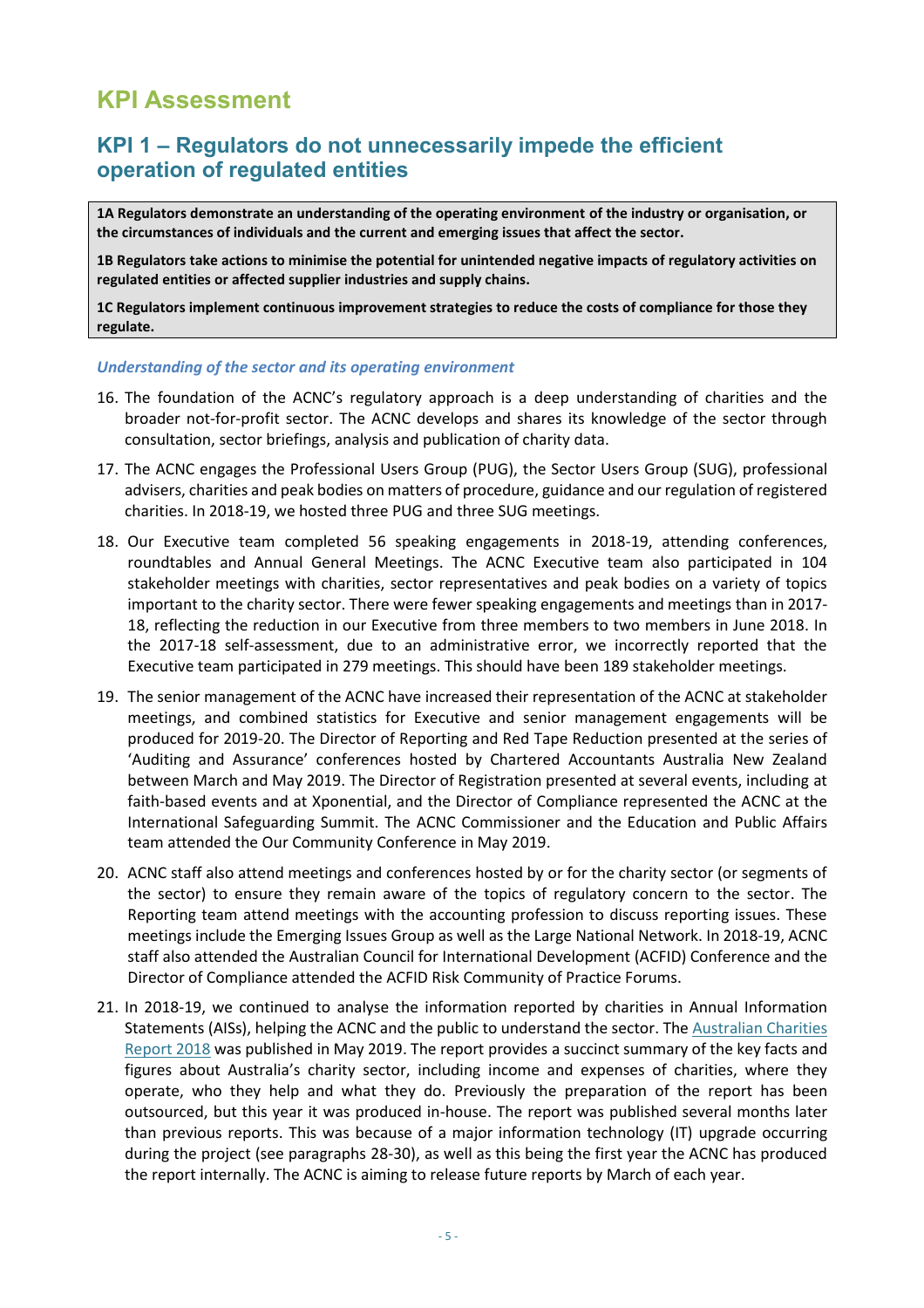- 22. We continued to share the data used to create the Australian Charities Report with the public on the Government's official repository for open data, data.gov.au. This enables researchers and other interested parties to undertake their own analysis of the data. The ACNC has now published nine datasets on data.gov.au. The ACNC registered charities dataset is the most popular ACNC dataset. It is the sixth most-viewed dataset on data.gov.au, with more than 50,000 cumulative views since the dataset was uploaded.
- 23. In 2018-19, we also published [submissions](https://www.acnc.gov.au/about/acnc-submissions) to various bodies on matters that affect the charity sector, such as:
	- the Senate Select Committee on Charity Fundraising in the 21st Century on fundraising regulation
	- the Treasury Consultation on Modernising Business Registers
	- the Treasury Consultation on Designing a Modern Australian Business Number System
	- the Department of Foreign Affairs and Trade related to their preventing sexual exploitation, abuse and harassment consultation
	- the Treasury Consultation on the ASIC Industry Funding Model and Registry Search Fees
	- the Joint Standing Committee on Electoral Matters on the Electoral Legislation Amendment (Electoral Funding and Disclosure Reform) Bill
	- the Australian Accounting Standards Board on financial reporting for charities.

#### *Minimising unintended negative impacts of regulatory activities*

- <span id="page-5-1"></span>24. The ACNC continues to use a risk-based approach in allocating its compliance resources with a view to addressing concerns that present the greatest risk to trust and confidence in the sector. Our proportionate approach to compliance gives charities a chance to address concerns whilst dealing with cases of serious misconduct quickly and firmly. This is consistent with the ACNC Act, which requires the ACNC Commissioner to have regard to, among other things, the principles of regulatory necessity, reflecting risk, and proportionate regulation (section 15-10 of the ACNC Act).
- <span id="page-5-3"></span>25. The ACNC recognises that charities often report to a range of government agencies. We continue to work with Commonwealth, state and territory agencies to reduce the regulatory reporting burden for charities. While we have made good progress (as outlined in previous self-assessments), we are aware that there is still more that can be done in this area.
- 26. The ACNC has implemented streamlined reporting arrangements with various state and territory jurisdictions, enabling charities to report directly to the ACNC. In 2018-19, we finalised a streamlined arrangement for charities incorporated in the Northern Territory (NT), benefiting over 200 charities (the NT has the smallest number of registered charities of all states and territories).
- <span id="page-5-4"></span>27. There are now streamlined reporting arrangementsfor charities in Tasmania, South Australia (SA), the Australian Capital Territory, (ACT), Victoria, New South Wales (NSW) and the NT. We continue to work towards finalising more streamlined reporting arrangements in the coming years.

#### *Continuous improvement strategies reduce the costs of compliance for the sector*

- <span id="page-5-0"></span>28. The ACNC received funding in the 2017 Federal Budget to replace our existing IT systems, a project which was completed in the 2018-19 year. The project consisted of two main phases, with the first phase deployed in October 2018 and the second phase finalised in June 2019. Among other elements, the project improved the search, accessibility and responsiveness of the Charity Register, and the functionality of online forms. A new charity portal was released to improve the ability of charities to manage their reporting obligations. Improvements in our IT will reduce the cost of compliance for the charity sector. Reductions in the cost of compliance will occur in the areas of annual reporting and voluntary revocation (which can now be completed online).
- <span id="page-5-2"></span>29. As part of the upgrade, all charities needed to recreate their access to the Charity Portal before they could submit their AIS. The ACNC Commissioner exercised his discretion to defer the lodgement of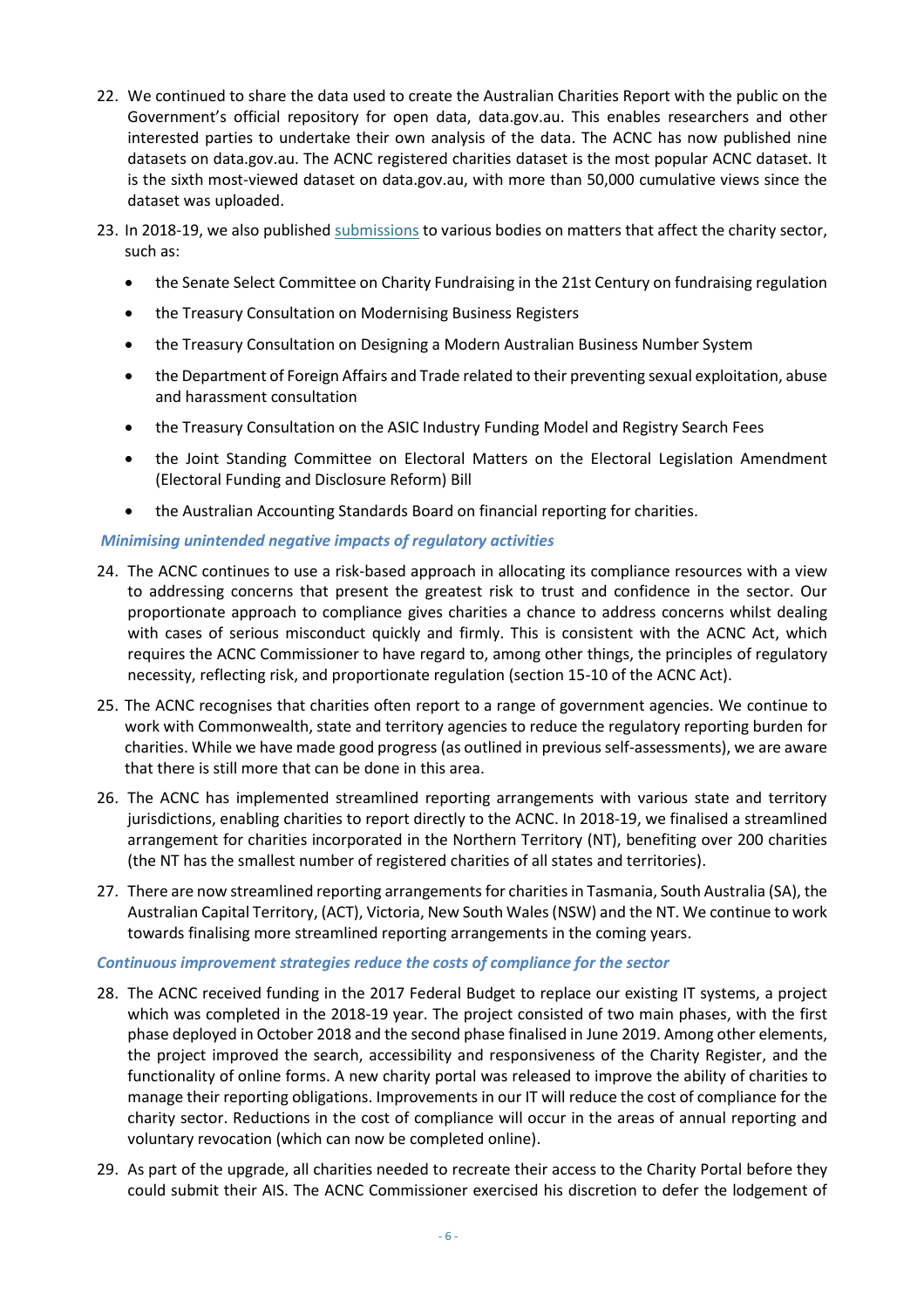the AIS, initially until 31 March 2019, and then until 7 April 2019, for charities with reporting periods ending between 30 June and 30 September.

- <span id="page-6-0"></span>30. As with any large-scale IT upgrade, there was a number of implementation issues. This resulted in delays for charities attempting to use the new system and, as a consequence, to an increase in negative feedback to the ACNC focused on the website and Charity Portal. Despite these 'teething difficulties', there has been some anecdotal feedback following the resolution of the issues that charities were happy with the assistance they received from our Advice Services team in resolving their difficulties and were positive about the new website. It is anticipated the sector will reap the full benefits of the upgrade in the 2019-20 reporting period.
- 31. Due to our improved online registration application process, the ACNC now has the ability to allow an applicant to make changes to their online application form after it has been submitted. Previously, if an applicant had not provided all the required information in the form, they would have to reapply and complete the entire registration form again. Now, an applicant can review the submitted form, make changes and resubmit when they are ready. This improved functionality has reduced compliance costs for the sector.
- 32. The ACNC also implemented new functionality allowing charities to self-initiate a resubmission of either the 2017 or 2018 AIS. Previously, charities were required to contact the ACNC to resubmit any AISs.
- 33. The 2018 AIS utilised improvements in our IT to deliver an enhanced product to the charity sector. Changes in the AIS functionality included better validation to help charities detect and prevent errors before submission, extra guidance and increased validation to assist charities to correctly identify their status as a Basic Religious Charity. These improvements have reduced the time (and therefore the cost) to complete the AIS.
- <span id="page-6-1"></span>34. The ACNC uses surveys to improve our forms and processes. All registration applicants are sent an online customer experience survey and can provide feedback on their experience with the registration process, including the level of helpfulness of the processing analyst and the overall quality of the process. We use these results to ensure we provide quality services to applicants – in 2018-19, 96 % of applicants expressed overall satisfaction with the quality of our service (an increase of two % compared to the 2017-18 result).
- <span id="page-6-2"></span>35. The ACNC asks all charities to complete a survey to provide feedback on the AIS. In 2018-19, over 1,750 charities provided feedback on the 2018 AIS (compared to 900 responses in response to the 2017 AIS). Due to the extension to the due date for lodging the 2018 AIS, staff are still analysing the feedback. The results will be used to improve the 2019 AIS.
- 36. In 2018-19, we received 212 compliments about the ACNC; in 2017-18 we received 244. The main theme of compliments was positive customer service experiences. The number of complaints about the ACNC was 1,019, a small decrease on the 1,202 complaints received in 2017-18. The vast majority of complaints related to IT issues which affected our website and Charity Portal. The ACNC anticipates that complaints will decrease in 2019-20 as charities become accustomed to the new systems and all teething issues are resolved. The ACNC expects that the analysis of complaints next year will also see the prevalence of complaints about IT systems decrease.

#### Overall assessment: **Good**

Key areas for improvement:

- Consolidating the improvements to ACNC's website, forms and the Charity Portal to ensure they deliver a reduction in compliance costs for the charity sector.
- Continuing to work with federal, state and territory regulators to eliminate duplicated reporting.
- Working towards an earlier release of the annual Australian Charities Report.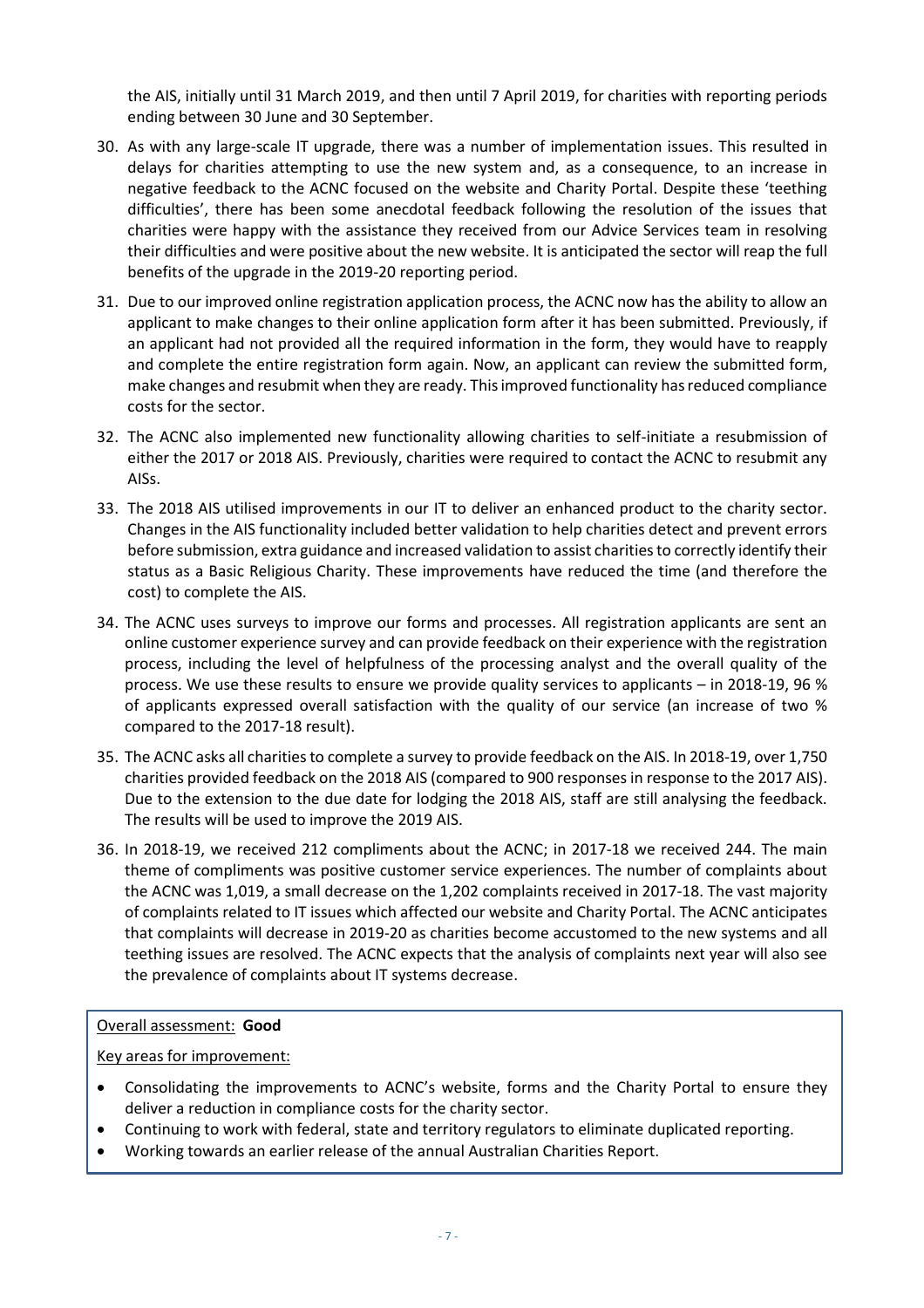### <span id="page-7-0"></span>**KPI 2 – Communication with regulated entities is clear, targeted and effective**

**2A Regulators provide guidance and information that is up to date, clear, accessible and concise through media appropriate to the target audience.**

**2B Regulators consider the impact on regulated entities and engage with industry groups and representatives of the affected stakeholders before changing policies, practices or service standards.**

**2C Regulators' decisions and advice are provided in a timely manner, clearly articulating expectations and the underlying reasons for decisions.**

**2D Regulators' advice is consistent and supports predictable outcomes.**

#### *Guidance and information*

- 37. The ACNC continues to refine and improve the way that we deliver information. This will assist charities in understanding and fulfilling their regulatory obligations.
- 38. Apart from responding to queries directly and providing verbal and written guidance for individual enquiries, we continued to offer charities a wide range of education materials including webinars, podcasts, videos, factsheets and guides, along with providing tips and advice on our social media channels and in our two newsletters, ACNC Quarterly and the Commissioner's Column.
- 39. In 2018-19, the ACNC hosted 11 webinars. Throughout 2018-19, members of the ACNC staff appeared as guests on the podcast productions of professional groups. The ACNC's podcast, Charity Chat, was in hiatus until June 2019, when it was relaunched with an episode co-hosted by the ATO on the topic of charity tax concessions. The podcast will continue with new episodes in 2019-20.
- 40. Our Director of Reporting and Red Tape Reduction was also a regular guest on CPA Australia's podcast, recording three episodes with them over the year.
- 41. We have continued to develop guidance and resources specific to the issues affecting registered charities – including governance, how to meet ACNC obligations and self-assessment tools. We have also been preparing guidance on the External Conduct Standards, new standards which came into effect in July 2019. The guidance includes clear examples and case studies to assist charities to comply with the new Standards and was launched in 2019-20.
- 42. Along with the new website, which makes it easier to locate relevant information, the ACNC undertook a program of work to improve existing resources – including editing and updating the fraud guidance, [Protect your charity](https://www.acnc.gov.au/tools/guides/protect-your-charity-fraud) from fraud, and re-writing [My Charity and the ACNC: A guide to your](https://www.acnc.gov.au/tools/guides/my-charity-and-acnc-guide-your-charitys-responsibilities-acnc)  [charity's responsibilities to the ACNC](https://www.acnc.gov.au/tools/guides/my-charity-and-acnc-guide-your-charitys-responsibilities-acnc). The ACNC also made improvements to a range of basic templates, which provide a useful starting point for many charities looking to develop policies and frameworks for their own organisations.
- 43. In November 2018, the ACNC published a new guide entitled [Gifts and honorariums,](https://www.acnc.gov.au/tools/topic-guides/gifts-and-honorariums) designed to provide advice for charities about the provision of gifts or honorariums to individuals, including current or outgoing Responsible Persons, members, staff or volunteers.
- <span id="page-7-1"></span>44. To assist charities in assessing their compliance with ACNC requirements, we produced and published the [Self-evaluation for charities,](https://www.acnc.gov.au/for-charities/manage-your-charity/obligations-acnc/self-evaluation-charities-meeting-your) an interactive tool to help charities determine if they are meeting their ACNC obligations, and to identify issues that may prevent them from doing so.
- 45. Small charities (annual revenue less than \$250,000) are 65% of all registered charities. Extra small charities (annual revenue less than \$50,000) are 36% of all registered charities. Feedback from small charities and PUG is that this group of charities often do not have the resources or the tools required to ensure good governance.
- 46. In June 2019, we launched the [Small Charities Library](https://www.acnc.gov.au/node/4478081) a dedicated series of 23 factsheets designed specifically for small and extra-small charities. The resources contain insights into charity governance, record-keeping, and reporting, as well as information about common charity pitfalls such as conflicts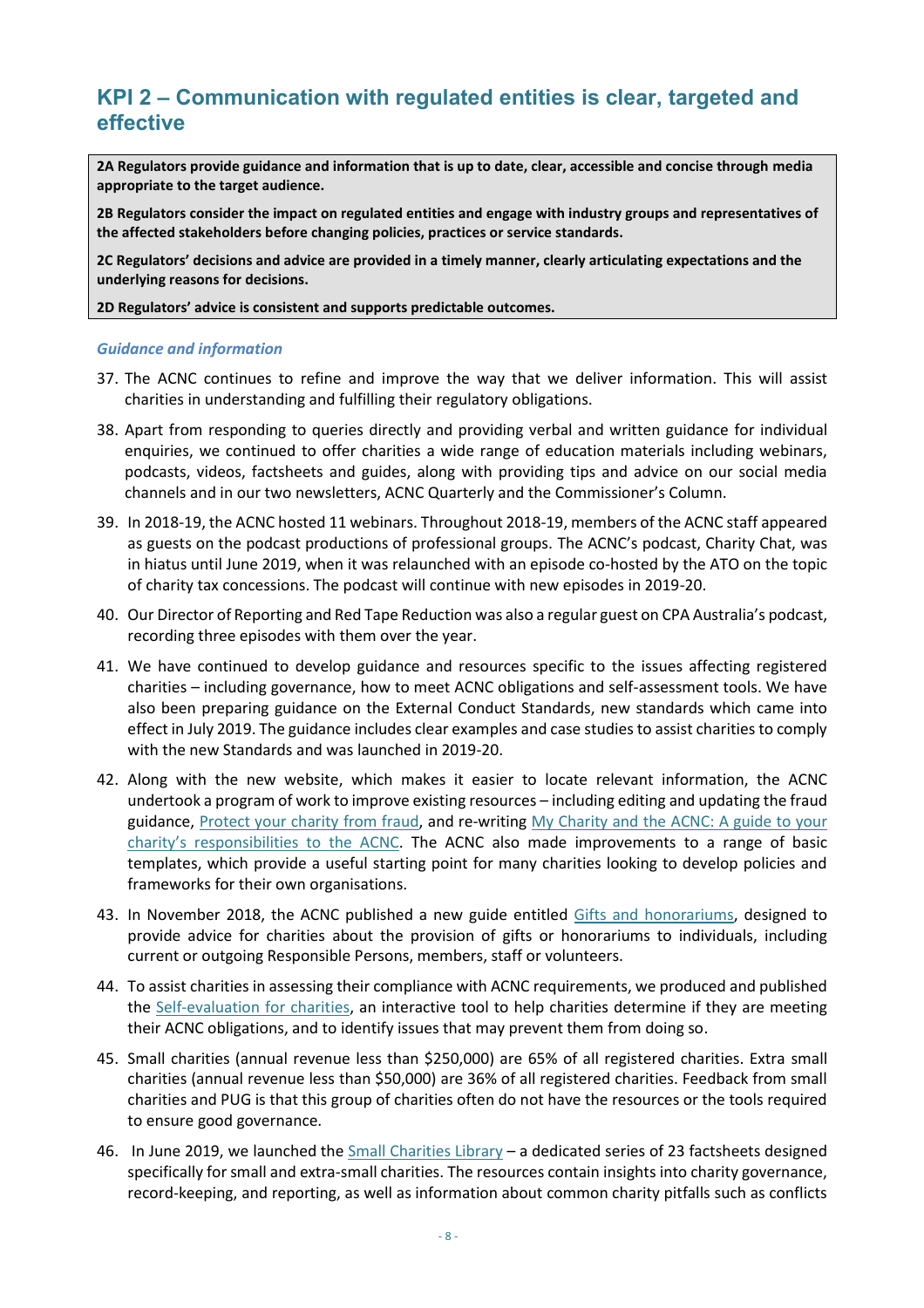of interest and complaints handling. The Small Charities Library also contains links to practical resources, including relevant templates and checklists.

- 47. The ACNC continued to work with other regulators on issues that affect charities. For example, we have been working with both the Australian Taxation Office (ATO) and the Australian Securities and Investments Commission (ASIC) to ensure impacted charities are aware of the strengthened whistleblower protection regimes. We have issued guidance to the sector on these changes as well as ensuring ASIC and ATO consider not-for-profits in their communications.
- 48. We have also worked with the ATO and Treasury as they seek to modernise business registers and introduce a Director Identification Number. The ACNC has been proactive in ensuring these projects consider the needs and complexities of the charity sector in their design and implementation.
- 49. The ACNC has engaged heavily with the Australian Accounting Standards Board throughout the year, including making submissions on issues affecting charity reporting.
- 50. The ACNC has also worked with whole of government colleagues to support the implementation of the National Child Safe principles. These principles have the potential to be relevant to every charity, but are particularly relevant to those working directly with children.
- 51. We continued to use charities' reporting behaviour to tailor email communications, with the goal of improving on-time reporting submissions.
- 52. We are still working towards full compliance with the Web Content Accessibility Guidelines Version 2 (WCAG2.0) – however, the new website has allowed for significant improvements. For example, some of our policies and procedures are now available as HTML content for the first time. Work is continuing to improve the accessibility and readability of the website.

#### *Communication*

- 53. As highlighted under KPI1 (refer to paragraphs [17](#page-4-2)[-19\)](#page-4-3), the ACNC continued to consult with the charity sector and other stakeholders throughout 2018-19. This included meetings of the Professional Users Group (PUG) and the Sector Users Group (SUG). For example, when developing the External Conduct Standards guidance, the ACNC sought feedback from both the PUG and the SUG.
- 54. In developing th[e Self Evaluation for Charities,](https://www.acnc.gov.au/for-charities/manage-your-charity/obligations-acnc/self-evaluation-charities-meeting-your) the ACNC sought feedback from charities to ensure that the tool was appropriately designed to assist charities to self-assess their compliance with their obligations as registered charities.
- 55. In addition, the ACNC consulted with professional advisers to the sector when updating the Commissioner's Interpretation Statement on Health Promotion Charities. Once updated, the Statement will be published on the ACNC's website.
- 56. In late 2018, the ACNC commissioned a literature review on the four attributes mentioned in the second object of the ACNC Act – robust, vibrant, independent and innovative. This review drew on business and not-for-profit academic literature.
- 57. Following the publication of this review the ACNC has consulted on ways of understanding and measuring the four attributes, including workshops with academics, experts, charity representatives and researchers and discussions with regular consultation groups of professional and charity sector representatives. Wider consultation with the sector commenced in June 2019, testifying to the ACNC's strong commitment to consultation.
- 58. We also seek feedback in a range of ways, including online surveys (refer to paragraphs [34](#page-6-1)[-35\)](#page-6-2) and face-to-face feedback.

#### *Timely and clear decisions and advice*

- 59. The ACNC is committed to providing timely, high quality services to the public and charities.
- 60. We continue to provide a supportive and interactive registration process, recognising that most applicants have limited knowledge of charity law. Our service standard is to finalise 90% of applications within 15 business days of receiving all necessary information. This was a reduction from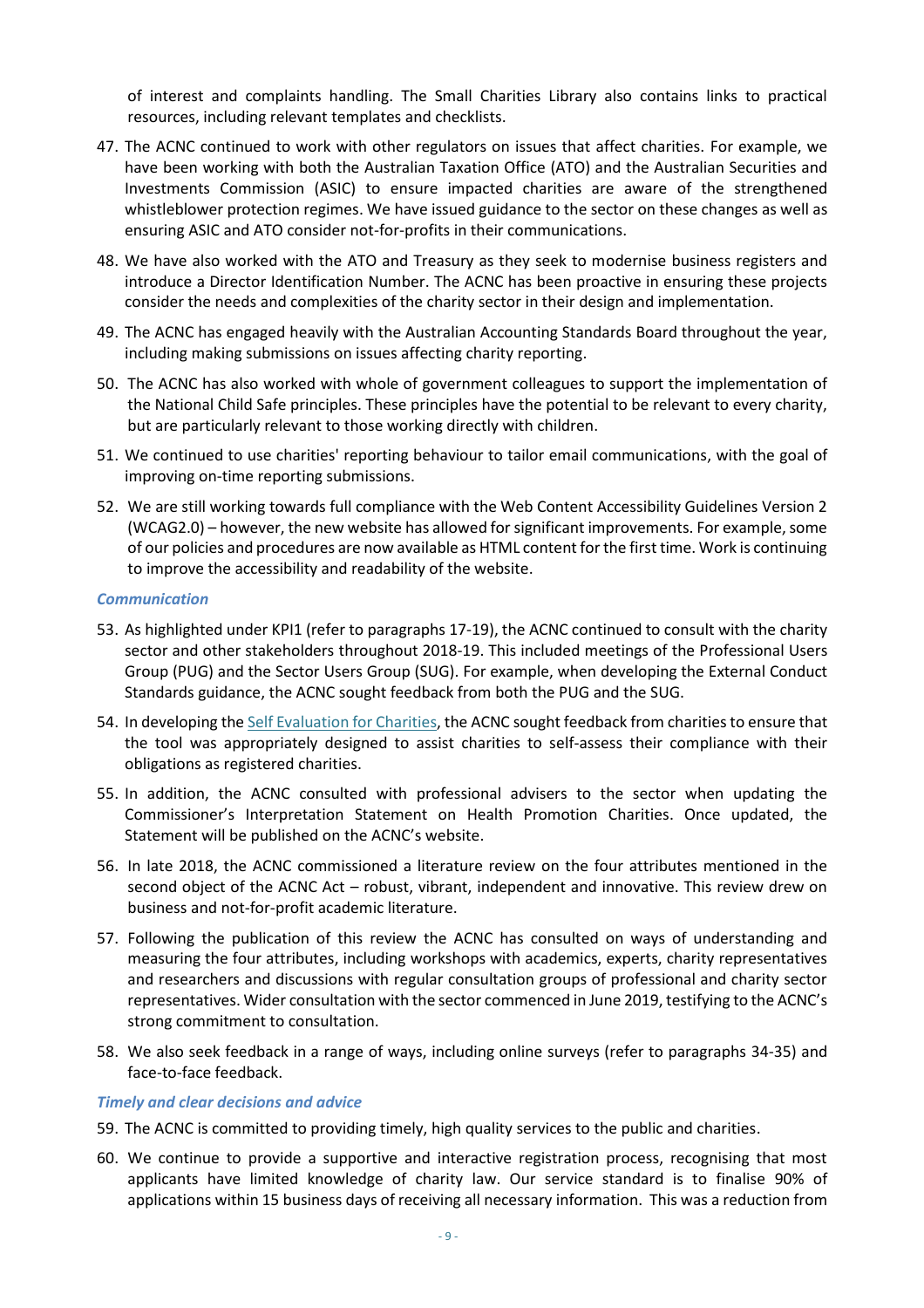the service standard for 2017-18 of 95% of applications to be finalised within 15 business days of receiving all necessary information. This reduction was due to a reduction in the staffing numbers in the Registration directorate.

- 61. Not only did we exceed the new standard, finalising 96.6 % of applications with 15 business days during 2018–19, we also exceeded the higher 2017-18 standard, although the result was a decrease of 1.4 % compared with 2017-18's result of 98%. This is a testament to the dedication and expertise of the Registration directorate.
- 62. Under the ACNC Act, a charity or its responsible persons may object to certain ACNC decisions, and request an internal review. In 2018-19 we received nine objections that related to a decision to refuse charity registration, or to refuse to register a charity as a particular subtype. These applicants were provided with a 'reasons for decision' document which outlined the ACNC's position.
- 63. During the 2018-19 period the ACNC has not issued any penalties to charities. Due to changes in the ACNC IT infrastructure, the ACNC Commissioner extended the period for submission of the 2018 AIS to 7 April 2019. On that basis, the program of work for late submissions of AISs has also been delayed and relevant penalties will be issued in late 2019.
- 64. We received two objections that related to the revocation of charity status due to compliance investigations – one decision was upheld, and the other is currently being assessed. These charities were provided with a 'reasons for decision' document which outlined the ACNC's position.
- 65. In 2018-19, phone enquiries, on average, were answered within 7 minutes. This was a significant difference compared to 2017-18 (38 seconds) and 2016-17 (62 seconds), attributable to an increase in the volume of calls and the average duration of calls. Customers required additional assistance with the new Portal and staff had to amend charity records to grant access.
- 66. The increase in workload was anticipated and the ACNC took several steps to meet demand, including extending advice line service window times, rostering additional staff, working overtime during the peak of demand, and reallocating assessments of online concerns to another team. The ACNC anticipates that as familiarity with the new system grows, the volume of calls will decrease and phone enquiries will again be answered promptly, enabling the ACNC to meet service standards. It is a testament to the quality of the Advice Services team that one of the main themes for compliments to the ACNC was the quality of the advice provided by the Advice Services staff and their friendliness, given the high demand on the service.

#### *Consistency*

- <span id="page-9-0"></span>67. ACNC staff make decisions based on published policies and operational procedures, consistent with the ACNC's overarching [Regulatory Approach Statement.](https://www.acnc.gov.au/raise-concern/regulating-charities/regulatory-approach-statement) In 2018 the Regulatory Approach Statement was reviewed, and the updated Statement was published on the ACNC website in December 2018. As part of the ACNC's commitment to consultation, PUG and SUG were given an opportunity to comment on the Statement before updates were finalised. The ACNC also used the opportunity to ensure all staff were aware of the contents of the Statement, and that regulation was occurring in line with the Statement.
- 68. All ACNC Policy Documents are available publicly on our website. They include the Commissioner's [Policy Statement 2012/03: Decision-making,](https://www.acnc.gov.au/about/corporate-information/corporate-policies/decision-making) which sets out how the ACNC will ensure high quality decision-making, promote consistency in decisions and inform the public about how the ACNC makes decisions.
- 69. The ACNC undertakes quality assurance processes in relation to our decisions. To ensure consistency, ACNC administrative decision makers consult with the ACNC's Legal Counsel as required.
- 70. In 2018-19, several staff attending external "Decision making and reason writing" and "Advanced Government Decision making" workshops. Additionally, a combination of external and internal experts provided training to Registration and Legal and Policy on "Charitable Purpose and Public Benefit".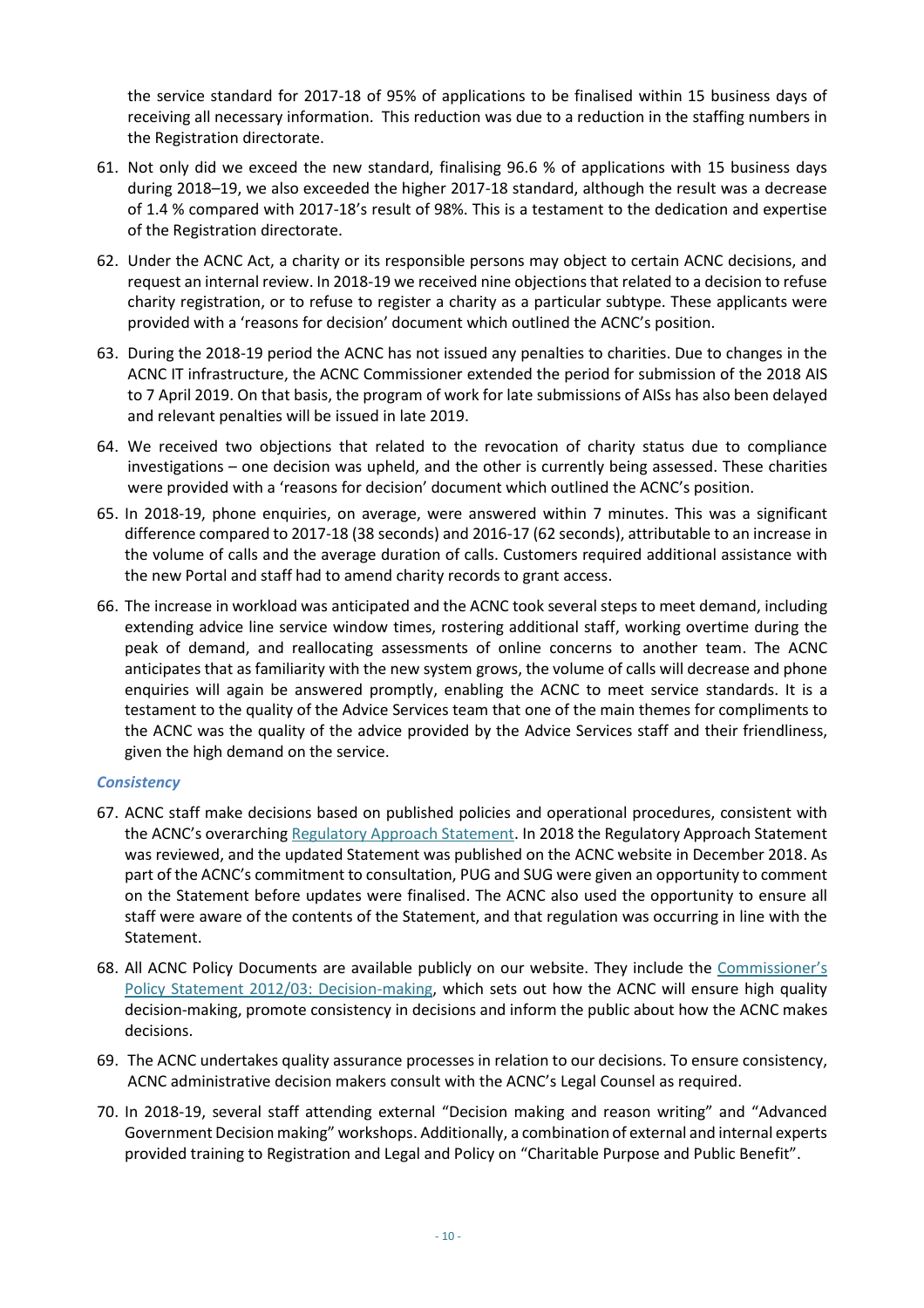#### Overall assessment: **Very Good**

Key areas for improvement:

- Continuing to improve accessibility of web content towards 100 % compliance with the Web Content Accessibility Guidelines Version 2.0.
- Continuing to identify opportunities to assist small and very small charities meet their compliance obligations, thereby reducing the cost of regulation for this segment of the sector.

### <span id="page-10-0"></span>**KPI 3 – Actions undertaken by regulators are proportionate to the regulatory risk being managed**

**3A Regulators apply a risk-based, proportionate approach to compliance obligations, engagement and regulatory enforcement actions.** 

**3B Regulators' preferred approach to regulatory risk is regularly reassessed. Strategies, activities and enforcement actions are amended to reflect changing priorities that result from new and evolving regulatory threats, without diminishing regulatory certainty or impact.**

**3C Regulators recognise the compliance record of regulated entities, including using earned autonomy where this is appropriate. All available and relevant data on compliance, including evidence of relevant external verification is considered.**

#### *Risk-based, proportionate approach to compliance and enforcement*

- 71. As highlighted in paragraph [24,](#page-5-1) the ACNC uses a risk-based approach in allocating its compliance resources with a view to addressing concerns that present the greatest risk to trust and confidence in the sector. Our proportionate approach to compliance gives charities a chance to address minor concerns of non-compliance whilst dealing with cases of serious misconduct quickly and firmly.
- 72. The ACNC remains committed to assisting genuine charities with governance issues. When charities' activities are placing them at risk of breaching the ACNC Act or Regulation, we will often address these matters through the provision of targeted regulatory advice. The regulatory advice reminds charities of their obligations and the ACNC's expectations. The advice may also suggest process or policy changes to prevent future non-compliance. In 2018-19, the ACNC provided 52 charities with regulatory advice, up from 28 in 2017-18.
- 73. Where a charity's non-compliance is significant but the ACNC determines that the charity's responsible persons are willing and able to correct matters, the ACNC's response may involve a compliance agreement or enforceable undertaking. These are action plans for the charity, and the ACNC monitors the charity's progress to ensure all measures have been implemented. In 2018-19, the ACNC entered into 25 compliance agreements.
- 74. In addition, as mentioned in paragraph [44,](#page-7-1) we produced and published the [Self-evaluation for](https://www.acnc.gov.au/for-charities/manage-your-charity/obligations-acnc/self-evaluation-charities-meeting-your)  [charities,](https://www.acnc.gov.au/for-charities/manage-your-charity/obligations-acnc/self-evaluation-charities-meeting-your) an interactive tool which aims to help charities determine if they are meeting their ACNC obligations, and to identify issues that may prevent them from doing so. The self-evaluation tool allows the ACNC to take a risk-based, proportionate approach to compliance where appropriate, allowing the charity to assess and improve its own governance where minor issues have been identified. In 2018-19 the ACNC instructed 51 charities to undertake a self-evaluation using the selfevaluation tool.

#### *The approach to regulatory risk is regularly reassessed and improved*

75. As outlined in paragraph [67,](#page-9-0) the [Regulatory Approach Statement](https://www.acnc.gov.au/raise-concern/regulating-charities/regulatory-approach-statement) was reviewed, and the updated Statement was published on the ACNC website in December 2018. The review identified minor changes only, with the Statement remaining current, relevant and fit-for-purpose.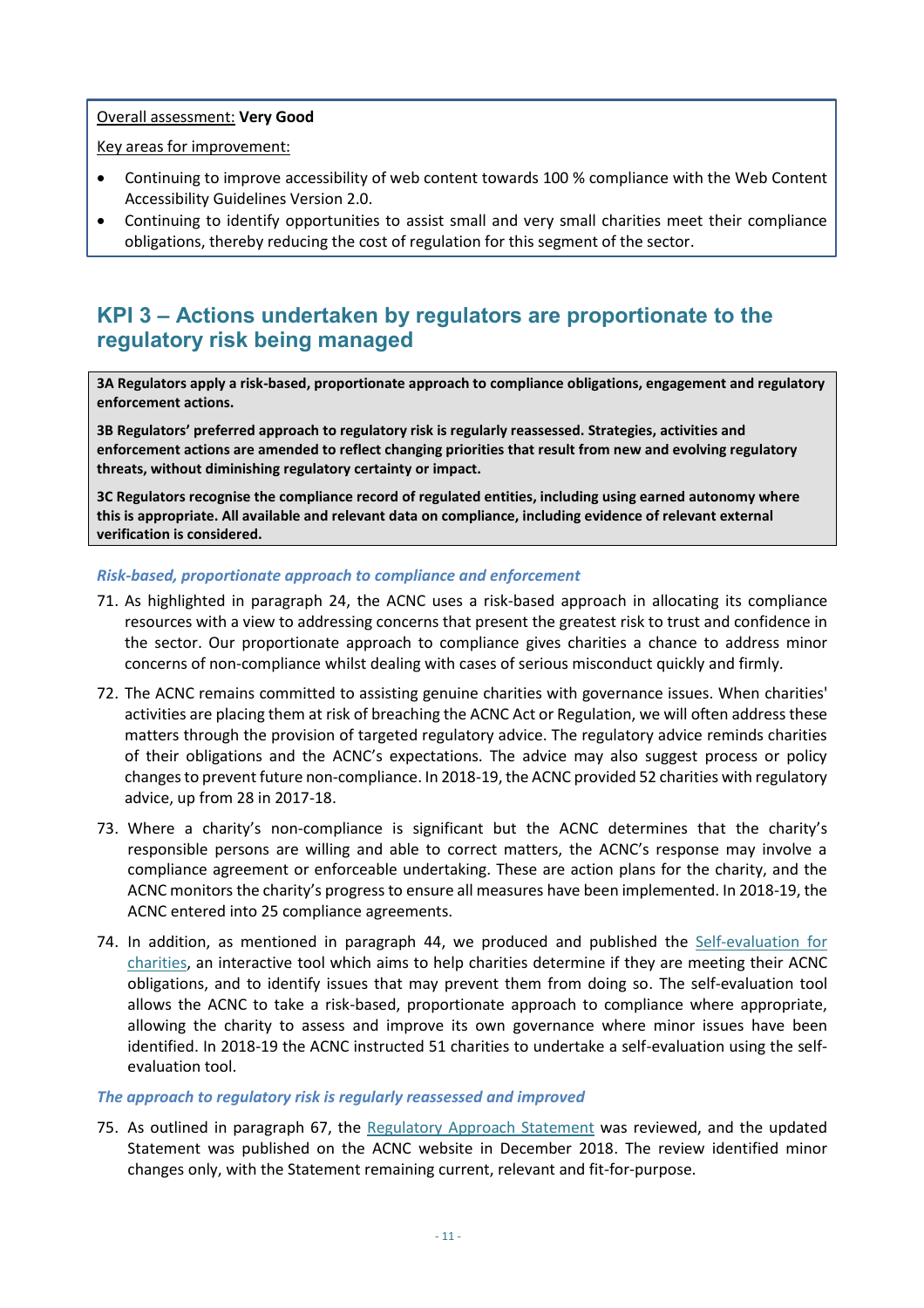76. In April 2019 the ACNC published th[e Charity Compliance Report 2018.](http://www.acnc.gov.au/compliancereport) The Charity Compliance Report examines the ACNC's compliance and enforcement activities and provides valuable information to the charity sector on current risks and threats. The report uses aggregated data and de-identified information to give readers an insight into the compliance work of the ACNC and outlines the ACNC's compliance focus for the year ahead. The report demonstrates how the ACNC constantly reflects on evolving regulatory threats and amends its compliance focus accordingly.

*Consideration of available compliance data and recognition of compliance history*

- 77. As articulated in the ACNC's [Regulatory Approach Statement](https://www.acnc.gov.au/raise-concern/regulating-charities/regulatory-approach-statement) and the [Commissioner's Policy](https://www.acnc.gov.au/about/corporate-information/corporate-policies/compliance-and-enforcement)  [Statement: Compliance and enforcement,](https://www.acnc.gov.au/about/corporate-information/corporate-policies/compliance-and-enforcement) the ACNC considers the prior record of a charity and information from previous investigations in its risk assessments.
- 78. The ACNC also works with other government agencies to consider compliance risks. In 2018-19 the ACNC, with support from the Australian Transaction Reports and Analysis Centre (AUSTRAC) and the ATO, identified charities at risk of misuse and worked with them to strengthen their processes and procedures.
- 79. The ACNC Governance Standards are minimum principles-based standards. Charities must meet the standards, but the steps they take to do so will depend on their particular circumstances. To assist charities to govern well, the ACNC provides a range of resources. Through analysing complaints and other compliance data, the ACNC has identified those areas of governance where charities experience most difficulty. The ACNC is developing a suite of products targeting those risk areas.

#### Overall assessment: **Very Good**

Key areas for improvement:

- Providing further resources to enable charities to understand and address their key governance risks.
- Continuing to work with other regulators and formalising these working relationships through Memoranda of Understanding, where appropriate.

### <span id="page-11-0"></span>**KPI 4 – Compliance and monitoring approaches are streamlined and coordinated**

**4A Regulators' information requests are tailored and only made when necessary to secure regulatory objectives, and only then in a way that minimises impact; AND regulators' frequency of information collection is minimised and coordinated with similar processes including those of other regulators so that, as far as possible, information is only requested once.**

**4B Regulators utilise existing information to limit the reliance on requests from regulated entities and share the information among other regulators, where possible.**

**4C Regulators base monitoring and inspection approaches on risk and, where possible, take into account the circumstance and operational needs of the regulated entity.** 

#### *Information requests are necessary and coordinated, and impact is minimised*

- 80. The Charity Portal is a secure 'self-service' system for charities. Charities can log in and complete tasks that would have previously required them to submit a form via email or post, saving significant time and effort. Our aim is that charities can complete all reporting requirements with minimum effort and maximum accuracy. In 2018-19, we relaunched an upgraded Charity Portal, which gives charities greater control in managing their reporting obligations.
- 81. As noted in paragraph [29,](#page-5-2) to address delays resulting from the upgrade, the ACNC Commissioner exercised his discretion to defer the lodgement of the 2018 AIS until 7 April 2019 for charities with reporting periods ending between 30 June and 30 September.
- 82. The ACNC continues to assess the questions asked in the AIS, to ensure that only information that is required to regulate the sector is collected. In addition, in 2018-19 the ACNC made a number of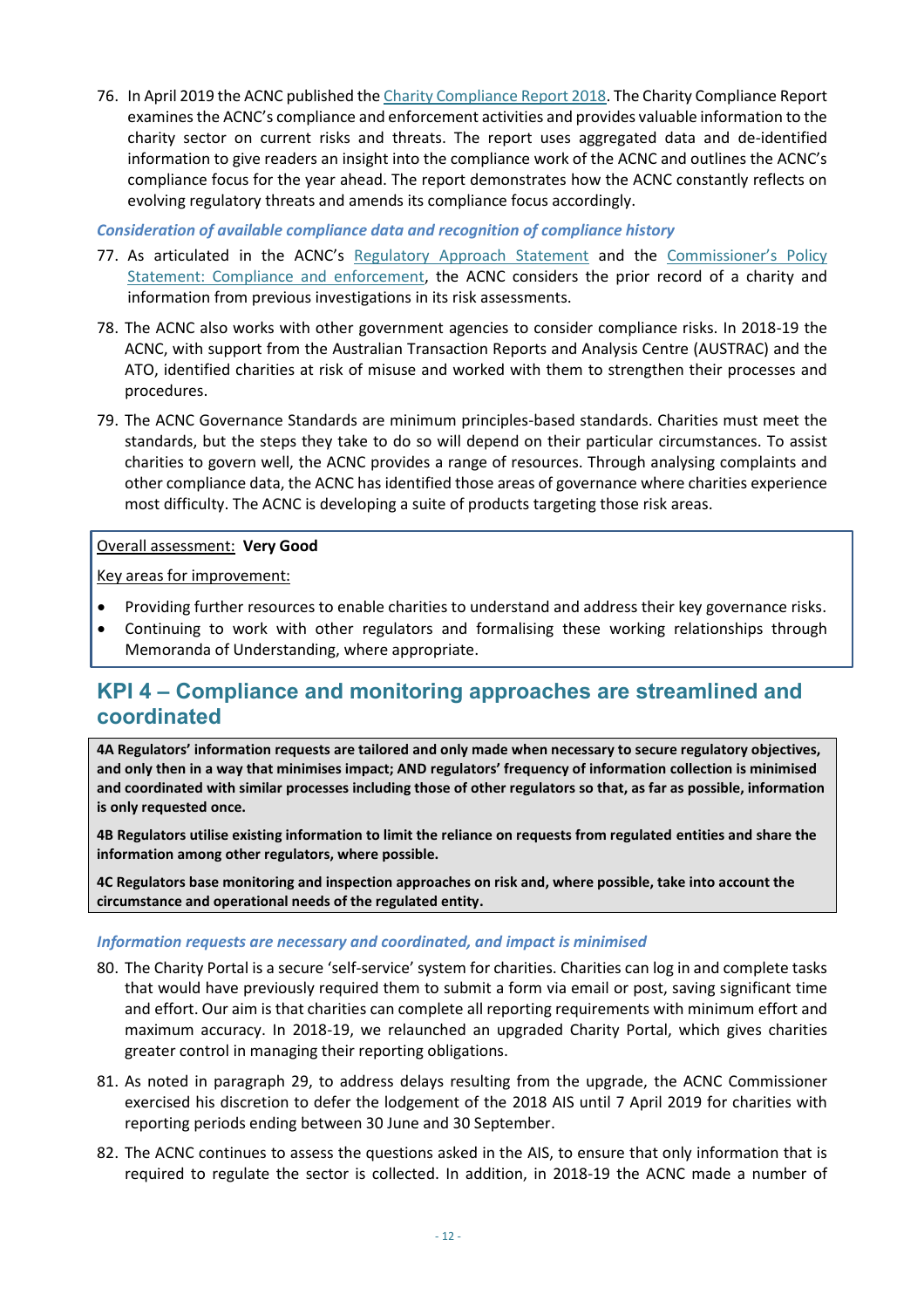improvements to the functionality of the online AIS, making it easier for charities to report accurately to the ACNC.

- 83. When considering new forms, we continue to use Operational Procedure 2014/03: creating, updating [and reviewing forms.](https://www.acnc.gov.au/about/corporate-information/corporate-policies/operational-procedure-creating-updating-and-0) This procedure confirms that when drafting or modifying any forms, the purpose of the form should be considered, and only information needed to fulfil this purpose should be requested. This operational procedure will be reviewed in 2019-20 to ensure it remains current and accurate, given the system changes implemented in 2018-19.
- 84. As highlighted in the 2017-18 self-assessment, the ACNC has a range of streamlined reporting arrangements in place, which ensures that information requests are kept to a minimum. In 2018-19, streamlined reporting arrangements for registered charities that are incorporated in the NT were agreed. From the 2019 AIS, these charities can now complete an AIS for the ACNC, and the ACNC will share the relevant information with the NT government, reducing the annual reporting requirements of these charities.
- 85. The ACNC continued to utilise Memoranda of Understanding (MOU) with various Commonwealth agencies to access and share information, thus reducing the impact on the charity sector. In 2018-19 the ACNC worked on a new MOU with a large Commonwealth department. Finalisation and signing of the MOU is expected in 2019-20.

#### *Existing information is used and shared across government*

- 86. The ACNC has implemented streamlined reporting arrangements for charities, which involve sharing information with other government agencies. The ACNC currently shares information with a range of Commonwealth regulators (such as the ATO). We also share information with regulators in SA, Tasmania, the ACT, Victoria, NSW and the NT.
- 87. The ACNC shares data via numerous pathways. The most common method involves using the ACNC's Charity Passport. The Charity Passport allows authorised government agencies to electronically access a range of information on ACNC registered charities, including a charity's finances, activities and contact details. It is the core of the ACNC's 'report once, use often' reporting framework, which aims to reduce duplicated reporting across government. As at 30 June 2019 there were 72 active accounts across 20 government agencies (a decrease of one government agency but an increase in the number of active accounts).
- 88. The Charity Passport supports the Commonwealth Grants Rules and Guidelines (CGRGs), which require that:
	- Commonwealth officials must have regard to information collected and made available by regulators (such as the ACNC) and should not seek this information from grant applicants/recipients, and
	- if an organisation has provided a regulator with an audited financial statement, an audited financial acquittal should not be required, unless the grant is higher risk (under the CGRG Resource Management Guidance).
- 89. When government agencies request information, charities may direct them to the ACNC to obtain any information, governing documents or financial reports the charity has already provided to the ACNC. However, processes vary across government agencies, including the degree to which they use information from other regulators.
- 90. Increased use of the Charity Passport would reduce unnecessary regulatory burden on charities, and improve interactions between charities and government agencies.
- 91. In July 2018 we met with the Department of Industry, Innovation and Science and promoted the potential use of the Charity Passport in assessing Industry Grants. In 2018-19 the ACNC participated in the Department of Finance Grants Framework Working Group to streamline grant processes across the Commonwealth. We highlighted the benefits and advantages of the Charity Passport in this forum. In addition, across the course of the year we promoted the charity passport in meetings with state and territory regulators. The ACNC will continue to promote the use of the Charity Passport in 2019- 20 and continue to report on usage.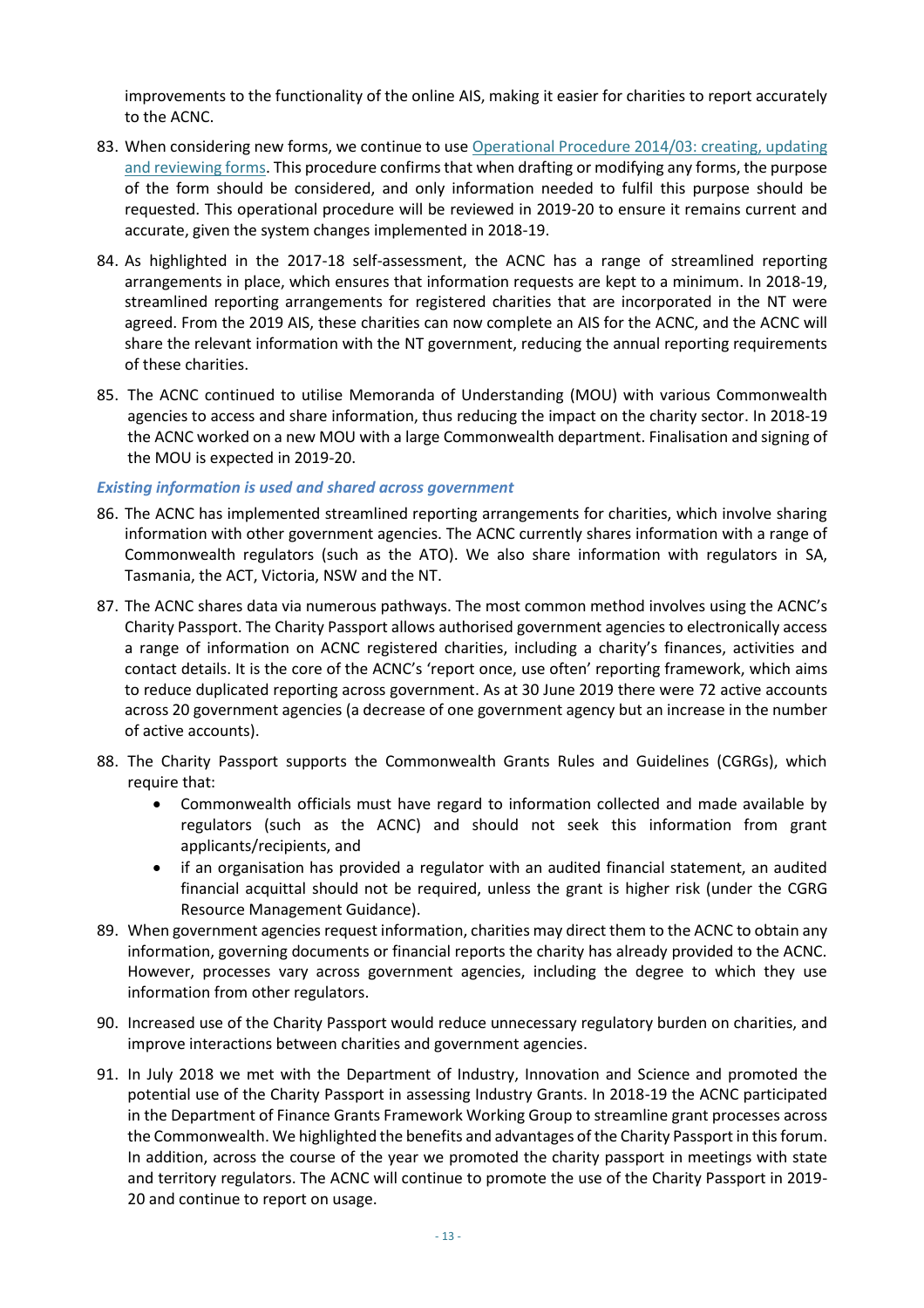- <span id="page-13-0"></span>92. Where compliance issues are identified, we work closely with other government agencies to share information (where permissible under the secrecy provisions of the ACNC Act) and determine who is best placed to act. This reduces the burden on charities, as they will not be required to provide the same information to multiple regulators. In 2018-19 we received 64 referrals from other government agencies and made 114 referrals to other government agencies where we considered that a matter fell within another agency's jurisdiction and that agency was best placed to deal with it.
- 93. The ACNC continues to be active in the Not-for-profit Risk Working Group it established in 2017. The group consists of representatives from the ACNC, AUSTRAC, AFP, ACIC and ATO, and has been set up to ensure a coordinated approach to addressing money laundering and terrorism financing risks identified in the National Risk Assessment of Australia's not-for-profit sector. The ACNC is also working with other government agencies to support a follow-up assessment to Australia's initial Financial Action Task Force evaluation.

#### *Monitoring and inspection is tailored and risk-based*

- 94. ACNC staff act in accordance with risk-based policies and procedures, consistent with the overarching ACNC [Regulatory Approach Statement](https://www.acnc.gov.au/raise-concern/regulating-charities/regulatory-approach-statement) and our C[ommissioner's Policy Statement: Compliance and](https://www.acnc.gov.au/about/corporate-information/corporate-policies/compliance-and-enforcement)  [enforcement.](https://www.acnc.gov.au/about/corporate-information/corporate-policies/compliance-and-enforcement) Compliance monitoring activities are only conducted in relation to matters that are assessed as presenting a significant risk to trust and confidence in the sector.
- 95. The ACNC recognises that capacity within the sector varies widely and compliance activities are tailored according to the size and resources of the charity. Compliance staff recognise the particular challenges smaller charities face in dealing with governance and administration, and compliance activities are appropriately tailored to address this. Some compliance outcomes (such as penalties) vary depending on the size of the charity, with large charities paying higher penalties than medium and small charities.
- 96. The ACNC considers the size and reporting history of a charity when communicating with the charity about a compliance concern and seeks to provide a proportionate regulatory response based on the significance of the concern and the charity's characteristics. For example, the [Self-Evaluation](https://www.acnc.gov.au/for-charities/manage-your-charity/obligations-acnc/self-evaluation-charities-meeting-your) tool is designed to assist smaller charities to address minor issues (see paragrap[h 44\)](#page-7-1).
- 97. In 2018-2019, the ACNC established a dedicated outreach function within its Compliance directorate to support early engagement with charities at a higher risk of non-compliance to build their capability to stay on track and protect against misuse of charity resources.
- 98. The following targeted strategies have been implemented under the outreach function to support charities to improve their governance and meet their obligations:
	- targeted mailouts providing education and guidance to address specific risk areas this includes those charities we identify at higher risk of misuse from terrorism financing based on risk factors set out in a 2017 national risk assessment done in partnership with AUSTRAC and the ATO
	- tailored training packages based on lessons learned through our investigations
	- review of charity education and guidance resources relevant to our investigations work.

#### Overall assessment: **Very Good**

#### Areas for improvement:

- Reviewing [Operational Procedure 2014/03: creating, updating and reviewing forms](https://www.acnc.gov.au/about/corporate-information/corporate-policies/operational-procedure-creating-updating-and-0) to ensure it remains current and accurate.
- Continuing to promote and expand use of the Charity Passport.
- Ensuring that improvements to the ACNC website and Charity Portal result in reduced compliance costs associated with annual reporting.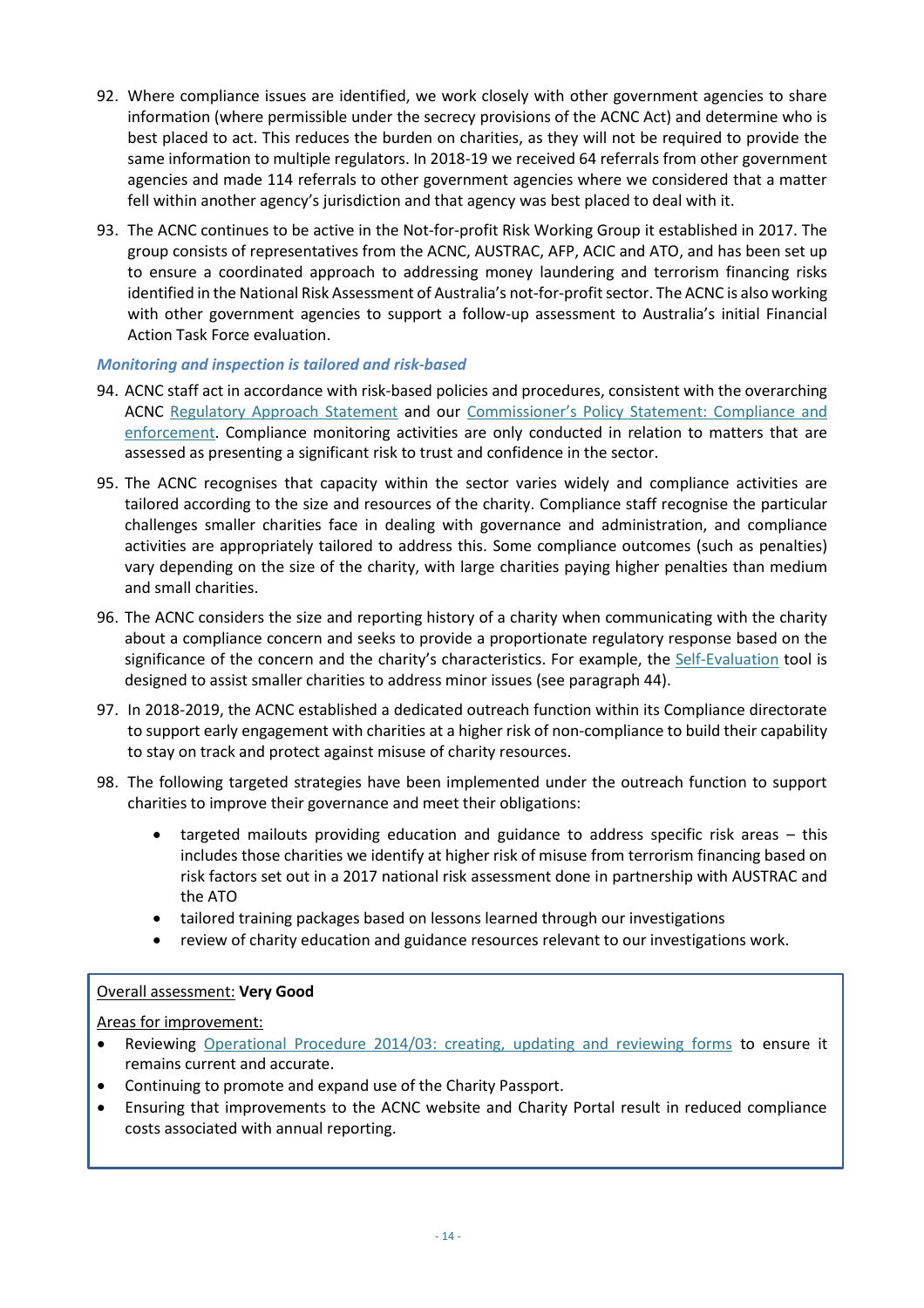### <span id="page-14-0"></span>**KPI 5 – Regulators are open and transparent in their dealings with regulated entities**

**5A Regulators' risk-based frameworks are publicly available in a format which is clear, understandable and accessible.**

**5B Regulators are open and responsive to requests from regulated entities regarding the operation of the regulatory framework, and approaches implemented by regulators.** 

**5C Regulators' performance measurement results are published in a timely manner to ensure accountability to the public.**

#### *Publicly available risk-based frameworks*

- 99. The ACNC's overarching risk assessment framework is articulated within the [Regulatory Approach](https://www.acnc.gov.au/raise-concern/regulating-charities/regulatory-approach-statement)  [Statement](https://www.acnc.gov.au/raise-concern/regulating-charities/regulatory-approach-statement) and the [Commissioner's Policy Statement: Compliance and enforcement](https://www.acnc.gov.au/about/corporate-information/corporate-policies/compliance-and-enforcement). As mentioned in paragraph [67](#page-9-0) the ACNC updated the Regulatory Approach Statement in 2018, with the new version published on the ACNC website in December. The process of updating the Regulatory Approach Statement included consultation with professional and sector representatives. The Compliance and Enforcement policy was available on the ACNC website throughout 2018-19.
- 100.The annual [ACNC Charity Compliance Report](https://www.acnc.gov.au/tools/reports/compliance-report) (see paragraph [21\)](#page-4-4) sets out the ACNC's compliance priorities for the coming year. This lets the sector and the community know what risks the ACNC intends to dedicate its compliance resources to.

#### *Transparency and responsiveness*

- 101.The ACNC seeks to provide extensive information in various formats about the operation of the regulatory framework. Information was provided in 2018-19 through briefing sessions, webinars, how-to videos, podcasts, guidance publications and reports (such as the [Charity Compliance Report](https://www.acnc.gov.au/tools/reports/compliance-report)  [2018\)](https://www.acnc.gov.au/tools/reports/compliance-report). We also publish our policies and Operational Procedures on our website.
- 102.Where errors occur, the ACNC remains committed to informing charities and the public of this, ensuring transparency. In the 2017-18 self-assessment, the ACNC identified an error where a dataset was incorrectly uploaded to data.gov.au. The self-assessment explained the actions the ACNC took to rectify the error. Part of this was an undertaking to review the [Operational Procedure: Bulk ACNC](https://www.acnc.gov.au/node/3248121)  [Data-sharing disclosures.](https://www.acnc.gov.au/node/3248121) This procedure was updated in 2018-19 and can be accessed via the ACNC website.
- 103.No errors involving datasets occurred in 2018-19. However, in May 2019 a Compliance Officer discovered that a charity had uploaded a document containing personal information about three individuals to the ACNC Register in error. The document was withheld from the Register as soon as this was identified, and the ACNC Privacy Officer was notified.
- 104.The Privacy Officer assessed the matter and determined that it did not involve a notifiable data breach under the Privacy Act.
- 105.The Privacy Officer nevertheless considered that it was appropriate to notify two of the individuals that their personal information had been published. This course of action was approved by the ACNC's Director of Legal and Policy and the ACNC's Privacy Champion. ACNC staff members wrote to the two individuals accordingly to notify them.
- 106.In 2019-20 the ACNC will review guidance provided to charities to ensure it is clear that personal information should not be included in governing documents or other information the ACNC will make public.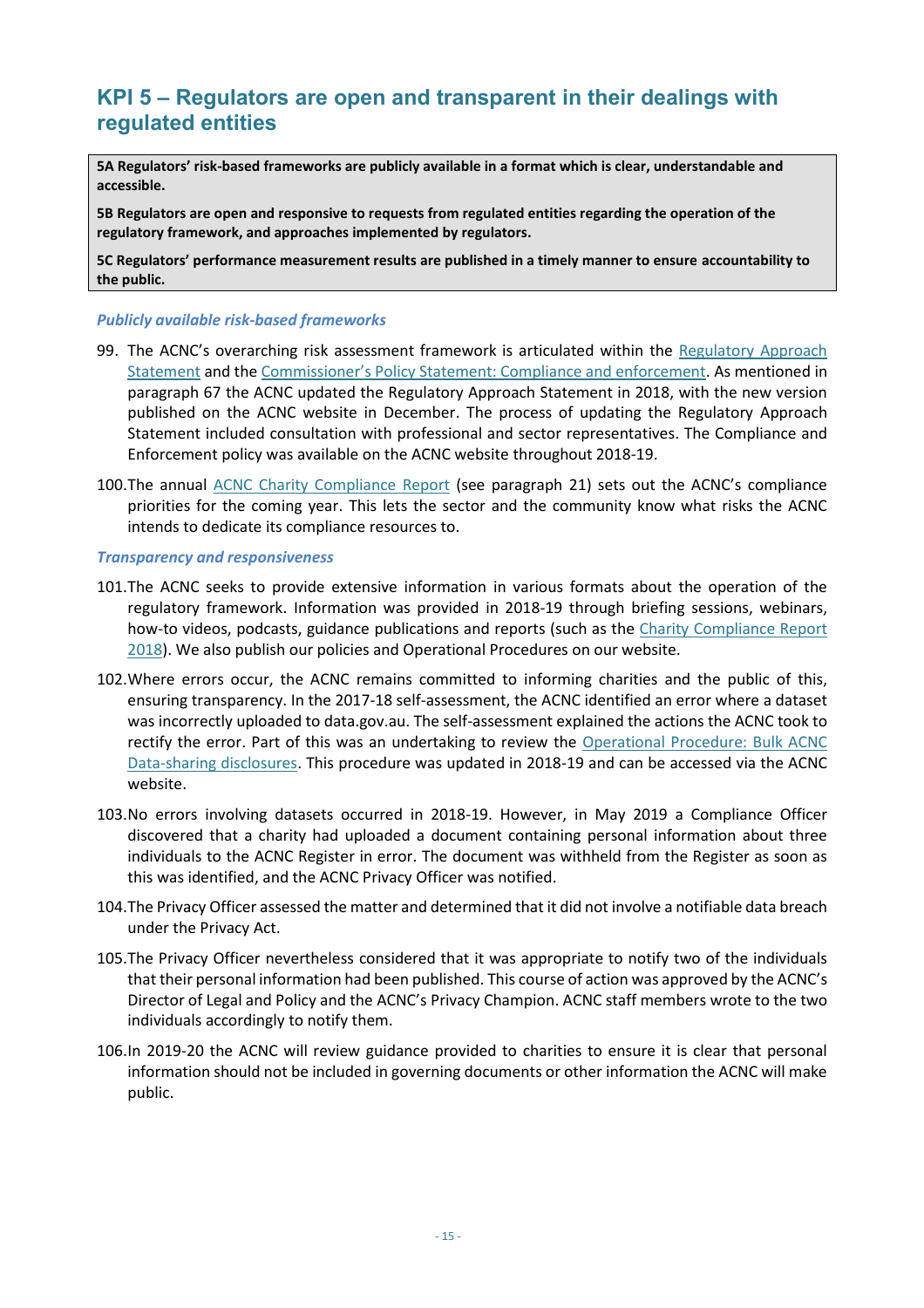- 107.The ACNC makes information available to members of the public outside of the formal FOI process where appropriate, as well as offering a formal FOI process. We aim to respond to general information requests (those not made under the *Freedom of Information Act 1982* (Cth) (FOI Act) or *Privacy Act 1988* (Cth)) within 30 calendar days. In 2018-19, the ACNC responded to 100 % of general information requests within 30 calendar days.
- 108.All (100%) FOI Act requests were actioned within 30 days (or 60 days where we required third party consultation). There were no concerns related to the Privacy Act in 2018-19.
- 109.In 2018-19, we received 16 requests for documents under the FOI Act compared to 27 requests in 2017-18. 20 requests were finalised by 30 June 2019, including 5 requests which had been made in 2017-18.

#### *Timeliness in publishing performance results*

- 110.Consistent with other Commonwealth regulators, the ACNC published the 2017-18 RPF report separately from our Annual Report. Our 2017-18 Annual Report was tabled on 26 October 2018 and is publicly available at [annualreport.acnc.gov.au.](https://www.acnc.gov.au/tools/reports/acnc-annual-report-2017-2018) The 2017-18 [RPF report](http://www.acnc.gov.au/ACNC/About_ACNC/Corporate_info/RPF_measures/ACNC/Edu/RPF_measures.aspx) was published on our website in February 2019.
- 111.Although the 2018-19 RPF report was finalised in August 2019, this report will be published separately from our Annual Report. We expect our Annual Report to be tabled in October 2019 – similar to previous years; we expect this RPF report to be published on our website in December 2019 or January 2020.

#### Overall assessment: **Excellent**

Areas for improvement:

• None identified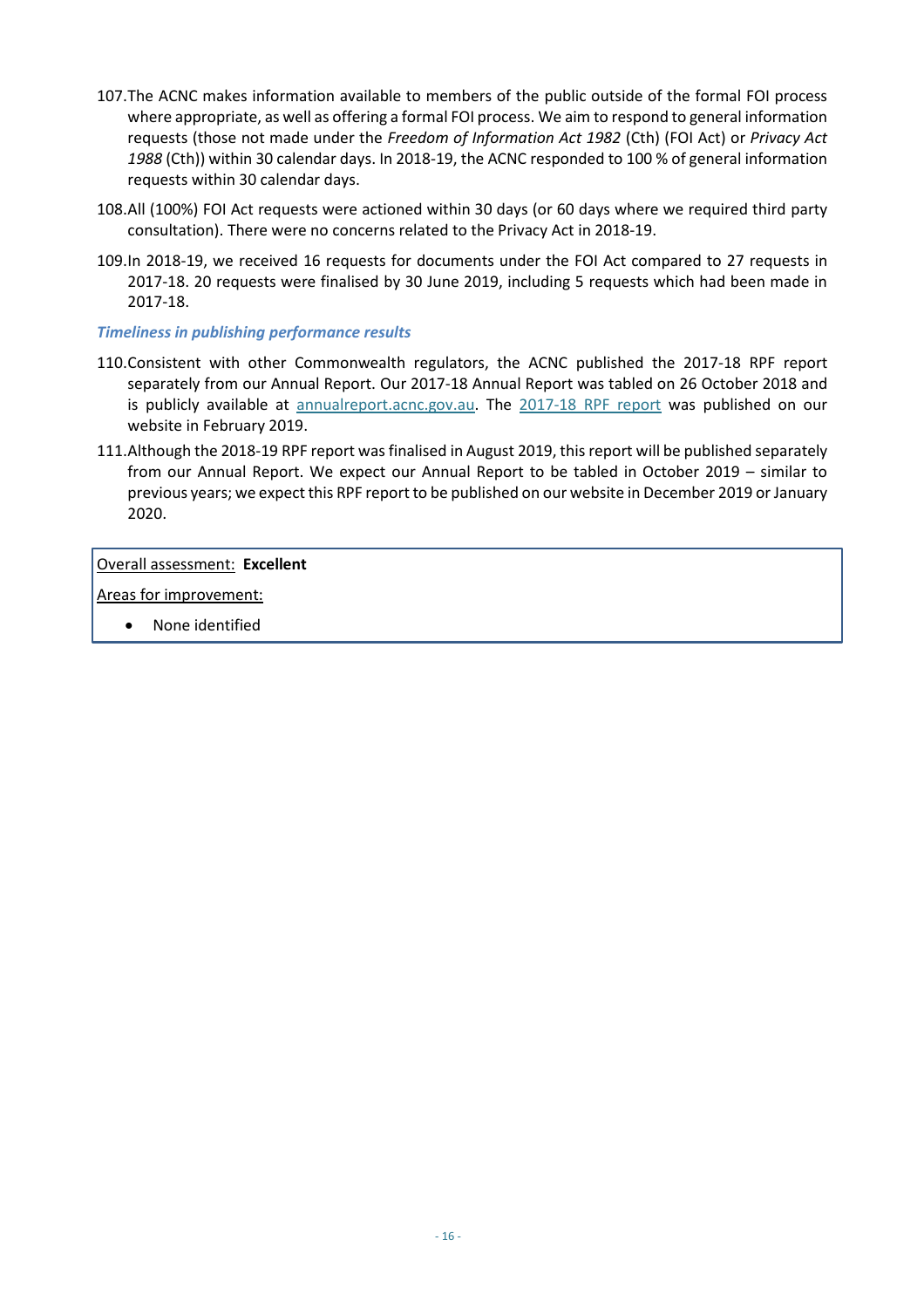### <span id="page-16-0"></span>**KPI 6 – Regulators actively contribute to the continuous improvement of regulatory frameworks**

**6A Regulators establish cooperative and collaborative relationships with stakeholders to promote trust and improve the efficiency and effectiveness of the regulatory framework.**

**6B Regulators engage stakeholders in the development of options to reduce compliance costs. This could include industry self-regulation, changes to the overarching regulatory framework, or other strategies to streamline monitoring and compliance approaches.**

**6C Regulators regularly share feedback from stakeholders and performance information (including from inspections) with policy departments to improve the operation of the regulatory framework and administrative processes.**

#### *Cooperative and collaborative relationships with stakeholders*

- 112.Since inception, the ACNC has worked cooperatively and collaboratively with stakeholders. In 2018- 19, this engagement has improved the ACNC's regulatory approach, policies and guidance products, including th[e Regulatory Approach Statement.](https://www.acnc.gov.au/raise-concern/regulating-charities/regulatory-approach-statement)
- 113.The ACNC has published a stakeholder engagement framework, which outlines our approach to consultation and the mechanisms we may use. It is publicly available on our website at [acnc.gov.au/about/corporate-information/stakeholder-engagement-framework](https://www.acnc.gov.au/about/corporate-information/stakeholder-engagement-framework) and contains a strong focus on reducing unnecessary regulation. The stakeholder engagement framework was last reviewed in 2015, four years ago. The ACNC will review the stakeholder engagement framework in 2019-20 to ensure it remains current, relevant and fit-for-purpose.
- 114.With a large number of Aboriginal and Torres Strait Islander (ATSI) charities and charities working with Aboriginal and Torres Strait Islander beneficiaries, it is important to the ACNC to engage appropriately with these communities. The ACNC has a current Aboriginal and Torres Strait Islander Communities Engagement Strategy which is publicly available at [https://www.acnc.gov.au/about/corporate](https://www.acnc.gov.au/about/corporate-information/atsi-communities-engagement-strategy)[information/atsi-communities-engagement-strategy.](https://www.acnc.gov.au/about/corporate-information/atsi-communities-engagement-strategy) The ACNC also has Aboriginal Liaison Officers, who are available to assist ATSI organisations with their applications for registration as a charity. The ACNC also participated in a Native Title Workshop in 2018-19, involving aboriginal charitable trusts, trustees and government agencies.
- 115.The ACNC is aware that it is very difficult for small charities, often entirely run by volunteers, to engage with the ACNC. However, the ACNC is also aware that regulatory burdens fall most heavily on this cohort of charities and it is therefore important to gather their views and input. In 2019-20 the ACNC will be investigating and trialling mechanisms to engage with members of this cohort.
- 116.The ACNC chairs the international regulators forum, which shares risk management strategies and discusses best practice regulatory approaches with charity regulators in common law countries. This includes charity regulators from the United States of America, Canada, England and Wales, Scotland, Singapore, New Zealand and Ireland.
- 117.A particular focus for 2018-19 has been the cooperation of international regulators to promote and deliver the Charity Fraud Awareness Week which occurred in October 2018. Planning is underway to support the follow-up Charity Fraud Awareness Week occurring in October 2019.
- 118.In addition, the ACNC is exploring options for collaborating with not-for-profit regulators in the Asia-Pacific region.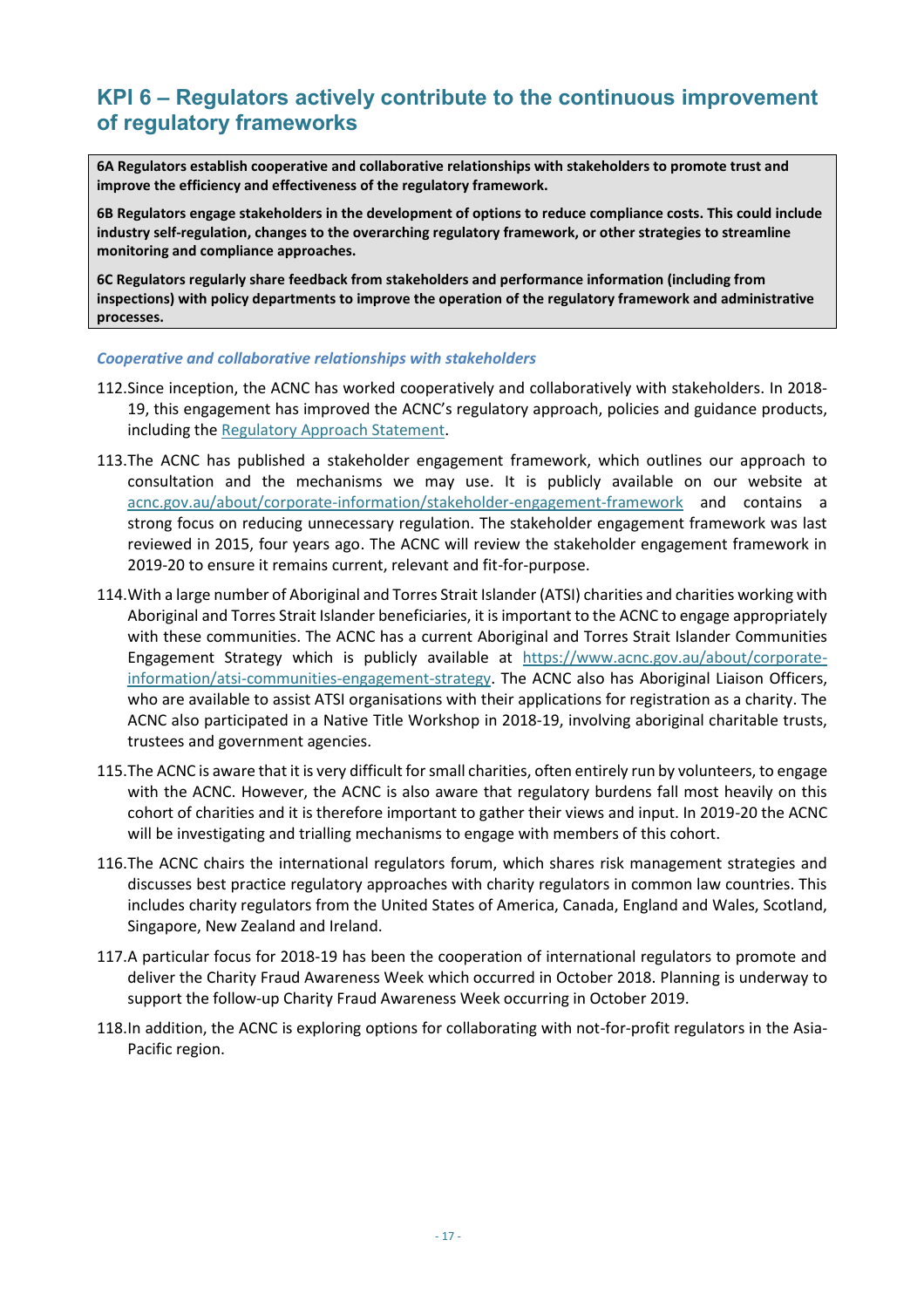- <span id="page-17-0"></span>119.We also chair a compliance forum with state and territory regulators to discuss emerging compliance themes and issues and consider coordinated responses to address them. These forums remain important in ensuring that we learn from each other and have helped us to identify individuals of concern and scams that have crossed jurisdictions.
- 120.The ACNC chairs the Non-Government Schools Streamlined Reporting Working Group where the Department of Education, the ACNC and non-government school stakeholders collaborate to reduce unnecessary regulatory burdens.

#### *Stakeholders are engaged in developing options to reduce compliance costs*

- 121.The ACNC continues to engage stakeholders to improve the regulatory framework for charities to reduce compliance costs. This includes:
	- the implementation of streamlined reporting requirements (refer to paragraphs [25](#page-5-3) to [27\)](#page-5-4),
	- engaging with other government stakeholders on compliance matters (refer to paragraph [92\)](#page-13-0)
	- seeking feedback through various mechanisms (refer to paragraphs [17](#page-4-2)[-19](#page-4-3) an[d 34](#page-6-1)[-35\)](#page-6-2).
- 122.In November 2018, amending regulations to insert a new Division 50 External Conduct Standards into the Australian Charities and Not-for-profit Commission Regulation 2013 (Cth) were tabled in Parliament. The ACNC has engaged extensively with representatives of the charity sector to ensure that the ACNC provides useful guidance on complying with the External Conduct Standards.
- 123.The ACNC also conducted targeted consultation with charities in the development of the [self](https://www.acnc.gov.au/for-charities/manage-your-charity/obligations-acnc/self-evaluation-charities-meeting-your)[evaluation](https://www.acnc.gov.au/for-charities/manage-your-charity/obligations-acnc/self-evaluation-charities-meeting-your) tool to ensure that it would be fit for purpose and reduce compliance costs through providing options for charities to self-regulate.

#### *Stakeholder feedback is shared with policy departments*

- 124.The ACNC's Stakeholder Engagement Framework outlines how the ACNC will engage with stakeholders, recognising that 'consulting with stakeholders and genuinely listening to what they have to say is essential to developing high-quality policy'.
- 125.The ACNC continues to meet regularly with a range of government agencies to share stakeholder feedback. These agencies include Treasury, the ATO, the Australian Accounting Standards Board, the Australian Auditing and Assurance Standards Board, the Department of Finance (Cth), the Department of Education (Cth) and the Department of Social Services (Cth). The ACNC worked closely with Treasury during the development of the External Conduct Standards.
- 126.The ACNC regularly meets with state and territory regulators. As part of the streamlined reporting arrangements with Tasmania, SA, the ACT and Victoria, the ACNC met with representatives from these jurisdictions to discuss any issues and share stakeholder feedback.
- 127.The ACNC also uses the compliance forum with state and territory regulators (refer to paragrap[h 119\)](#page-17-0) to share feedback from stakeholders.

#### Overall assessment: **Very Good**

#### Areas for improvement:

Ï

- Reviewing and as necessary updating the Stakeholder Engagement Framework to ensure it is current and fit-for-purpose.
- Continuing to work with federal, state and territory regulators to eliminate duplicated reporting.
- Improving consultation mechanisms for small charities.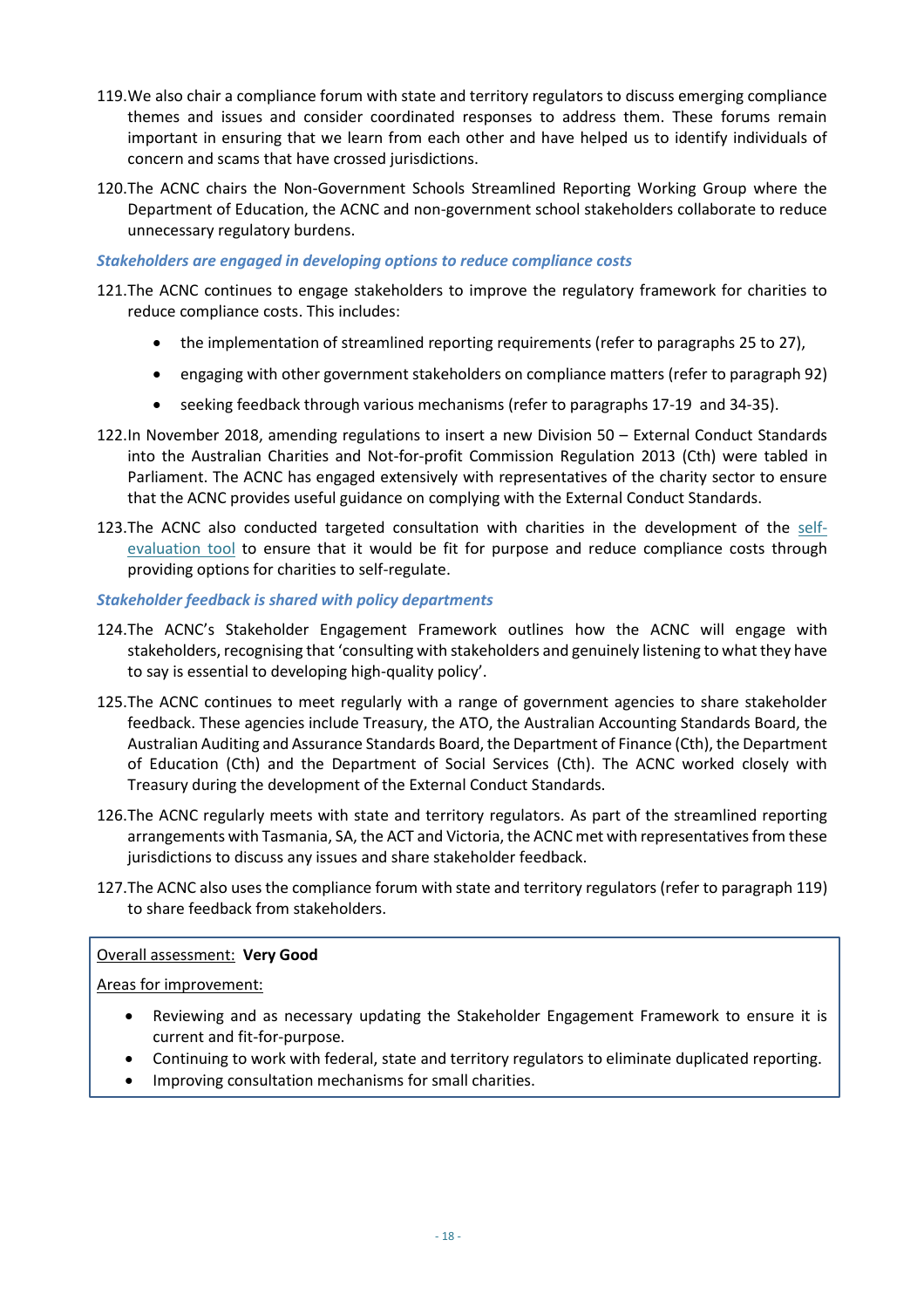# <span id="page-18-0"></span>**Appendix A: Analysis of our metrics**

### **Regulator Performance Framework – ACNC Metrics – 2018-19 Results**

The measures, evidence and sources are as approved in June 2015 by the ACNC, and validated by the ACNC consultative mechanism, the Sector User Group and Professional User Group: Se[e acnc.gov.au/rpfmeasures](http://acnc.gov.au/rpfmeasures)

*Measure:* as per Australian Government Regulator Performance Framework.

Source: source of the evidence (Note - where the source is a published policy or procedure, the annual self-assessment will include assessment of the ACNC's compliance with the policy or procedure. Where relevant, the ACNC evidence sources).

Results: Performance with respect to each item of evidence has been assessed as met, substantially met, partially met, or not met (refer to the table below). An analysis of the result, including further detail about perfor

*Evidence:* evidence of performance against each measure.

| <b>Result</b>     | Colour | <b>Description</b>                              |  |  |
|-------------------|--------|-------------------------------------------------|--|--|
| Met               |        | Target met or exceeded.                         |  |  |
| Substantially met |        | Targets were mostly met.                        |  |  |
| Partially met     |        | Some targets were met and issues managed        |  |  |
| Not met           |        | No or minimal progress was made against target. |  |  |

For each *source* of evidence, the particular outputs for the 2018-19 year have been provided; however, these outputs do not in themselves establish performance against the evidence.

|              | KPI 1 - Regulators do not unnecessarily impede the efficient operation of regulated entities                   |     |                                                                                        |                                                                     |                                                               |                                                                                                                                                                                          |  |  |
|--------------|----------------------------------------------------------------------------------------------------------------|-----|----------------------------------------------------------------------------------------|---------------------------------------------------------------------|---------------------------------------------------------------|------------------------------------------------------------------------------------------------------------------------------------------------------------------------------------------|--|--|
|              | <b>Measures</b>                                                                                                |     | <b>Evidence</b>                                                                        | <b>Source</b>                                                       | <b>Result</b>                                                 | <b>Analysis</b>                                                                                                                                                                          |  |  |
| $\mathbf{A}$ | Regulators demonstrate an<br>understanding of the<br>operating environment of<br>the industry or organisation, | 1.1 | Targeted consultation with the<br>charity sector held at least once<br>every quarter   | 3 Sector User Group meetings<br>3 Professional User Group meetings  |                                                               | <b>Targeted consultation</b><br><b>User Groups</b><br>We engage with charity sector representatives through two u                                                                        |  |  |
|              | or the circumstances of<br>individuals and the current<br>and emerging issues that                             |     |                                                                                        | 56 speaking engagements<br>104 stakeholder meetings                 |                                                               | and the Sector User Group (SUG). The PUG comprises profess<br>who comment on matters of procedure, new guidance and po                                                                   |  |  |
|              | affect the sector.                                                                                             |     |                                                                                        |                                                                     | $\bullet$                                                     | The SUG comprises representatives of peak bodies and charit<br>guidance and publications, and our interactions with and regu                                                             |  |  |
|              |                                                                                                                |     |                                                                                        |                                                                     |                                                               | In 2018-19, we hosted three PUG meetings and three SUG me                                                                                                                                |  |  |
|              |                                                                                                                |     |                                                                                        |                                                                     |                                                               | Other targeted consultation                                                                                                                                                              |  |  |
|              |                                                                                                                |     |                                                                                        |                                                                     |                                                               | Our Executive team completed over 50 speaking engagement<br>roundtables and Annual General Meetings. We also participat<br>sector representatives and peak bodies on a variety of topics |  |  |
|              |                                                                                                                |     |                                                                                        |                                                                     |                                                               | Our senior management team represented the ACNC at a nur<br>Safeguarding Summit, Auditing and Assurance conferences, C                                                                   |  |  |
|              |                                                                                                                | 1.2 | Information reported by charities<br>to the ACNC is analysed and<br>published annually | Reports based on an analysis of<br>information reported to the ACNC |                                                               | Reports based on an analysis of information reported to<br>In 2018-19, the ACNC continued annual analysis and publicati                                                                  |  |  |
|              |                                                                                                                |     | 2017 Australian Charities Report                                                       | $\bullet$                                                           | releasing the 2017 Australian Charities Report in March 2019. |                                                                                                                                                                                          |  |  |
|              |                                                                                                                |     |                                                                                        | 2018 Charity Compliance Report                                      |                                                               | The current and historical reports are made available to the p<br>The ACNC also released the 2018 Charity Compliance Report.                                                             |  |  |
|              |                                                                                                                |     |                                                                                        | <b>Publication of data</b>                                          |                                                               | ACNC's compliance and enforcement activities. The report us                                                                                                                              |  |  |

I two user groups, the Professional User Group (PUG) and the Sector User Sector User Group (Sugaranoup conserval advisers). The Pugarants and lawyers) and publications.

charities, who comment on matters of procedure, new nd regulation of registered charities.

**IUG meetings.** 

ements in 2018-19, at events including conferences, rticipated in 104 stakeholder meetings with charities, topics important to the charity sector.

a number of events, including the International nces, Our Community Conference and ACFID events.

#### **Reports belong to the ACNC**

Iblication of Annual Information Statement (AIS) data,

the public [on our website.](https://www.acnc.gov.au/tools/topic-guides/australian-charities-report)

eport. The Charity Compliance Report examines the oort uses aggregated data and de-identified information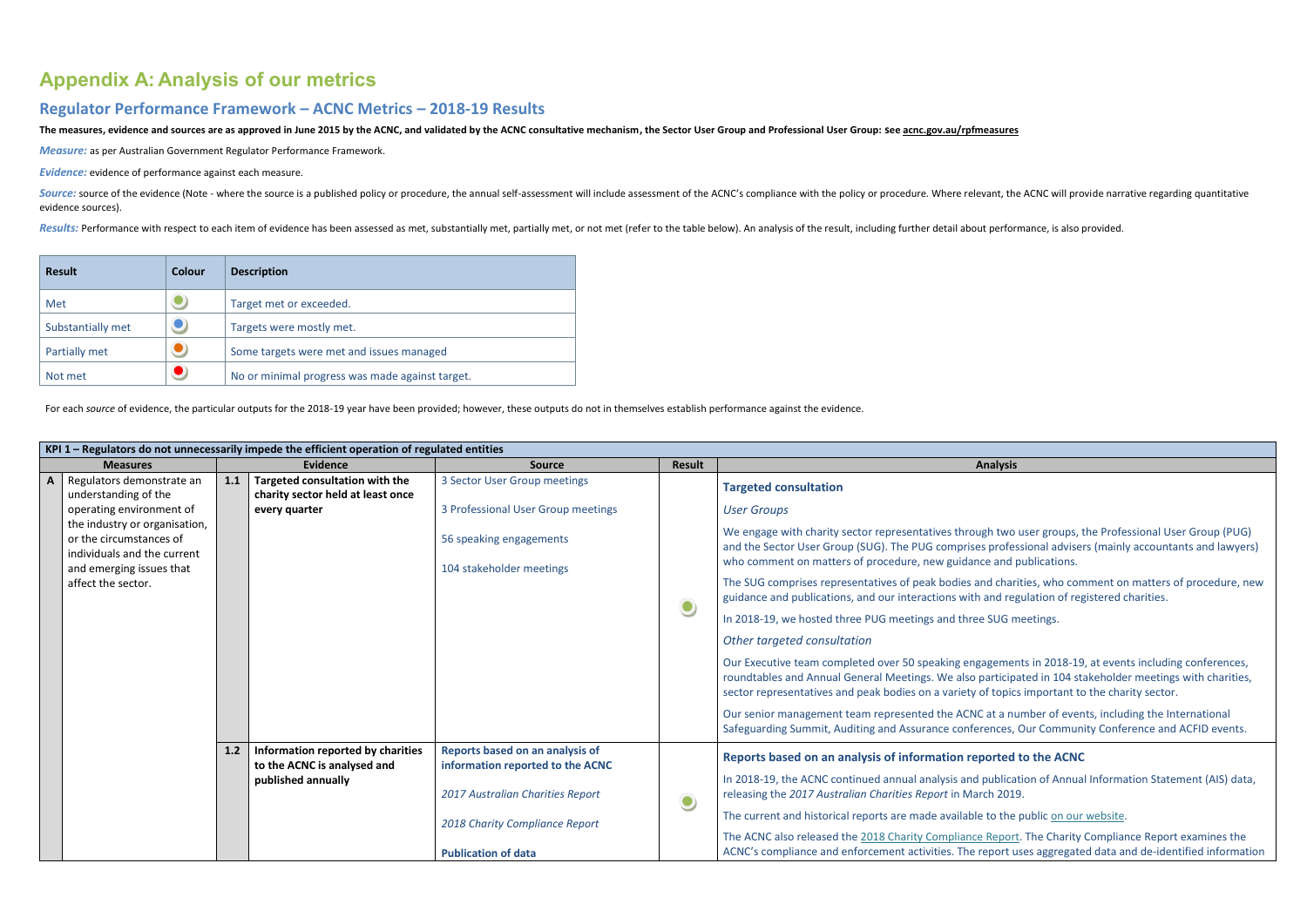the ACNC and outlines the ACNC's compliance focus for

In addition to the data we collect about charities freely and easily

ablishing datasets of charity information on [data.gov.au](https://acncoffice.sharepoint.com/sites/Teams/RRTR/Red%20tape%20reduction/Commonwealth/RPF/2018/data.gov.au)

tralian Charities Report with the public on data gov.au, lysis based on specific criteria. The ACNC has now Charity Register dataset is the sixth most viewed on the

rity data, and have been able to guide many people to or policy papers.

#### **Report Committee meeting**

ACNC's Management Committee Meeting agenda.

met seven times, ensuring that we minimised the as a result of our regulatory actions. Prior to February , the meetings became quarterly.

Intes are available at [acnc.gov.au/about/corporate](https://www.acnc.gov.au/about/corporate-information/corporate-policies/compliance-and-enforcement)ch is available at [acnc.gov.au/raise-concern/regulating](https://www.acnc.gov.au/raise-concern/regulating-charities/regulatory-approach-statement)pry Approach was reviewed and updated in 2018-19.

updated in 2018-19 to reflect current practice, and to

ement on the number of responsible persons in a

developed in 2018-19:

we deal with compliments and complaints about the

ntify trends/areas for improvement in service delivery, and process and system improvements.

|              | <b>Measures</b>                                                                                                                                                                                       |     | <b>Evidence</b>                                                                                                                        | <b>Source</b>                                                                                                                                                                                                                                                                                                                                                                                                                                                            | <b>Result</b> | <b>Analysis</b>                                                                                                                                                                                                                                                                                                                                                                                                                                                                                                                                                                                                                                                                                                                                                                                                                                                                                                                                                                                                                                                                                                                                                                                                                                                |
|--------------|-------------------------------------------------------------------------------------------------------------------------------------------------------------------------------------------------------|-----|----------------------------------------------------------------------------------------------------------------------------------------|--------------------------------------------------------------------------------------------------------------------------------------------------------------------------------------------------------------------------------------------------------------------------------------------------------------------------------------------------------------------------------------------------------------------------------------------------------------------------|---------------|----------------------------------------------------------------------------------------------------------------------------------------------------------------------------------------------------------------------------------------------------------------------------------------------------------------------------------------------------------------------------------------------------------------------------------------------------------------------------------------------------------------------------------------------------------------------------------------------------------------------------------------------------------------------------------------------------------------------------------------------------------------------------------------------------------------------------------------------------------------------------------------------------------------------------------------------------------------------------------------------------------------------------------------------------------------------------------------------------------------------------------------------------------------------------------------------------------------------------------------------------------------|
|              |                                                                                                                                                                                                       |     |                                                                                                                                        | ACNC datasets published on data.gov.au                                                                                                                                                                                                                                                                                                                                                                                                                                   |               | to give readers an insight into the compliance work of the ACM<br>the year ahead.<br><b>Publication of data</b><br>In addition to the annual charities report, the ACNC makes the<br>available.<br>An important part of us meeting this commitment is publishin<br>- which is the Government's official repository for open data.<br>We continued to share the data used to create the Australian<br>enabling interested parties to undertake their own analysis ba<br>published nine different datasets on data.gov.au. The Charity<br>site.                                                                                                                                                                                                                                                                                                                                                                                                                                                                                                                                                                                                                                                                                                                  |
|              |                                                                                                                                                                                                       |     |                                                                                                                                        |                                                                                                                                                                                                                                                                                                                                                                                                                                                                          |               | <b>Other information</b><br>We regularly receive and respond to queries about charity dat<br>use our data resources to bolster their research, media or poli                                                                                                                                                                                                                                                                                                                                                                                                                                                                                                                                                                                                                                                                                                                                                                                                                                                                                                                                                                                                                                                                                                   |
|              | Regulators take actions to<br>minimise the potential for<br>unintended negative<br>impacts of regulatory<br>activities on regulated<br>entities or affected supplier<br>industries and supply chains. | 1.3 | <b>Administrative practices are</b><br>reviewed to identify opportunities<br>to streamline interactions and<br>reduce compliance costs | <b>Meetings of the Management Committee</b><br><b>Meeting</b><br>During the 2018-19 year, the Management<br>Committee met seven times.<br><b>Review of administrative practices</b><br>The ACNC's Policy Documents are available<br>on our website.<br>In 2018-19 the ACNC updated the<br><b>Regulatory Approach Statement and</b><br>updated or developed seven<br><b>Commissioner's Policy Statements. Two</b><br>Operational Procedures were updated or<br>developed. | $\bullet$     | <b>Reporting and Red Tape Reduction Committee/Manage</b><br>A standing item related to red tape reduction is on the ACNC's<br>During the 2018-19 year, the Management Committee met se<br>potential for unintended negative impacts on charities as a rea<br>2019 the meetings were held monthly. From February, the m<br><b>Review of administrative practices</b><br>The ACNC's policy statements and Operational Procedures are<br>information/corporate-policies. Our regulatory approach is av<br>charities/regulatory-approach-statement. The Regulatory App<br>The following Commissioner's Policy Statements were update<br>provide greater clarity:<br>Registration<br>$\bullet$<br>Applying to keep charity size<br>$\bullet$<br>Accepting other government reports<br>$\bullet$<br>Substituted accounting periods<br>$\bullet$<br>Recognising third party standards<br>$\bullet$<br><b>Financial reporting scaffolding</b><br>$\bullet$<br>The ACNC also developed a Commissioner's Policy Statement<br>registered charity which will be released in 2019-20.<br>The following Operational Procedures were updated or develo<br>2018/01 Bulk ACNC Data-sharing disclosures<br>$\bullet$<br>2019/01 ACNC Information Publication Scheme<br>$\bullet$ |
| $\mathsf{C}$ | Regulators implement<br>continuous improvement<br>strategies to reduce the<br>costs of compliance for<br>those they regulate.                                                                         | 1.4 | <b>Documented processes for</b><br>collecting and acting on feedback<br>from charities                                                 | Corporate policy - Complaints and<br>compliments about the ACNC<br><b>Operational Procedure - ACNC Complaints</b><br>Procedure                                                                                                                                                                                                                                                                                                                                           | $\bullet$     | The ACNC has a published policy and procedure on how we de<br>ACNC.<br>Advice Services staff analyse customer enquiries to identify tre<br>development of educational materials and strategies, and pro                                                                                                                                                                                                                                                                                                                                                                                                                                                                                                                                                                                                                                                                                                                                                                                                                                                                                                                                                                                                                                                        |
|              |                                                                                                                                                                                                       |     |                                                                                                                                        |                                                                                                                                                                                                                                                                                                                                                                                                                                                                          |               |                                                                                                                                                                                                                                                                                                                                                                                                                                                                                                                                                                                                                                                                                                                                                                                                                                                                                                                                                                                                                                                                                                                                                                                                                                                                |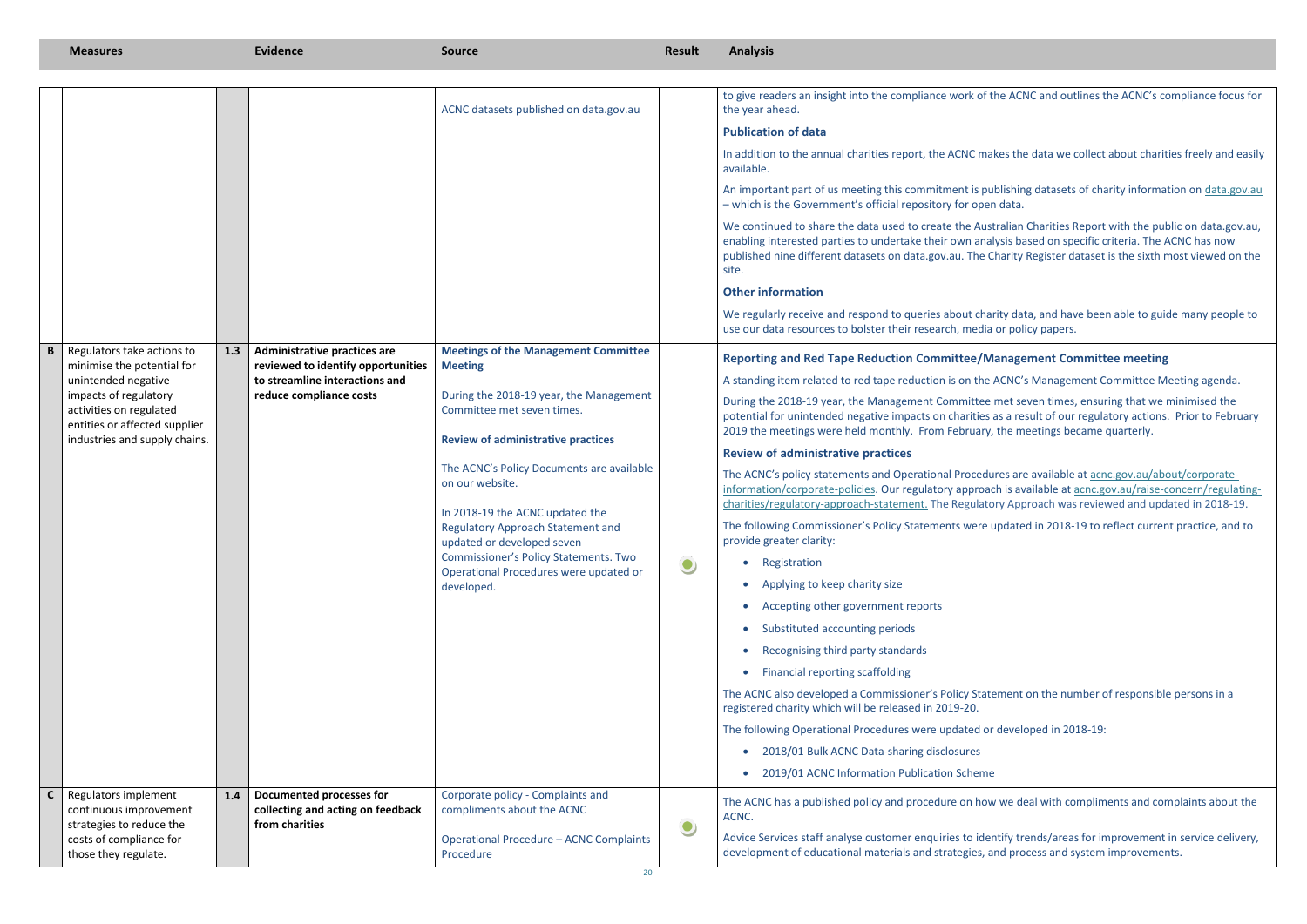CNC, a small decrease on the 1,202 complaints received sues due to an upgrade to our website and Charity Portal. 2019-20 as charities become accustomed to the new expects that the analysis of complaints next year will ecrease.

d 244). The main theme for compliments was positive

and authorised persons to provide feedback on the 2018

a significant increase to the 2017 AIS survey, which ue date for 2018, at the time of writing, the results were the 2019 Annual Information Statement.

experience survey, which seeks information about the s, including the level of helpfulness, courtesy and ty of the registration process; and timeliness.

e quality of our service.

ng and over the phone.

ariums - designed to provide advice for charities als – including current or outgoing Responsible Persons,

rity from fraud, and My Charity and the ACNC: A guide to ed the [Small Charities Library](https://www.acnc.gov.au/node/4478081) – a dedicated series of 23 hall charities.

NFP sectors, our webinar program provides information pitfalls or comply with legal, reporting or other irs on a range of topics, including fundraising, running a tion with the Australian Taxation Office on charity tax da Garnett, to discuss charities and corporate

une 2019, relaunching with an episode co-hosted by the ast will continue with new episodes in 2019-20.

tion, Melville Yates, was a regular guest on CPA m over the year.

anage required tasks such as using the Charity Portal. To published 1 'how-to' video on how to access the new

tailor email communications, with a goal of improving

|              |                                                                 |     |                                                                                                                          | Stakeholder engagement strategy<br>All of these were available on our website<br>throughout 2018-19.       |           | In 2018-19, we received 1,019 complaints about the A<br>in 2017-18. The majority of complaints related to IT iss<br>The ACNC anticipates that complaints will decrease in<br>systems and all teething issues are resolved. The ACNC<br>also see the number of complaints about IT systems de |
|--------------|-----------------------------------------------------------------|-----|--------------------------------------------------------------------------------------------------------------------------|------------------------------------------------------------------------------------------------------------|-----------|----------------------------------------------------------------------------------------------------------------------------------------------------------------------------------------------------------------------------------------------------------------------------------------------|
|              |                                                                 |     |                                                                                                                          |                                                                                                            |           | We received 212 compliments (in 2017-18 we received<br>customer service experiences.                                                                                                                                                                                                         |
|              |                                                                 | 1.5 | The online Annual Information<br><b>Statement reporting includes</b><br>opportunity for charities to<br>provide feedback | Online survey available throughout 2018-<br>19                                                             | $\bullet$ | The ACNC has an online survey which allows charities a<br>AIS.<br>As at 30 June 2018, there were over 1,750 responses, a<br>received 900 responses. Due to the extension to the di<br>still being collated. The results will be used to improve                                              |
|              |                                                                 | 1.6 | The registration process includes<br>opportunities for charities to<br>provide feedback                                  | Online survey available throughout 2018-<br>19                                                             | $\bullet$ | All registration applicants are sent an online customer<br>organisation's experience with the registration process<br>knowledge of the processing analyst, the overall qualit                                                                                                                |
|              |                                                                 |     |                                                                                                                          |                                                                                                            |           | 96 % of charities expressed overall satisfaction with the                                                                                                                                                                                                                                    |
|              |                                                                 |     | KPI 2 - Communication with regulated entities is clear, targeted and effective                                           |                                                                                                            |           |                                                                                                                                                                                                                                                                                              |
| $\mathsf{A}$ | Regulators provide guidance                                     | 2.1 | <b>Regulatory obligations of</b>                                                                                         |                                                                                                            |           | ACNC staff provide advice directly to charities, in writin                                                                                                                                                                                                                                   |
|              | and information that is up to<br>date, clear, accessible and    |     | charities are explained through<br>plain language guidance and                                                           | <b>Guidance</b>                                                                                            |           | <b>Guidance</b>                                                                                                                                                                                                                                                                              |
|              | concise through media<br>appropriate to the target<br>audience. |     | education                                                                                                                | 1 new guide published and 2 guides<br>updated in 2018-19                                                   |           | In 2018-19, we added one new guide, Gifts and honora<br>considering providing gifts or honorariums to individua<br>members, staff or volunteers.                                                                                                                                             |
|              |                                                                 |     |                                                                                                                          | <b>Small Charities Library released</b><br><b>Online and face-to-face education sessions</b><br>in 2017-18 |           | We also updated the fraud guidance, Protect your chai<br>your charity's responsibilities to the ACNC and release<br>factsheets designed specifically for small and extra-sm                                                                                                                  |
|              |                                                                 |     |                                                                                                                          |                                                                                                            |           | <b>Online and face-to-face education sessions</b>                                                                                                                                                                                                                                            |
|              |                                                                 |     |                                                                                                                          | 11 webinars                                                                                                |           | Tailor-made for organisations in the charity and wider                                                                                                                                                                                                                                       |
|              |                                                                 |     |                                                                                                                          | 1 podcast                                                                                                  |           | and guidance to help them operate effectively, avoid p<br>requirements. In 2018-19 the ACNC hosted 11 webinar                                                                                                                                                                                |
|              |                                                                 |     |                                                                                                                          | 1 'how-to' video                                                                                           | $\bullet$ | charity, avoiding charity pitfalls and our joint presentat<br>concessions. We also welcomed a guest presenter, Lin<br>partnerships.                                                                                                                                                          |
|              |                                                                 |     |                                                                                                                          | 104 stakeholder meetings                                                                                   |           | The ACNC's podcast, Charity Chat, was in hiatus until J<br>ATO on the topic of charity tax concessions. The podca                                                                                                                                                                            |
|              |                                                                 |     |                                                                                                                          |                                                                                                            |           | The ACNC's Director of Reporting and Red Tape Reduc<br>Australia's podcast, recording three episodes with there                                                                                                                                                                              |
|              |                                                                 |     |                                                                                                                          |                                                                                                            |           | Short videos are a great way to show people how to m<br>coincide with the new website and Charity Portal, we p<br>Portal.                                                                                                                                                                    |
|              |                                                                 |     |                                                                                                                          |                                                                                                            |           | We continued to use charities' reporting behaviour to<br>on-time reporting submissions.                                                                                                                                                                                                      |
|              |                                                                 |     |                                                                                                                          |                                                                                                            |           |                                                                                                                                                                                                                                                                                              |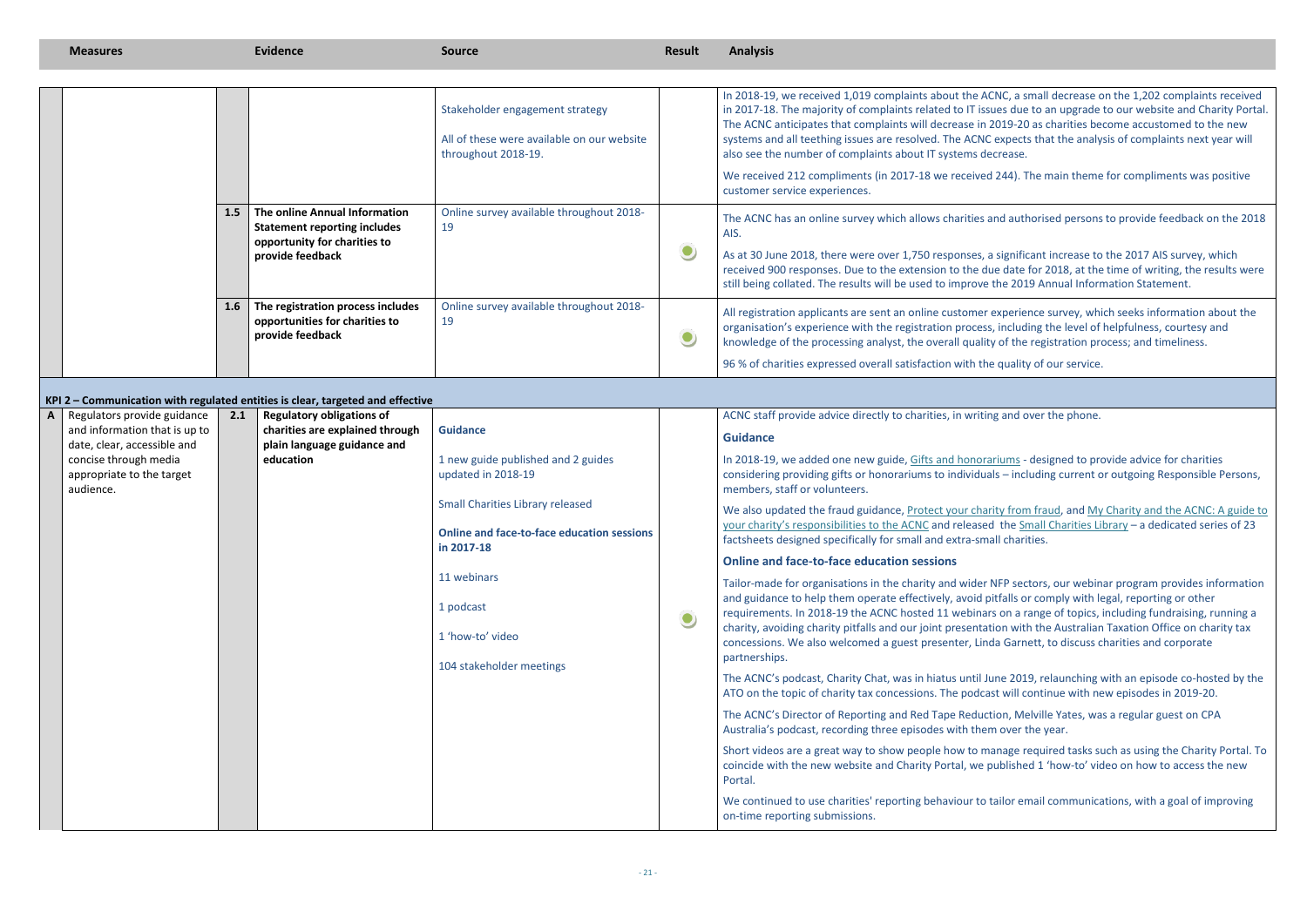18. We are still working towards full compliance with the G2.0) – however, the new website has allowed for solicies and procedures are now available as HTML Vork is continuing to improve the accessibility and

1: Health Promotion Charities received minor leased to the PUG for comment. The final amended

rocess, recognising that most applicants have limited nalise 90 % of applications within 15 business days of rice standard was to finalise 95 % of applications within 1. It was agreed to reduce the service standard as an fing in the Registration directorate.

6.6%, finalising 96.6 % of applications within 15 business  $\alpha$  is less than the 98% achieved in 2017-18 it is extremely nent to Registration staff.

registration during 2018-19. Additionally, 690 reefaulter charities whose charity status was revoked due

vere on hand from the previous year:

tion requirements

nformation to make a decision

application closed by the ACNC after a set period

In all cases, reasons for our decision were lerstand our position.

over 90% of the total, was that the applicant didn't ether their application met registration requirements. In missing information before refusing an application.

tion applying for registration did not meet the

|              | <b>Measures</b>                                                                                                                                                                                                      |     | <b>Evidence</b>                                                                                                                           | <b>Source</b>                                                                                                                                                                | <b>Result</b> | <b>Analysis</b>                                                                                                                                                                                                                                                                                                                                                                                                                                                                                                                                                                                                                                                                                                                                                                                                                                                                                                                                                                                                                                                                                                    |
|--------------|----------------------------------------------------------------------------------------------------------------------------------------------------------------------------------------------------------------------|-----|-------------------------------------------------------------------------------------------------------------------------------------------|------------------------------------------------------------------------------------------------------------------------------------------------------------------------------|---------------|--------------------------------------------------------------------------------------------------------------------------------------------------------------------------------------------------------------------------------------------------------------------------------------------------------------------------------------------------------------------------------------------------------------------------------------------------------------------------------------------------------------------------------------------------------------------------------------------------------------------------------------------------------------------------------------------------------------------------------------------------------------------------------------------------------------------------------------------------------------------------------------------------------------------------------------------------------------------------------------------------------------------------------------------------------------------------------------------------------------------|
|              |                                                                                                                                                                                                                      | 2.2 | <b>Compliance with the Australian</b><br><b>Government accessibility</b><br>guidelines                                                    | Accessibility of acnc.gov.au                                                                                                                                                 | $\bullet$     | The ACNC's website was relaunched in September 2018. We<br>Web Content Accessibility Guidelines Version 2 (WCAG2.0) -<br>significant improvements. For example, many of our policies<br>content for the first time, in adherence to WCAG2.0. Work is<br>readability of the website.                                                                                                                                                                                                                                                                                                                                                                                                                                                                                                                                                                                                                                                                                                                                                                                                                                |
|              |                                                                                                                                                                                                                      | 2.3 | <b>Drafts of Commissioner's</b><br><b>Interpretation Statements are</b><br>provided for public comment                                    | <b>Health Promotion Charity</b>                                                                                                                                              | $\bullet$     | The Commissioner's Interpretation Statement 2015/01: Healt<br>amendments in 2018-19. The updated version was released<br>version will be released in 2019-20.                                                                                                                                                                                                                                                                                                                                                                                                                                                                                                                                                                                                                                                                                                                                                                                                                                                                                                                                                      |
| $\, {\bf B}$ | Regulators consider the<br>impact on regulated entities<br>and engage with industry<br>groups and representatives<br>of the affected stakeholders<br>before changing policies,<br>practices or service<br>standards. | 2.4 | See 1.1, 1.2, 1.4, 6.1, 6.2 and 6.3                                                                                                       |                                                                                                                                                                              | $\bullet$     | For further information, refer to 1.1, 1.2, 1.4, 6.1, 6.2 and 6.3.                                                                                                                                                                                                                                                                                                                                                                                                                                                                                                                                                                                                                                                                                                                                                                                                                                                                                                                                                                                                                                                 |
| $\mathsf{C}$ | Regulators' decisions and<br>advice are provided in a<br>timely manner, clearly<br>articulating expectations and<br>the underlying reasons for<br>decisions.                                                         | 2.5 | <b>Applications for charity</b><br>registration are determined<br>within 15 business days of<br>receiving all information                 | In 2018-19, 96.6 % of registration<br>applications were determined within 15<br>business days of receiving all information.<br>This exceeded our service standard of 90<br>% |               | <b>Registration timeliness</b><br>We provide a supportive and interactive registration process,<br>knowledge of charity law. Our service standard is to finalise 9<br>receiving all necessary information. In 2017-18 our service sta<br>15 business days of receiving all necessary information. It was<br>acknowledgement of the reduction in the level of staffing in t<br>In 2018-19, we exceeded the new service standard by 6.6 %,<br>days of receiving all necessary information. While this is less<br>impressive given the reduction in staffing and a testament to<br>The ACNC received 3,350 new applications for charity registra<br>registration applications were received from double-defaulte<br>to failure to lodge two Annual Information Statements.<br>Of the applications received, together with 427 that were on<br>2,625 were registered or re-registered<br>16 were refused as they did not meet registration red<br>214 were refused on the basis of insufficient information<br>1,338 were withdrawn or had the incomplete applica<br>274 were still in-progress at the end of 2017-18. |
|              |                                                                                                                                                                                                                      | 2.6 | <b>Refused applications for</b><br>registration or remission of<br>penalties are accompanied by a<br>statement of reasons for<br>decision | In 2018-19, all refused applications were<br>provided a statement of reasons for<br>decision.<br>No penalties were issued to charities in<br>2018-19.                        | $\bullet$     | <b>Registration refusal: statement of reasons</b><br>In 2018-19, 230 registration applications were refused. In all<br>communicated to the applicant to enable them to understand<br>The most common reason for refusal, accounting for over 909<br>provide sufficient information for us to determine whether th<br>these situations, we make two attempts to obtain the missing<br>The remaining refusals occurred because the organisation ap<br>requirements. These are organisations that:                                                                                                                                                                                                                                                                                                                                                                                                                                                                                                                                                                                                                    |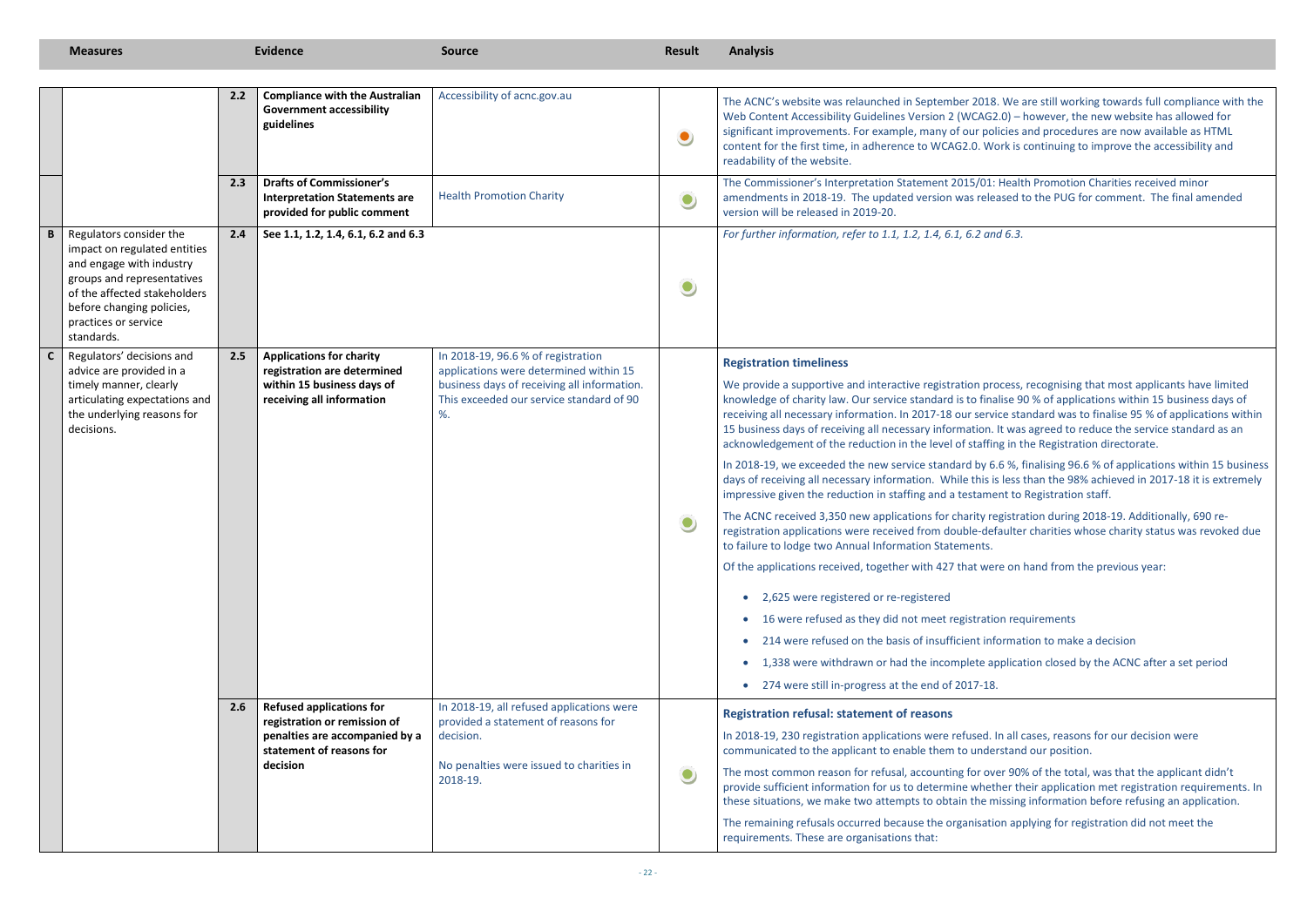oorting or recreational purposes)

tered, or

In penalties to charities. Due to changes in the ACNC IT period for submission of the 2018 AISs to 7 April 2019. Is of AISs has also been delayed and relevant penalties

#### **Compliance investigations**

to revoke their charity registration as a result of and the other is still being assessed. These charities were putlined the ACNC's position.

ns may object to certain ACNC decisions, requesting they

In 2018-19, we fusal to register an organisation as a charity or a jections to a revocation decision.

In all case officer and, if disallowed, reasons for decision

cies and operational procedures, consistent with the nd our Policy [Framework.](https://www.acnc.gov.au/about/corporate-information/corporate-policies/acnc-policy-framework) These policies and procedures about/corporate-information/corporate-policies.

12/03: Decision-making, which sets out how the ACNC ision-making, promote consistency in decisions and to is. The ACNC undertakes quality assurance processes in administrative decision makers consult with the ACNC's

making and reason writing" and "Advanced Government ion of external and internal experts provided training to Registerand Public Benefit".

**EXTERN EXACTLE MCCONCYS POLICY STATEMENT APPROACH STATE STATE** sed approach to allocate its compliance resources when its compliance resources at the most serious risks – the sector, and where intervention will have the

and the evidence before us. In exercising our powers y necessity, reflecting risk and proportionate regulation.

In 2017-18, our compliance area in assessment processes to ensure that only the charities in assessing their compliance with ACNC

|   | <b>Measures</b>                                                                                                                                 |     | <b>Evidence</b>                                                                                                                    | <b>Source</b>                                                                                                                                                                                                                                              | <b>Result</b> | <b>Analysis</b>                                                                                                                                                                                                                                                                                                                                                                                                                                                                                                                                                                                                                                                                                                                                                                                                                                                                                                                                                                                                                                                                                                                             |
|---|-------------------------------------------------------------------------------------------------------------------------------------------------|-----|------------------------------------------------------------------------------------------------------------------------------------|------------------------------------------------------------------------------------------------------------------------------------------------------------------------------------------------------------------------------------------------------------|---------------|---------------------------------------------------------------------------------------------------------------------------------------------------------------------------------------------------------------------------------------------------------------------------------------------------------------------------------------------------------------------------------------------------------------------------------------------------------------------------------------------------------------------------------------------------------------------------------------------------------------------------------------------------------------------------------------------------------------------------------------------------------------------------------------------------------------------------------------------------------------------------------------------------------------------------------------------------------------------------------------------------------------------------------------------------------------------------------------------------------------------------------------------|
|   |                                                                                                                                                 | 2.7 | All objections are determined<br>by an independent case officer<br>and if disallowed are<br>accompanied by reasons for<br>decision | All internal reviews were determined by an<br>independent case officer and, if disallowed,<br>reasons for decision were provided to the<br>applicant.                                                                                                      | $\bullet$     | have non-charitable purposes (for example, sporting<br>provide private benefit<br>do not meet the governance standards<br>do not have an Australian Business Number<br>are not an entity that is capable of being registered<br>do not meet the not-for-profit requirements.<br>Refused remission of penalties: statement of reasons<br>During the 2018-19 period the ACNC has not issued any per<br>infrastructure, the ACNC Commissioner extended the perio<br>On that basis, the program of work for late submissions of<br>will be issued in late 2019.<br>Objections to revocation of charity status due to com<br>In 2018-19, two organisations objected to the decision to re<br>compliance investigations - one decision was upheld, and t<br>provided with a 'reasons for decision' document which out<br>Under the ACNC Act, a charity or its responsible persons may<br>be internally reviewed.<br>In 2018-19, we received nine objections related to our refu<br>particular subtype of charity. We also received two objection<br>In all cases, objections were determined by an independent<br>were provided to the applicant. |
| D | Regulators' advice is<br>consistent and supports<br>predictable outcomes.                                                                       | 2.8 | <b>Staff make decisions according</b><br>to published policies and<br>procedures                                                   | Policies and procedures, which were<br>available on our website throughout 2018-<br>19                                                                                                                                                                     |               | ACNC staff make decisions according to published policies a<br>ACNC's overarching Regulatory Approach Statement and or<br>are available publicly on our website at acnc.gov.au/about/<br>These include the Commissioner's Policy Statement 2012/0<br>will make decisions in order to ensure high quality decision<br>inform the public about how the ACNC makes decisions. Th<br>relation to our decisions. To ensure consistency, ACNC adm<br>Legal Counsel as required.<br>In 2018-19, several staff attending external "Decision makin<br>Decision making" workshops. Additionally, a combination of<br>Registration and Legal and Policy on "Charitable Purpose ar                                                                                                                                                                                                                                                                                                                                                                                                                                                                      |
|   |                                                                                                                                                 |     | KPI 3 - Actions undertaken by regulators are proportionate to the regulatory risk being managed                                    |                                                                                                                                                                                                                                                            |               |                                                                                                                                                                                                                                                                                                                                                                                                                                                                                                                                                                                                                                                                                                                                                                                                                                                                                                                                                                                                                                                                                                                                             |
| A | Regulators apply a risk-<br>based, proportionate<br>approach to compliance<br>obligations, engagement and<br>regulatory enforcement<br>actions. | 3.1 | Regulatory approach is risk-<br>based and proportionate                                                                            | Publication of the Charity Compliance<br>Report 2018<br>Commissioner's Policy Statement -<br>Compliance and Enforcement, which was<br>available on our website throughout 2018-<br>19<br>The ACNC's Regulatory Approach<br>Statement, which was updated in | $\bullet$     | Consistent with the ACNC's Regulatory Approach Statemen<br>Compliance and enforcement, the ACNC uses a risk-based a<br>addressing concerns about charities. The ACNC targets its c<br>those most likely to undermine trust and confidence in the<br>greatest impact.<br>We use our powers in a way that reflects both the risks and<br>and functions, we adhere to the principles of regulatory ne<br>In 2017-18, our compliance area improved its triage and ris<br>most serious cases progress to investigation. To assist chari                                                                                                                                                                                                                                                                                                                                                                                                                                                                                                                                                                                                          |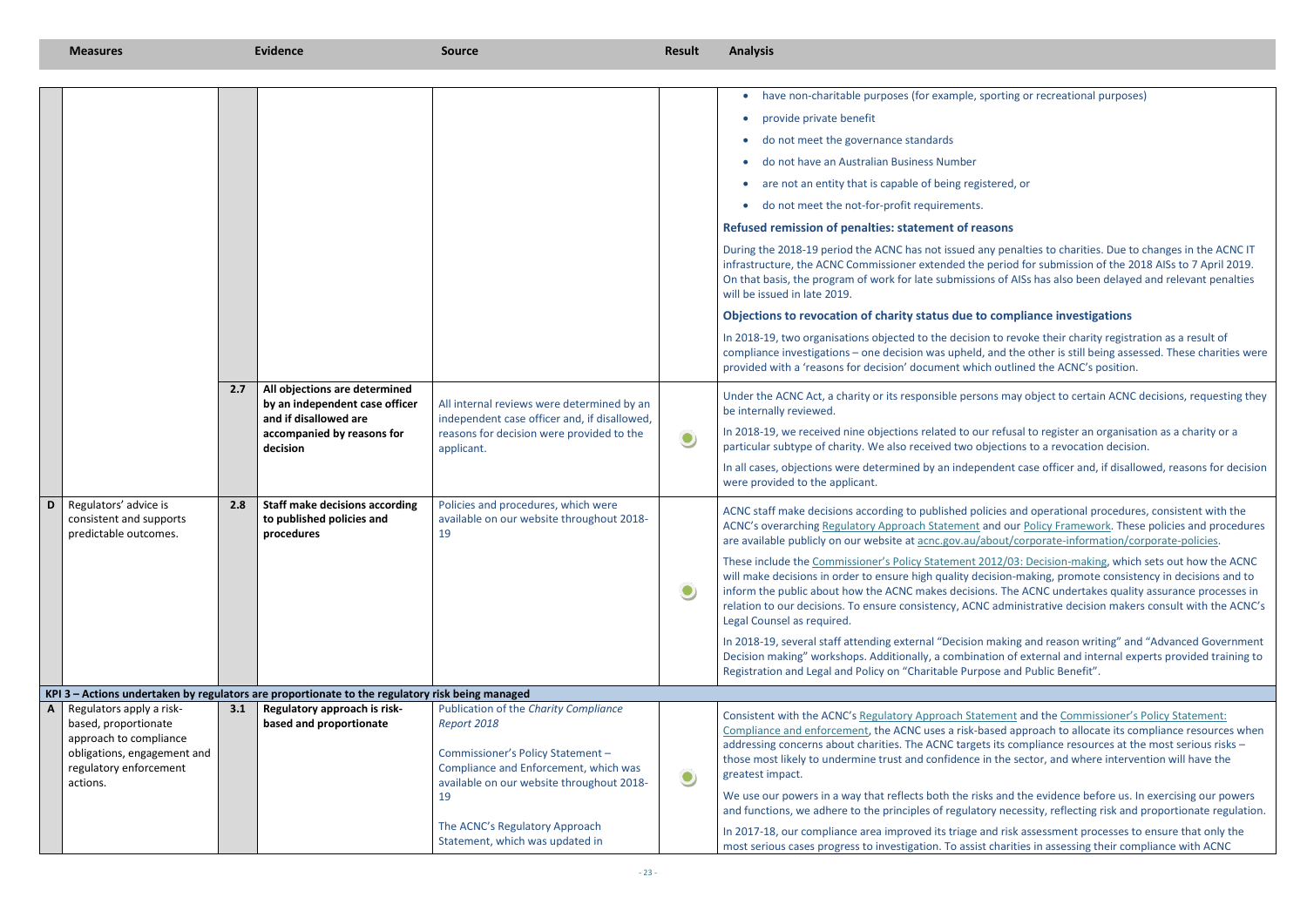luation for charities, an interactive tool to help charities and to identify issues that may prevent them from doing

Tudy on Guide Dogs Australia, to show the kind of issues so provided the compliance focus for 2019, including k of private benefit and the outreach program on

ties in 2018-19, which represents a 24% increase over

NC were out of our jurisdiction. The remaining 66%

a new process and all in-jurisdiction concerns were out of jurisdiction are referred to the Advice Services

diction. In 2018-19, a total of 1,544 concerns were raised al of 1,544 concerns includes several hundred concerns charities and in part accounts for the significant increase

cts a detailed risk assessment, which includes the review ation from various other sources including other sis of our own data holdings. The risk assessment helps ence of the risk, which in turn assists in deciding the team completed 107 risk assessments; 33% of cases rovision of regulatory guidance or no action further

d with 277 charities. Where a charity's non-compliance is responsible persons are willing and able to correct e agreement or enforceable undertaking. These are ionitors the charity's progress to ensure all measures I into 28 compliance agreements, enforceable

enforcement and associated procedures are available practice.

The Aconcy approach to charity regulation) was reviewed, C website in December 2018. The review identified rent, relevant and fit-for-purpose.

| <b>Measures</b>                                                                                                                                                                                                                                                                                   |     | <b>Evidence</b>                                                     | <b>Source</b>                                                                                                           | <b>Result</b> | <b>Analysis</b>                                                                                                                                                                                                                                                                                                                                                         |
|---------------------------------------------------------------------------------------------------------------------------------------------------------------------------------------------------------------------------------------------------------------------------------------------------|-----|---------------------------------------------------------------------|-------------------------------------------------------------------------------------------------------------------------|---------------|-------------------------------------------------------------------------------------------------------------------------------------------------------------------------------------------------------------------------------------------------------------------------------------------------------------------------------------------------------------------------|
|                                                                                                                                                                                                                                                                                                   |     |                                                                     | December 2018 and available on our<br>website throughout the year                                                       |               | requirements, we produced and published the Self-eva<br>determine if they are meeting their ACNC obligations, a<br>SO.                                                                                                                                                                                                                                                  |
|                                                                                                                                                                                                                                                                                                   |     |                                                                     |                                                                                                                         |               | The Charity Compliance Report 2018 included a case st<br>that even a large well-established charity can face. It all<br>proactive investigations into charities considered at risk<br>charities working with children and vulnerable adults.                                                                                                                            |
|                                                                                                                                                                                                                                                                                                   |     |                                                                     |                                                                                                                         |               | In total, the ACNC received 2,323 concerns about charit<br>the previous year.                                                                                                                                                                                                                                                                                           |
|                                                                                                                                                                                                                                                                                                   |     |                                                                     |                                                                                                                         |               | The minority (34%) of the concerns received by the ACI<br>progressed to assessment.                                                                                                                                                                                                                                                                                     |
|                                                                                                                                                                                                                                                                                                   |     |                                                                     |                                                                                                                         |               | From March 2019, the Compliance team implemented<br>initially considered by the Compliance team. Concerns<br>Team.                                                                                                                                                                                                                                                      |
|                                                                                                                                                                                                                                                                                                   |     |                                                                     |                                                                                                                         |               | In 2017-18, a total of 716 concerns raised were in juriso<br>in jurisdiction, nearly double the previous year. The tot<br>received from the public relating to a small number of<br>in concerns received.                                                                                                                                                               |
|                                                                                                                                                                                                                                                                                                   |     |                                                                     |                                                                                                                         |               | Prior to commencing an investigation, the ACNC condu<br>of information we currently have, and draws on inform<br>government agencies, open source material, and analy<br>us understand the significance, likelihood and conseque<br>most appropriate response. In 2018-19 the Compliance<br>proceeded to investigation while 67% resulted in the pr<br>action required. |
|                                                                                                                                                                                                                                                                                                   |     |                                                                     |                                                                                                                         |               | In 2018-19 the ACNC managed 325 concerns associated<br>significant but the ACNC determines that the charity's r<br>matters, the ACNC's response may involve a complianc<br>effectively action plans for the charity, and the ACNC m<br>have been implemented. In 2018-19 the ACNC entered<br>undertakings and directions.                                               |
|                                                                                                                                                                                                                                                                                                   | 3.2 | <b>Risk-based Compliance and</b><br>enforcement policy is published | Commissioner's Policy Statement -<br>Compliance and Enforcement, which was<br>available on our website throughout 2018- | $\bullet$     | For further information, refer to 3.2, 3.4 and 4.1.<br>Our Commissioner's Policy Statement: Compliance and<br>on our website. This policy reflects the ACNC's current                                                                                                                                                                                                   |
| Regulators' preferred<br>approach to regulatory risk is<br>regularly reassessed.<br>Strategies, activities and<br>enforcement actions are<br>amended to reflect changing<br>priorities that result from<br>new and evolving regulatory<br>threats, without diminishing<br>regulatory certainty or | 3.3 | Regulatory approach is<br>reviewed every three years                | 19<br>The ACNC's Regulatory Approach<br>Statement                                                                       | $\bullet$     | The ACNC's Regulatory Approach Statement (which gui<br>and the updated Statement was published on the ACN<br>minor changes only, with the Statement remaining curr                                                                                                                                                                                                      |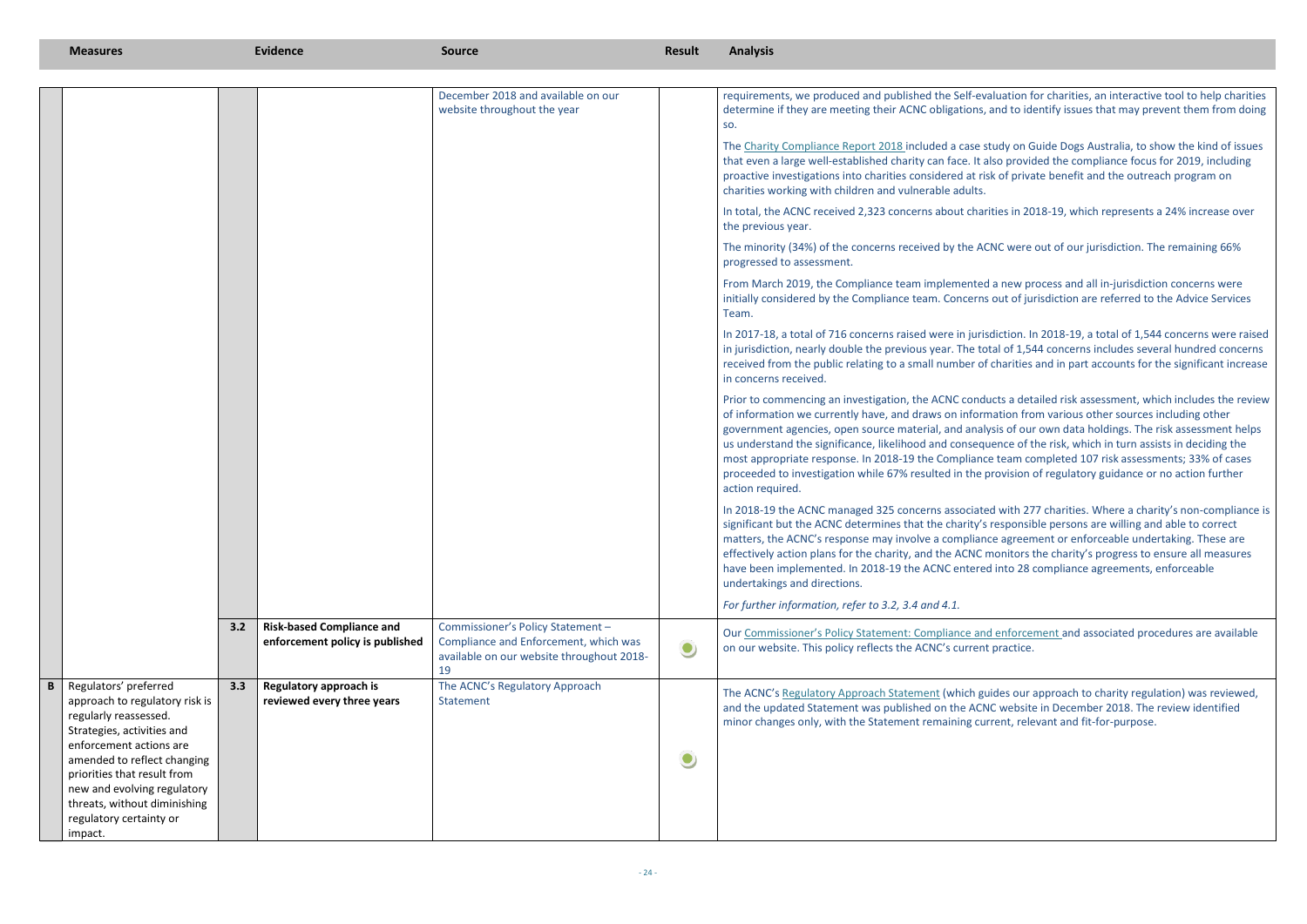ement and the Commissioner's Policy Statement: Prior record of a charity and information from previous in risk-based approach to allocate its compliance resources rust and confidence in the sector. An entity's prior

Prior to conducts a detailed risk assessment, which I, and draws on information from various other sources aterial, and analysis of our own data holdings.

as well as working with other regulators and lawprevent harm from occurring – harms such as terrorism final fraud, moneticiaries.

were identified through our intelligence work and we ce analyst in the Compliance directorate and a much to deliver outcomes and address non-compliance.

erational Procedure 2014/03: creating, updating and Irafting or modifying any forms, the purpose and function on needed to fulfil these functions should be requested. O to ensure it remains current and accurate, given the

to charities in October 2018 – a slight delay compared CNC IT systems. The ACNC Commissioner, the Hon Dr ne for lodging the Annual Information Statement until 7 between 30 June and 30 September.

to 2018 also ander and the user experience.

NC has a range of streamlined reporting arrangements in pt to a minimum. In 2018-19, these streamlined reporting that are incorporated in the Northern Territory. From the the ACNC, and the ACNC will share the relevant reducing the annual reporting requirements of these

porting processes. However, we are aware that there is to work closely with state, territory and Commonwealth

gencies to electronically access a range of information on es, activities and contact details. It is the core of the which aims to reduce duplicated reporting across

Passport as at 30 June 2019.

|              | <b>Measures</b>                                                                                                                                                                                                                                                         |     | <b>Evidence</b>                                                                                                                                                                     | <b>Source</b>                                                                                                                                                                           | <b>Result</b> | <b>Analysis</b>                                                                                                                                                                                                                                                                                                                                                                                                                                                                                                                                        |
|--------------|-------------------------------------------------------------------------------------------------------------------------------------------------------------------------------------------------------------------------------------------------------------------------|-----|-------------------------------------------------------------------------------------------------------------------------------------------------------------------------------------|-----------------------------------------------------------------------------------------------------------------------------------------------------------------------------------------|---------------|--------------------------------------------------------------------------------------------------------------------------------------------------------------------------------------------------------------------------------------------------------------------------------------------------------------------------------------------------------------------------------------------------------------------------------------------------------------------------------------------------------------------------------------------------------|
| $\mathsf{C}$ | Regulators recognise the<br>compliance record of<br>regulated entities, including<br>using earned autonomy<br>where this is appropriate. All<br>available and relevant data<br>on compliance, including<br>evidence of relevant external<br>verification is considered. | 3.4 | <b>Compliance and enforcement</b><br>policy considers the prior record<br>of a charity and information<br>from previous investigations in<br>its risk assessment, where<br>possible | Commissioner's Policy Statement -<br><b>Compliance and Enforcement and</b><br>associated procedures which were<br>available on our website throughout 2018-<br>19                       | $\bullet$     | As articulated in the ACNC's Regulatory Approach Stateme<br>Compliance and enforcement, the ACNC considers the pric<br>investigations in its risk assessments. The ACNC uses a risk<br>to address concerns that present the greatest risk to trust<br>behaviour will remain a fundamental consideration.<br>Prior to commencing an investigation, our Compliance tea<br>includes the review of information provided at referral, an<br>including other government agencies, open source materia<br>For further information, refer to 3.1, 3.2 and 4.1. |
|              |                                                                                                                                                                                                                                                                         |     | KPI 4 - Compliance and monitoring approaches are streamlined and coordinated                                                                                                        |                                                                                                                                                                                         |               |                                                                                                                                                                                                                                                                                                                                                                                                                                                                                                                                                        |
| $\mathbf{A}$ | Regulators' information<br>requests are tailored and<br>only made when necessary<br>to secure regulatory<br>objectives, and only then in<br>a way that minimises<br>impact.                                                                                             | 4.1 | <b>Compliance teams use internally</b><br>and publicly available data to<br>identify candidates for<br>investigation                                                                | Use of data holdings<br>Our Commissioner's Policy Statement -<br><b>Compliance and Enforcement and</b><br>associated procedures which were available<br>on our website in November 2017 | $\bullet$     | The ACNC continues to analyse its own data holdings as we<br>enforcement agencies to proactively identify risk and prev<br>financing, fraud, money laundering, tax avoidance or harm<br>This year 16% of the cases considered by Compliance were<br>continue to build expertise with a dedicated intelligence a<br>stronger focus on a data and intelligence led approach to o                                                                                                                                                                         |
|              |                                                                                                                                                                                                                                                                         |     |                                                                                                                                                                                     | <b>Charity Compliance Report 2018</b>                                                                                                                                                   |               | For further information, refer to 3.1, 3.2 and 3.4.                                                                                                                                                                                                                                                                                                                                                                                                                                                                                                    |
|              | Regulators' frequency of<br>information collection is<br>minimised and<br>coordinated with similar<br>processes including those<br>of other regulators so that,                                                                                                         | 4.2 | <b>ACNC approved forms only</b><br>request information necessary<br>for the function of the form                                                                                    | Operational Procedure 2014/03: Creating,<br>updating and reviewing forms.                                                                                                               | $\bullet$     | When considering new forms, we continue to use Operation<br>reviewing forms. This procedure confirms that when drafti<br>of the form should be considered, and only information ne<br>This operational procedure will be reviewed in 2019-20 to<br>system changes implemented in 2018-19.                                                                                                                                                                                                                                                              |
|              | as far as possible,<br>information is only                                                                                                                                                                                                                              |     |                                                                                                                                                                                     |                                                                                                                                                                                         |               | For further information, refer to 1.3.                                                                                                                                                                                                                                                                                                                                                                                                                                                                                                                 |
|              | requested once.                                                                                                                                                                                                                                                         | 4.3 | <b>The Annual Information</b><br><b>Statement (AIS) is available</b><br><b>through the online ACNC Charity   Charity Portal in October 2018</b><br>Portal                           | The 2018 Annual Information Statement<br>was made available through the online                                                                                                          | $\bullet$     | The online version of the 2018 AIS was made available to only<br>with the previous year due to the launch of the new ACNC<br>Gary Johns exercised his discretion to defer the deadline fo<br>April 2019 for charities with reporting periods ending betw<br>The 2018 AIS contained additional questions and improver                                                                                                                                                                                                                                   |
|              |                                                                                                                                                                                                                                                                         | 4.4 | <b>Streamlined reporting processes</b><br>are implemented to obtain<br>information from other<br>regulators where appropriate                                                       | Streamlined reporting in place for a range of<br>charities                                                                                                                              | $\bullet$     | As highlighted in the 2017-18 self-assessment, the ACNC h<br>place, which ensures that information requests are kept to<br>requirements extended to include registered charities that<br>2019 AIS, these charities can now complete an AIS for the<br>information with the Northern Territory government, redu<br>charities.<br>We continue to make good progress in streamlining report<br>still more to be done in this area, and we will continue to v<br>agencies to implement streamlined reporting agreements.                                   |
| B            | Regulators utilise existing<br>information to limit the<br>reliance on requests from<br>regulated entities and<br>share the information                                                                                                                                 | 4.5 | <b>Charity Passport developed and</b><br>maintained so that central<br>charity data is available to<br>government regulators to<br>reduce regulatory burden                         | The ACNC Charity Passport was available to<br>authorised government officials throughout<br>2017-18.                                                                                    | $\bullet$     | The Charity Passport allows authorised government agenc<br>ACNC registered charities, including a charity's finances, a<br>ACNC's 'report once, use often' reporting framework, which<br>government.<br>There were 20 government agencies using the Charity Pass                                                                                                                                                                                                                                                                                       |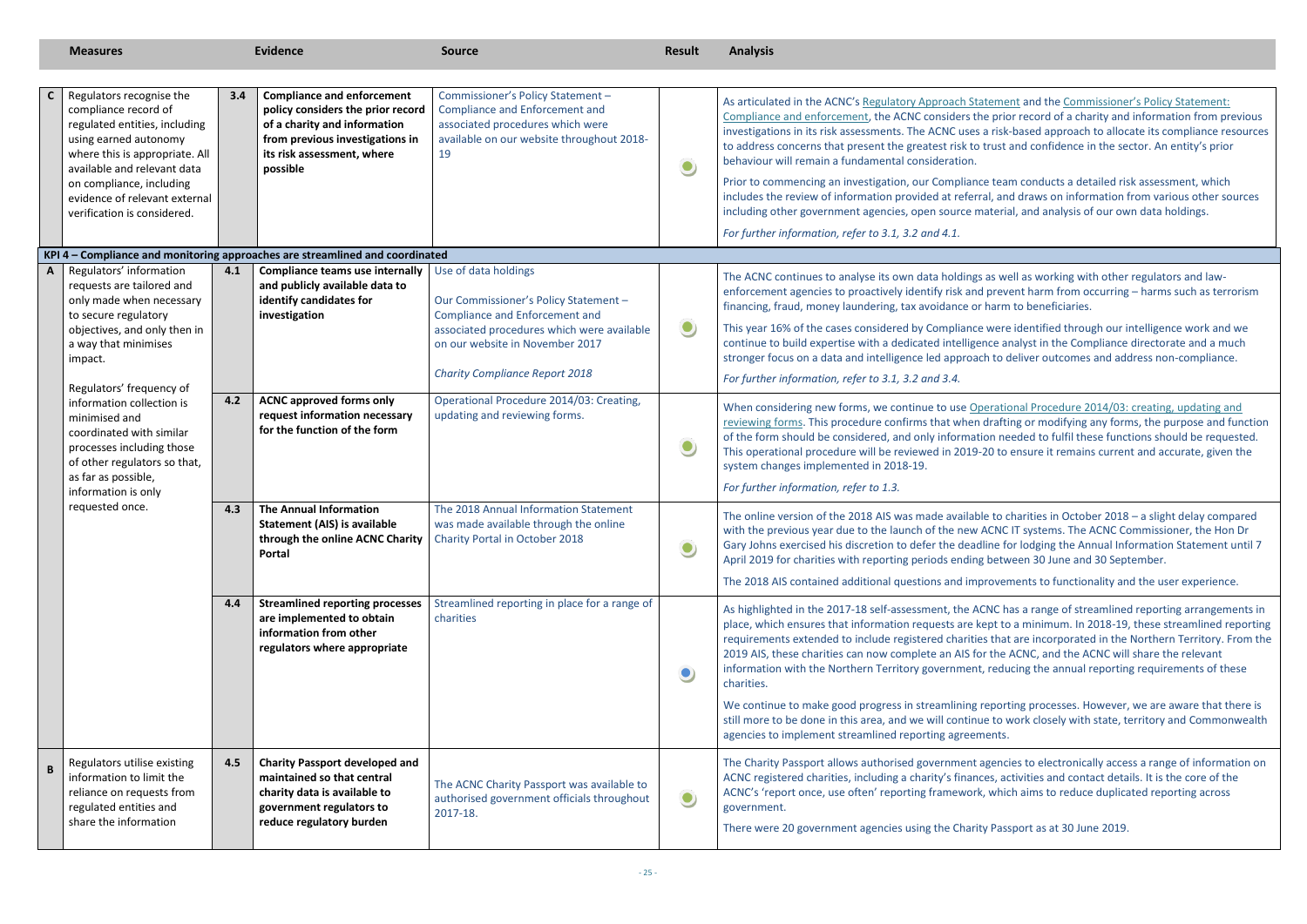ment agencies and made 114 referrals to other may have also fallen within their jurisdiction.

Risk Working Group it established in 2017. The group AFP, ACIC and ATO, and has been set up to ensure a coordinated and terrorism financing risks identified in the National ne ACNC is also working with other government agencies. **I Financial Action Task Force evaluation.** 

ory regulators to discuss emerging compliance themes and them. These forums remain important in ensuring that we tify individuals of concern and scams that have crossed

and procedures, consistent with the overarching ACNC Pr's Policy Statement: Compliance and enforcement. nly conducted in relation to those matters that present

In the sector, compliance activities are tailored according small charities are provided longer time frames for such as penalties, vary depending on the size of the charith darity, with an and small sized charities.

harities when communicating and seeks to provide a icance of the concerns and a charity's characteristics, as r charities address minor issues.

ach function within its Compliance directorate to support e-compliance to build their capability to stay on track and

Ie at [acnc.gov.au/raise-concern/regulating](https://www.acnc.gov.au/raise-concern/regulating-charities/regulatory-approach-statement)ent was reviewed and updated in 2018-19 and the ember 2018.

articulated within the ACNC's Regulatory Approach Gompliance and Enforcement.

ublic outside of the formal FOI process as a general neral information requests (those not made under the *Fracy Act 1988* (Cth)) within 30 calendar days.

nformation requests within 30 calendar days.

ents under the FOI Act. Within this period, 20 requests ade in 2017-18. The following were the outcomes to the

|              | <b>Measures</b>                                                                                                  |                                                               | <b>Evidence</b>                                                                                                                      | <b>Source</b>                                                                                                                                                | <b>Result</b>                                                                                               | <b>Analysis</b>                                                                                                                                                                                                                                                                                 |
|--------------|------------------------------------------------------------------------------------------------------------------|---------------------------------------------------------------|--------------------------------------------------------------------------------------------------------------------------------------|--------------------------------------------------------------------------------------------------------------------------------------------------------------|-------------------------------------------------------------------------------------------------------------|-------------------------------------------------------------------------------------------------------------------------------------------------------------------------------------------------------------------------------------------------------------------------------------------------|
|              | among other regulators,                                                                                          |                                                               |                                                                                                                                      |                                                                                                                                                              |                                                                                                             |                                                                                                                                                                                                                                                                                                 |
|              | 4.6<br>where possible.                                                                                           | <b>Compliance officers share</b><br>information with and make | Referrals to other government agencies                                                                                               |                                                                                                                                                              | In 2018-19 we received 64 referrals from other govern<br>government agencies where we considered the matter |                                                                                                                                                                                                                                                                                                 |
|              |                                                                                                                  |                                                               | referrals to other regulators<br>where appropriate                                                                                   |                                                                                                                                                              | $\bullet$                                                                                                   | The ACNC continues to be active in the Not-for-profit F<br>consists of representatives from the ACNC, AUSTRAC, /<br>coordinated approach to addressing money laundering<br>Risk Assessment of Australia's Not-for-profit sector. Th<br>to support a follow-up assessment to Australia's initial |
|              |                                                                                                                  |                                                               |                                                                                                                                      |                                                                                                                                                              |                                                                                                             | We also chair a compliance forum with state and territo<br>issues and consider coordinated responses to address t<br>learn from each other and have helped us to ident<br>jurisdictions.                                                                                                        |
|              |                                                                                                                  |                                                               |                                                                                                                                      |                                                                                                                                                              |                                                                                                             | For further information, refer to 4.1.                                                                                                                                                                                                                                                          |
| $\mathsf{C}$ | Regulators base monitoring<br>and inspection approaches<br>on risk and, where possible,<br>take into account the | 4.7                                                           | <b>Compliance staff act in</b><br>accordance with risk-based<br>policies and procedures                                              | Our Commissioner's Policy Statement -<br>Compliance and Enforcement and<br>associated procedures were updated in<br>October, and published on our website in |                                                                                                             | ACNC staff act in accordance with risk-based policies a<br><b>Regulatory Approach Statement and the Commissione</b><br>Compliance monitoring and inspection activities are or<br>the greatest risk to trust and confidence in the sector.                                                       |
|              | circumstance and<br>operational needs of the<br>regulated entity.                                                |                                                               |                                                                                                                                      | November 2017                                                                                                                                                |                                                                                                             | In recognition of the varying degrees of capacity within<br>to the size and resources of the charity. For example, s<br>responding to the ACNC. Some compliance outcomes,<br>charity, with large charities paying higher penalty rates                                                          |
|              |                                                                                                                  |                                                               |                                                                                                                                      |                                                                                                                                                              | $\bullet$                                                                                                   | The ACNC considers the size and reporting history of cl<br>proportionate regulatory response based on the signifi<br>with the Self-Evaluation tool, designed to assist smaller                                                                                                                  |
|              |                                                                                                                  |                                                               |                                                                                                                                      |                                                                                                                                                              |                                                                                                             | In 2018-2019, the ACNC established a dedicated outrea<br>early engagement with charities at a higher risk of non<br>protect against misuse of charity resources.                                                                                                                                |
|              |                                                                                                                  |                                                               |                                                                                                                                      |                                                                                                                                                              |                                                                                                             | For further information, refer to 3.1 and 3.2.                                                                                                                                                                                                                                                  |
|              |                                                                                                                  |                                                               | KPI 5 - Regulators are open and transparent in their dealings with regulated entities                                                |                                                                                                                                                              |                                                                                                             |                                                                                                                                                                                                                                                                                                 |
| A            | Regulators' risk-based<br>frameworks are publicly<br>available in a format which<br>is clear, understandable     | 5.1                                                           | <b>Regulatory Approach Statement</b><br>is published online                                                                          | The ACNC's Regulatory Approach<br>Statement, which was updated in December<br>2018 and available on our website<br>throughout the year                       | $\bullet$                                                                                                   | The ACNC's Regulatory Approach Statement is availabl<br>charities/regulatory-approach-statement. The statement<br>updated version was published on our website in Dece                                                                                                                          |
|              | and accessible.                                                                                                  |                                                               |                                                                                                                                      |                                                                                                                                                              |                                                                                                             | For further information, refer to 3.3.                                                                                                                                                                                                                                                          |
|              |                                                                                                                  | 5.2                                                           | <b>Risk assessment framework is</b><br>published online                                                                              | Our Commissioner's Policy Statement -<br>Compliance and Enforcement and<br>associated procedures which are available                                         |                                                                                                             | The ACNC's overarching risk assessment framework is<br>Statement and the Commissioner's Policy Statement -                                                                                                                                                                                      |
|              |                                                                                                                  |                                                               |                                                                                                                                      | on our website throughout the year.                                                                                                                          |                                                                                                             | For further information, refer to 3.2 and 3.3.                                                                                                                                                                                                                                                  |
| B            | Regulators are open and<br>responsive to requests from<br>regulated entities regarding<br>the operation of the   | 5.3                                                           | Response to all requests for<br>access to information provided<br>within 30 days (those not under<br>Freedom of Information (FOI) or | Responses to general information requests<br>within 30 calendar days: 100 %                                                                                  | $\bullet$                                                                                                   | The ACNC tries to make information available to the pu<br>information request. The ACNC aims to respond to gen<br>Freedom of Information Act 1982 (Cth) (FOI Act) or Priv                                                                                                                       |
|              | regulatory framework, and                                                                                        | <b>Privacy Acts)</b>                                          |                                                                                                                                      |                                                                                                                                                              |                                                                                                             | In 2018-19, the ACNC responded to 100 % of general in                                                                                                                                                                                                                                           |
|              | approaches implemented<br>by regulators.                                                                         | 5.4                                                           | <b>Response to Freedom of</b><br><b>Information Act Requests</b><br>handled within 30 days (plus<br>statutory extensions) or 60 days | Responses to FOI Act within 30 days: 100 %<br>Responses to FOI Act within 60 days where<br>third party consultation is required: 100 %                       |                                                                                                             | In 2018-19, the ACNC received 16 requests for docume<br>were finalised (including 5 requests which had been m<br>requests:                                                                                                                                                                      |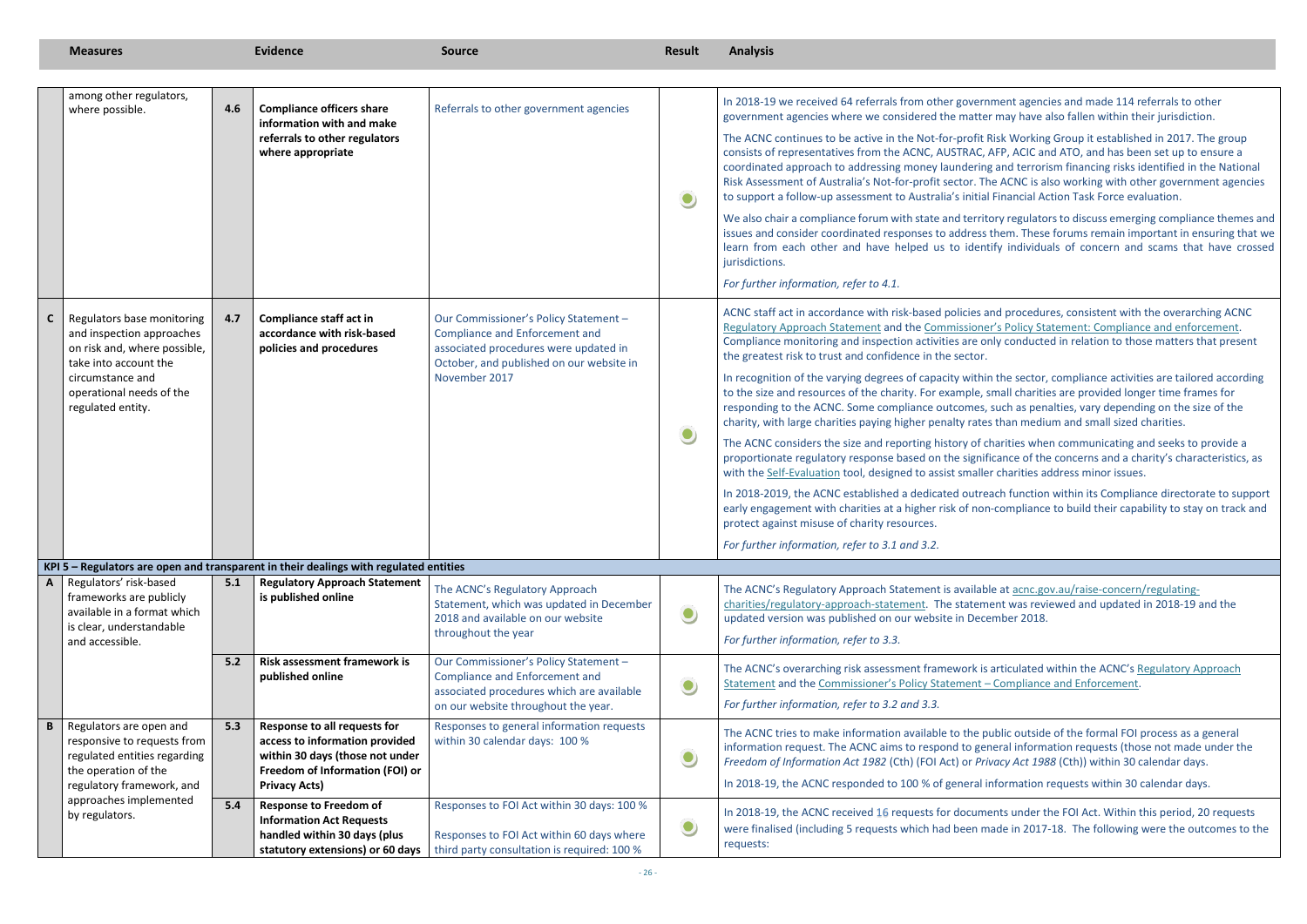ublish information as part of the Information Publication a plan showing what information it publishes in ntains a[n IPS page](https://www.acnc.gov.au/about/foi/information-publication-scheme) on its website.

CONC published the 2017-18 RPF report separately from tabled on 26 October 2018 and is publicly available at as published on our website in February 2019.

ust 2019, this report will be published separately from our bled in October 2019 – similar to other years; we expect ember 2019 or January 2020.

ssional User Group (PUG). The PUG helped to improve the They also reviewed the ACNC's 2017-18 RPF report.

r User Group (SUG). The SUG helped to improve the hey also reviewed the ACNC's 2017-18 RPF report.

Ines our approach to consultation and the mechanisms we mmitment to reduce the regulatory burden on charities In to charities to help them understand and meet their mpact on their time and resources. This framework is a/stakeholder-engagement-framework. The stakeholder our years ago. The ACNC will review the stakeholder ins current, relevant and fit-for-purpose.

Strait Islander Communities Engagement Strategy, which ation/atsi-communities-engagement-strategy.

ve the regulatory framework for charities to reduce

If also in the development of options to reduce compliance ill affect the regulation of the charity sector.

raising in the 21st Century on fundraising regulation

siness Registers

dern Australian Business Number System

|              | <b>Measures</b>                                                                                                                                                                                                     |     | <b>Evidence</b>                                                                                                                                                                         | <b>Source</b>                                                                                            | <b>Result</b>                                | <b>Analysis</b>                                                                                                                                                                                                                                                                                                                                                                                   |
|--------------|---------------------------------------------------------------------------------------------------------------------------------------------------------------------------------------------------------------------|-----|-----------------------------------------------------------------------------------------------------------------------------------------------------------------------------------------|----------------------------------------------------------------------------------------------------------|----------------------------------------------|---------------------------------------------------------------------------------------------------------------------------------------------------------------------------------------------------------------------------------------------------------------------------------------------------------------------------------------------------------------------------------------------------|
|              |                                                                                                                                                                                                                     |     | where third party consultation                                                                                                                                                          |                                                                                                          |                                              | Full access provided - 0                                                                                                                                                                                                                                                                                                                                                                          |
|              |                                                                                                                                                                                                                     |     | is required.                                                                                                                                                                            |                                                                                                          |                                              | Partial access provided - 6                                                                                                                                                                                                                                                                                                                                                                       |
|              |                                                                                                                                                                                                                     |     |                                                                                                                                                                                         |                                                                                                          |                                              | Refused access to documents - 8                                                                                                                                                                                                                                                                                                                                                                   |
|              |                                                                                                                                                                                                                     |     |                                                                                                                                                                                         |                                                                                                          |                                              | Withdrawn - 6                                                                                                                                                                                                                                                                                                                                                                                     |
|              |                                                                                                                                                                                                                     |     |                                                                                                                                                                                         |                                                                                                          |                                              | Under Part II of the FOI Act, the ACNC is required to po<br>Scheme (IPS). Each agency must display on its website<br>accordance with the IPS requirements. The ACNC mair                                                                                                                                                                                                                          |
| $\mathsf{C}$ | Regulators' performance<br>measurement results are<br>published in a timely<br>manner to ensure                                                                                                                     | 5.5 | RPF self-assessment published<br>in the ACNC Annual Report                                                                                                                              | 2017-18 RPF report was published on our<br>website in February 2019                                      |                                              | Consistent with other Commonwealth regulators, the<br>our Annual Report. Our 2017-18 Annual Report was<br>annualreport.acnc.gov.au. The 2017-18 RPF report wa                                                                                                                                                                                                                                     |
|              | accountability to the public.                                                                                                                                                                                       |     |                                                                                                                                                                                         |                                                                                                          |                                              | Although the 2018-19 RPF report was finalised in Augu<br>Annual Report. We expect our Annual Report to be tal<br>this RPF report to be published on our website in Dece                                                                                                                                                                                                                           |
|              |                                                                                                                                                                                                                     |     | KPI 6 - Regulators actively contribute to the continuous improvement of regulatory frameworks                                                                                           |                                                                                                          |                                              |                                                                                                                                                                                                                                                                                                                                                                                                   |
| A            | Regulators establish<br>cooperative and<br>collaborative relationships                                                                                                                                              | 6.1 | At least three meetings of the<br><b>Professional User Group are</b><br>held annually                                                                                                   | 3 meetings of the Professional User Group<br>were held in 2018-19                                        | $\bullet$                                    | In 2018-19, we convened three meetings of the Profes<br>ACNC's regulatory approach and guidance products. T<br>For further information, refer to 1.1.                                                                                                                                                                                                                                             |
|              | with stakeholders to                                                                                                                                                                                                |     |                                                                                                                                                                                         |                                                                                                          |                                              |                                                                                                                                                                                                                                                                                                                                                                                                   |
|              | promote trust and improve<br>the efficiency and<br>effectiveness of the<br>regulatory framework.                                                                                                                    | 6.2 | At least three meetings of the<br>Sector User Group are held<br>annually                                                                                                                | 3 meetings of the Sector User Group were<br>held in 2018-19                                              | $\bullet$                                    | In 2018-19, we convened three meetings of the Sector<br>ACNC's regulatory approach and guidance products. T<br>For further information, refer to 1.1.                                                                                                                                                                                                                                             |
|              |                                                                                                                                                                                                                     | 6.3 | Stakeholder engagement<br>framework outlines how the<br><b>ACNC will engage with</b><br>stakeholders to reduce<br>regulatory burden and enhance<br>knowledge of the regulated<br>sector | The ACNC'S Stakeholder Engagement<br>Framework was available on the ACNC's<br>website throughout 2018-19 | $\bullet$                                    | The ACNC'S stakeholder engagement framework outli<br>may use. For example, this framework outlines our co<br>by providing accurate, timely and relevant information<br>obligations to the ACNC in a way that minimises the in<br>available at acnc.gov.au/about/corporate-information<br>engagement framework was last reviewed in 2015, fo<br>engagement framework in 2019-20 to ensure it remai |
|              |                                                                                                                                                                                                                     |     |                                                                                                                                                                                         |                                                                                                          |                                              | The ACNC has also published an Aboriginal and Torres<br>can be found at acnc.gov.au/about/corporate-informa                                                                                                                                                                                                                                                                                       |
|              |                                                                                                                                                                                                                     |     |                                                                                                                                                                                         |                                                                                                          |                                              | For further information, refer to 4.6.                                                                                                                                                                                                                                                                                                                                                            |
| B            | Regulators engage<br>stakeholders in the<br>development of options to                                                                                                                                               | 6.4 | See 6.1, 6.2 and 6.3                                                                                                                                                                    |                                                                                                          |                                              | The ACNC continues to engage stakeholders to improv<br>compliance costs.                                                                                                                                                                                                                                                                                                                          |
|              | reduce compliance costs.<br>This could include industry<br>self-regulation, changes to<br>the overarching regulatory<br>framework, or other<br>strategies to streamline<br>monitoring and compliance<br>approaches. |     |                                                                                                                                                                                         |                                                                                                          |                                              | The ACNC also engages with stakeholder departments<br>costs, through making submissions on issues which wi                                                                                                                                                                                                                                                                                        |
|              |                                                                                                                                                                                                                     |     |                                                                                                                                                                                         |                                                                                                          | $\bullet$                                    | <b>ACNC submissions</b>                                                                                                                                                                                                                                                                                                                                                                           |
|              |                                                                                                                                                                                                                     |     |                                                                                                                                                                                         |                                                                                                          |                                              | During 2018-19, the ACNC provided submissions to:                                                                                                                                                                                                                                                                                                                                                 |
|              |                                                                                                                                                                                                                     |     |                                                                                                                                                                                         |                                                                                                          |                                              | the Senate Select Committee on Charity Fund                                                                                                                                                                                                                                                                                                                                                       |
|              |                                                                                                                                                                                                                     |     |                                                                                                                                                                                         |                                                                                                          | the Treasury Consultation on Modernising Bus |                                                                                                                                                                                                                                                                                                                                                                                                   |
|              |                                                                                                                                                                                                                     |     |                                                                                                                                                                                         |                                                                                                          |                                              | the Treasury Consultation on Designing a Mod                                                                                                                                                                                                                                                                                                                                                      |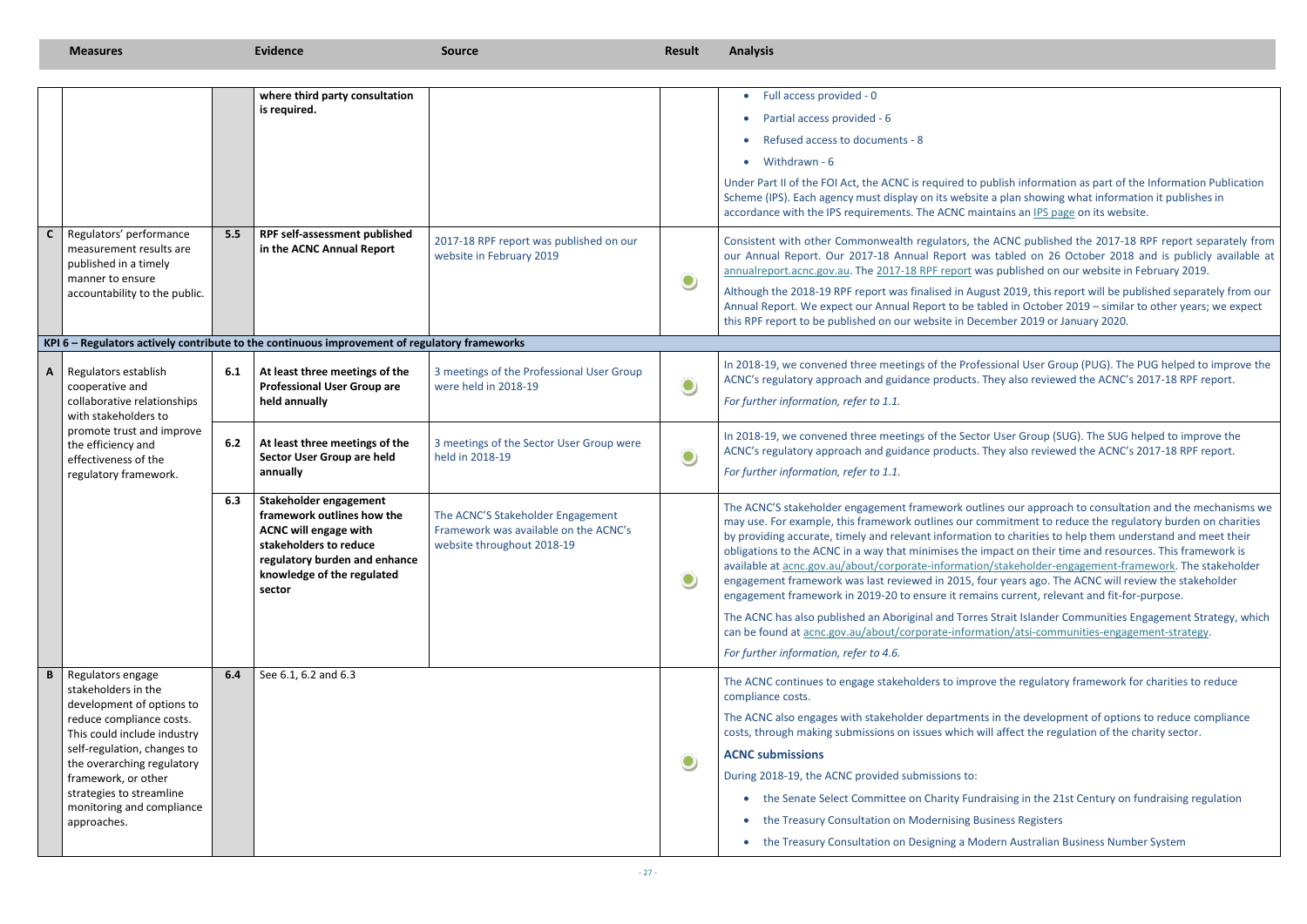related to their preventing sexual exploitation, abuse and

y Funding Model and Registry Search Fees.

Aatters on the Electoral Legislation Amendment (Electoral

s not specifically outline how the ACNC will share ver, the Stakeholder Engagement Framework outlines how that 'consulting with stakeholders and genuinely listening th-quality policy'. It makes commitments to consult to this ment and the mechanisms that may be used.

ent Framework will be updated in 2019-20 and this issue

government agencies to share stakeholder feedback. Iian Accounting Standards Board, the Australian Auditing inance (Cth), the Department of Education (Cth) and the I closely with Treasury during the development of the

ulators. As part of the streamlined reporting T and Victoria, the ACNC met with representatives from keholder feedback. The ACNC also uses the compliance dback from stakeholders.

oort 2018. This report used aggregated data and dethe compliance work of the ACNC and outlined the ACNC's

|              | <b>Measures</b>                                                                                                                                                                                                                                   |     | <b>Evidence</b>                                                                                                                         | <b>Source</b>                                                                                     | <b>Result</b> | <b>Analysis</b>                                                                                                                                                                                                                                                                                                                                                                                                                                                                                                                                                                                                                                                                                                                                                                                                                                                                                                                                                                                                                                                  |
|--------------|---------------------------------------------------------------------------------------------------------------------------------------------------------------------------------------------------------------------------------------------------|-----|-----------------------------------------------------------------------------------------------------------------------------------------|---------------------------------------------------------------------------------------------------|---------------|------------------------------------------------------------------------------------------------------------------------------------------------------------------------------------------------------------------------------------------------------------------------------------------------------------------------------------------------------------------------------------------------------------------------------------------------------------------------------------------------------------------------------------------------------------------------------------------------------------------------------------------------------------------------------------------------------------------------------------------------------------------------------------------------------------------------------------------------------------------------------------------------------------------------------------------------------------------------------------------------------------------------------------------------------------------|
| $\mathsf{C}$ | Regulators regularly share<br>feedback from stakeholders<br>and performance<br>information (including from<br>inspections) with policy<br>departments to improve<br>the operation of the<br>regulatory framework and<br>administrative processes. | 6.5 | Stakeholder engagement<br>framework outlines how the<br><b>ACNC will share feedback from</b><br>stakeholders with policy<br>departments | The ACNC's Stakeholder engagement<br>framework was available on our website<br>throughout 2017-18 | $\bullet$     | the Department of Foreign Affairs and Trade<br>harassment consultation<br>the Treasury Consultation on the ASIC Industry<br>the Joint Standing Committee on Electoral M<br><b>Funding and Disclosure Reform) Bill</b><br>the Australian Accounting Standards Board<br>For further information, refer to 4.4, 6.1, 6.2 6.3, 6.5.<br>The <b>ACNC's Stakeholder Engagement Framework</b> does<br>stakeholder feedback with policy departments. Howey<br>the ACNC will engage with stakeholders, recognising th<br>to what they have to say is essential to developing hig<br>end, and details the principles underlying this engager<br>As mentioned in 6.3 above, the Stakeholder Engageme<br>will be addressed during the review.<br>The ACNC continues to meet regularly with a range of<br>These agencies include Treasury, the ATO, the Australi<br>and Assurance Standards Board, the Department of Fi<br>Department of Social Services (Cth). The ACNC worked<br><b>External Conduct Standards.</b><br>The ACNC regularly meets with state and territory reg |
|              |                                                                                                                                                                                                                                                   |     |                                                                                                                                         |                                                                                                   |               | arrangements with Tasmania, South Australia, the ACT<br>these jurisdictions to discuss any issues and share stak<br>forum with state and territory regulators to share feed                                                                                                                                                                                                                                                                                                                                                                                                                                                                                                                                                                                                                                                                                                                                                                                                                                                                                      |
|              |                                                                                                                                                                                                                                                   |     |                                                                                                                                         |                                                                                                   |               | For further information, refer to 4.6.                                                                                                                                                                                                                                                                                                                                                                                                                                                                                                                                                                                                                                                                                                                                                                                                                                                                                                                                                                                                                           |
|              |                                                                                                                                                                                                                                                   | 6.6 | <b>Report is published analysing</b><br>the previous year's cases and<br>forecasting risk areas for future<br>year annually             | Publication of the Charity Compliance<br>Report 2018                                              | $\bullet$     | In April 2018, we released the Charity Compliance Rep<br>identified information to give readers an insight into th<br>compliance focus for the year ahead.                                                                                                                                                                                                                                                                                                                                                                                                                                                                                                                                                                                                                                                                                                                                                                                                                                                                                                       |
|              |                                                                                                                                                                                                                                                   |     |                                                                                                                                         |                                                                                                   |               | For further information, refer to 3.1, 3.2, 3.4 and 4.1.                                                                                                                                                                                                                                                                                                                                                                                                                                                                                                                                                                                                                                                                                                                                                                                                                                                                                                                                                                                                         |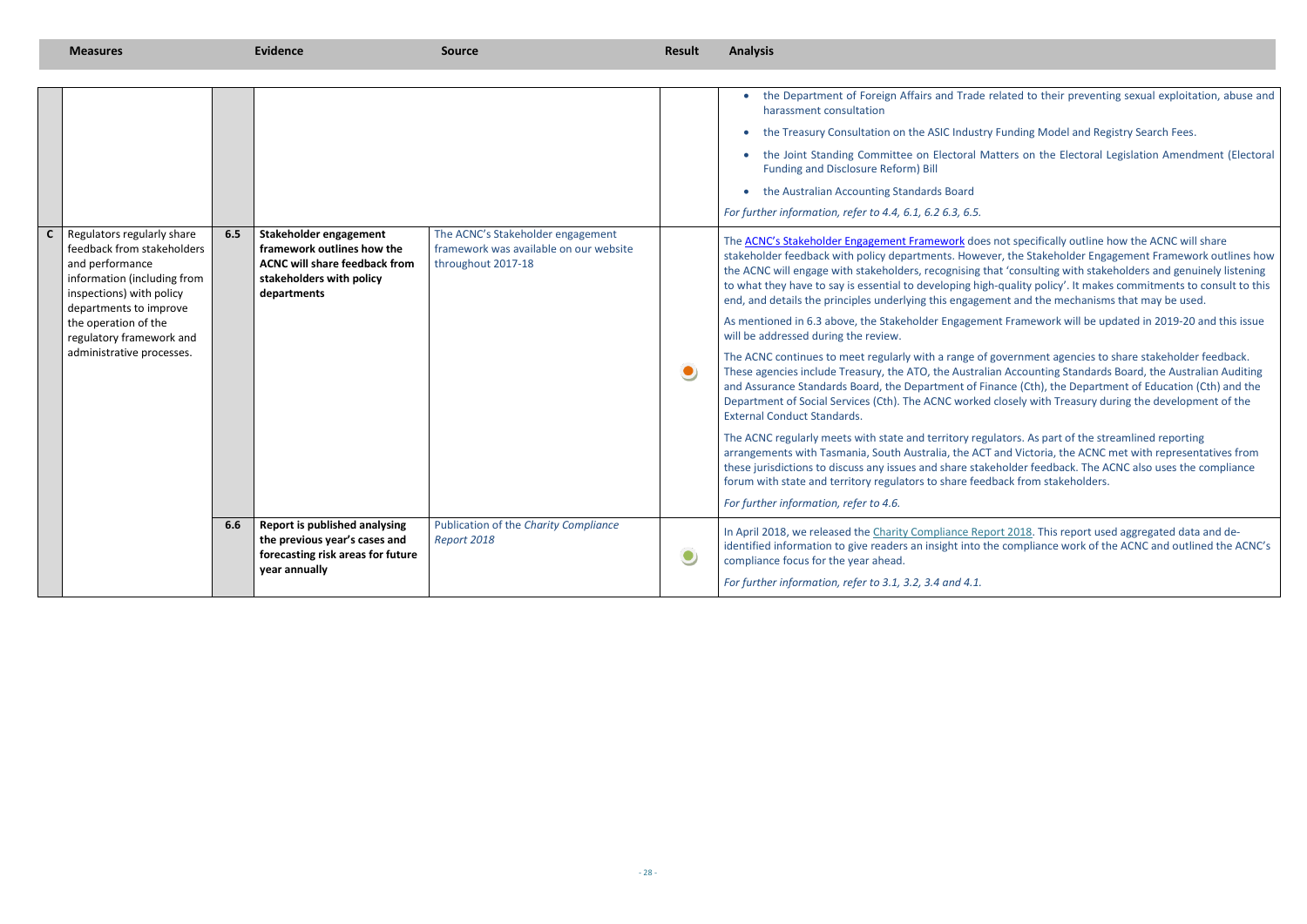## <span id="page-28-0"></span>**Appendix B: Summary of feedback from consultation**

### **Background**

Under the Regulator Performance Framework (**RPF**), the ACNC is required to have our self-assessment 'validated' by the approved RPF stakeholder consultation mechanism. The ACNC's stakeholder consultation mechanism consists of the Sector User Group (**SUG**) and Professional User Group (**PUG**).

### *Methodology*

The ACNC circulated our draft RPF report to members of the SUG and PUG on 26 July 2019, ahead of a joint SUG and PUG meeting on 2 August 2019.

Feedback was sought through an online survey which was circulated to all members of the SUG and PUG. The ACNC Policy Manager was available throughout the joint SUG and PUG meeting to discuss the ACNC's draft 2018-19 RPF report.

Our online survey allowed members of the SUG and PUG to:

- indicate their agreement with the ACNC's self-assessment against the key performance indicators (**KPI**s) and overall assessment
- provide feedback on each KPI and the ACNC's overall self-assessment.

Where a member of the SUG or PUG disagreed with our self-assessment, they were asked to confirm whether the rating should be higher or lower.

We closed the online survey on 9 August 2019.

This consultation approach was consistent with that used in 2017-18, when 25 responses were received.

#### *Responses*

Eleven (11) members of the SUG or PUG completed our online survey.

Of the 11 responses, eight were from members of the PUG and the other three from members of the SUG. This represents a return rate of 16% for PUG and 8% for SUG, and is lower than that achieved for the 2017- 18 RPF. The ACNC will work with PUG and SUG in 2019-20 to address the low rate of return, with a view to ensuring that responses are representative of the regulated sector.

We acknowledge the feedback provided from those members of the SUG and PUG that did respond, and we thank them for taking the time to provide feedback to the ACNC.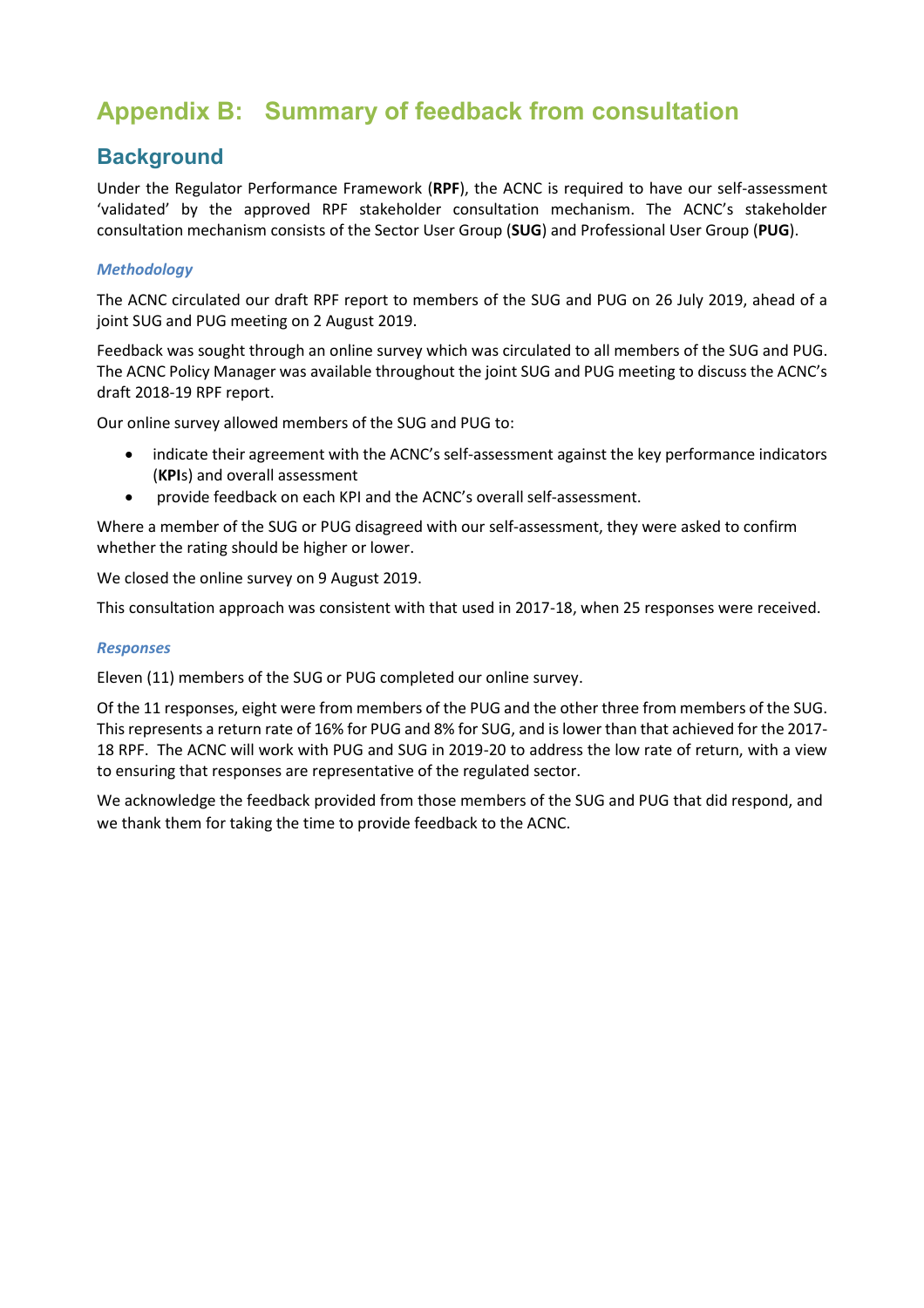### **Feedback**

### *Summary*

A large majority of the responses agreed with the ACNC's self-assessment, with SUG respondents more likely to agree with each individual rating.



Feedback results are visually summarised in Figure A.



### *Differences in ratings*

Despite general consensus between ACNC and PUG and SUG on the suitability of the ratings, one member of PUG almost consistently disagreed with the ACNC's rating, believing the rating should be lower for most KPIs and overall. KPI 1 and KPI 2 had the strongest disagreement, with representatives from both PUG and SUG disagreeing with the ACNC's rating. However, for KPI 1, one member of PUG felt the assessment was too low, and one member of SUG felt it was too high. Table B below summarises the divergent views on the ratings, and the reasons offered for these.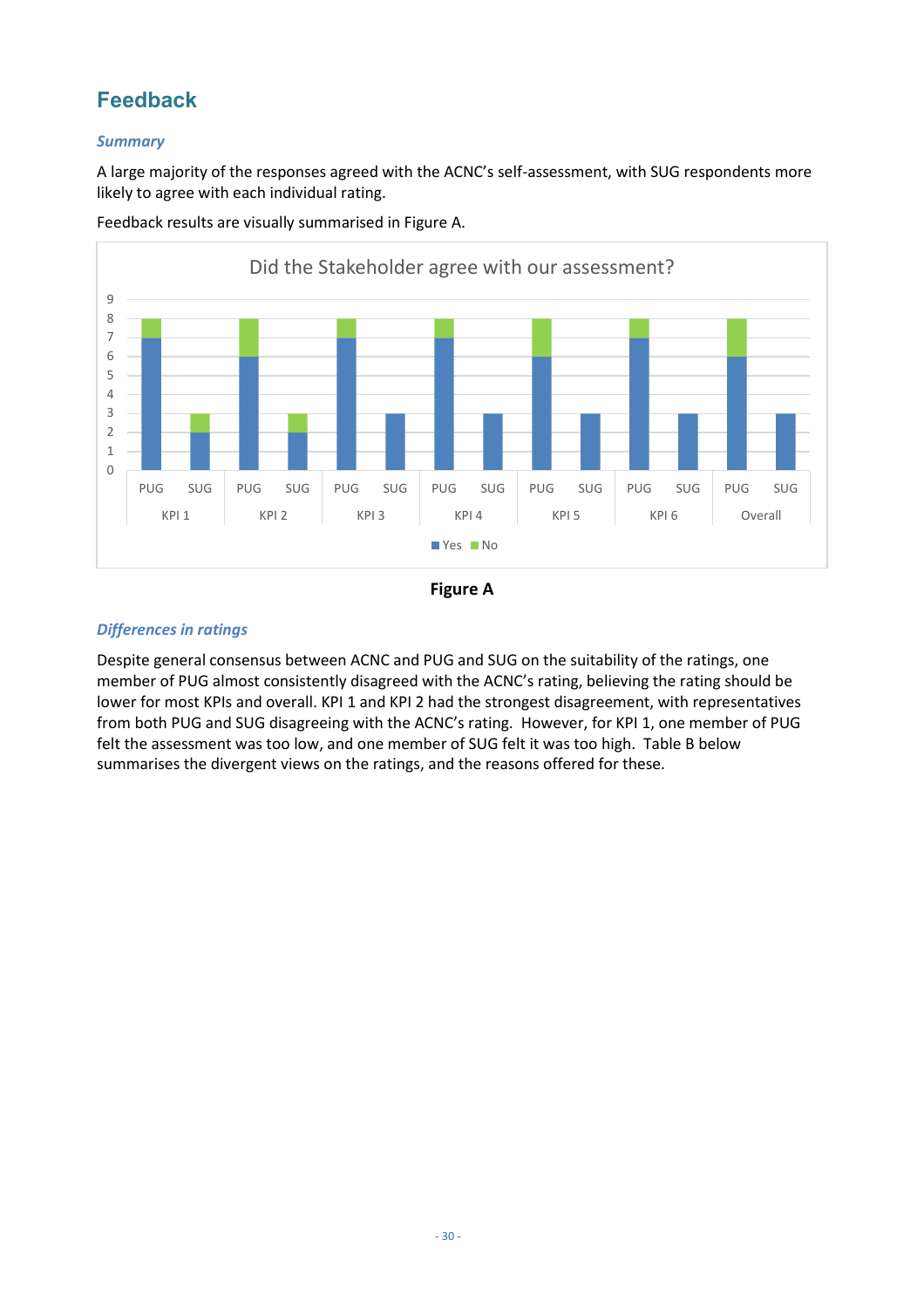| <b>Indicator</b> | <b>Relevant User</b><br><b>Group</b> | <b>Should the</b><br>rating be<br>higher or<br>lower? | <b>Reasons (if provided)</b>                                                                                                                                                                                                                                                                                                                                                                                                                                                                                                                                                                                                                                                                                                                                     |
|------------------|--------------------------------------|-------------------------------------------------------|------------------------------------------------------------------------------------------------------------------------------------------------------------------------------------------------------------------------------------------------------------------------------------------------------------------------------------------------------------------------------------------------------------------------------------------------------------------------------------------------------------------------------------------------------------------------------------------------------------------------------------------------------------------------------------------------------------------------------------------------------------------|
| KPI <sub>1</sub> | 1 member<br>from the PUG             | Higher                                                | I would rate it Very Good etc.                                                                                                                                                                                                                                                                                                                                                                                                                                                                                                                                                                                                                                                                                                                                   |
|                  | 1 member<br>from the SUG             | Lower                                                 | The ACNC has lost number of senior people who had an<br>outstanding understanding of the not for profit sector,<br>Whilst there are still some outstanding people left the<br>have the same<br>replacements<br>do not<br>level<br>_of<br>understanding. This has resulted in sector user Group<br>meeting not being any where near as valuable. People<br>from PUG have expressed the same concerns to me. The<br>downgrading of the use of information from the AIS was a<br>backward step.                                                                                                                                                                                                                                                                     |
| KPI <sub>2</sub> | 2 members<br>from the PUG            | Lower                                                 | Whilst most of the ACNC commentary in this area appear<br>to be fair, the area which has yet to 'hit target' is that of<br>financial reporting. Rapid changes to accounting<br>standards and requirements have yet to 'filter through' to<br>many in the sector. I'd rate good rather than v good<br>Guidance for ECS is vague and doesn't provide sufficient<br>$\bullet$<br>detail for charities to understand their obligations                                                                                                                                                                                                                                                                                                                               |
|                  | 1 member<br>from the SUG             | Lower                                                 | One of the main regulatory changes introduced during<br>2018-19 was the External Conduct Standards. Although<br>there was uncertainty as to when they were going to<br>commence, the ACNC only published a first tranche of<br>guidance a short time before the Standards came into<br>effect. I think that the guidance should have been ready<br>by April or May at the latest, if not earlier. Some more<br>engagement with stakeholders, e.g a workshop as part of<br>the developing the guidance would have also be useful.<br>Given that this was the main regulatory change during<br>this period, I think that the shortcomings in the process of<br>preparing and making available guidance should result in<br>the self-assessment dropping to 'Good'. |
| KPI <sub>3</sub> | 1 member<br>from the PUG             | Lower                                                 | Noticed increasingly wide (less targeted) questions in<br>compliance information requests. Also ECS could provide<br>statements of comfort to reflect risk for charities that only<br>undertake minor activities overseas                                                                                                                                                                                                                                                                                                                                                                                                                                                                                                                                        |
| KPI <sub>4</sub> | 1 member<br>from the PUG             | Lower                                                 | No comment provided.                                                                                                                                                                                                                                                                                                                                                                                                                                                                                                                                                                                                                                                                                                                                             |
| KPI <sub>5</sub> | 2 members<br>from the PUG            | Lower                                                 | A strength of the ACNC in past years has been its<br>engagement with the sector through the Professional<br>Users Group and Sector Users Group. We strongly<br>encourage the ACNC to continue these groups which<br>enable meaningful engagement with the sector and to<br>ensure that the open, direct dialogue with the ACNC<br>within these forums continues.                                                                                                                                                                                                                                                                                                                                                                                                 |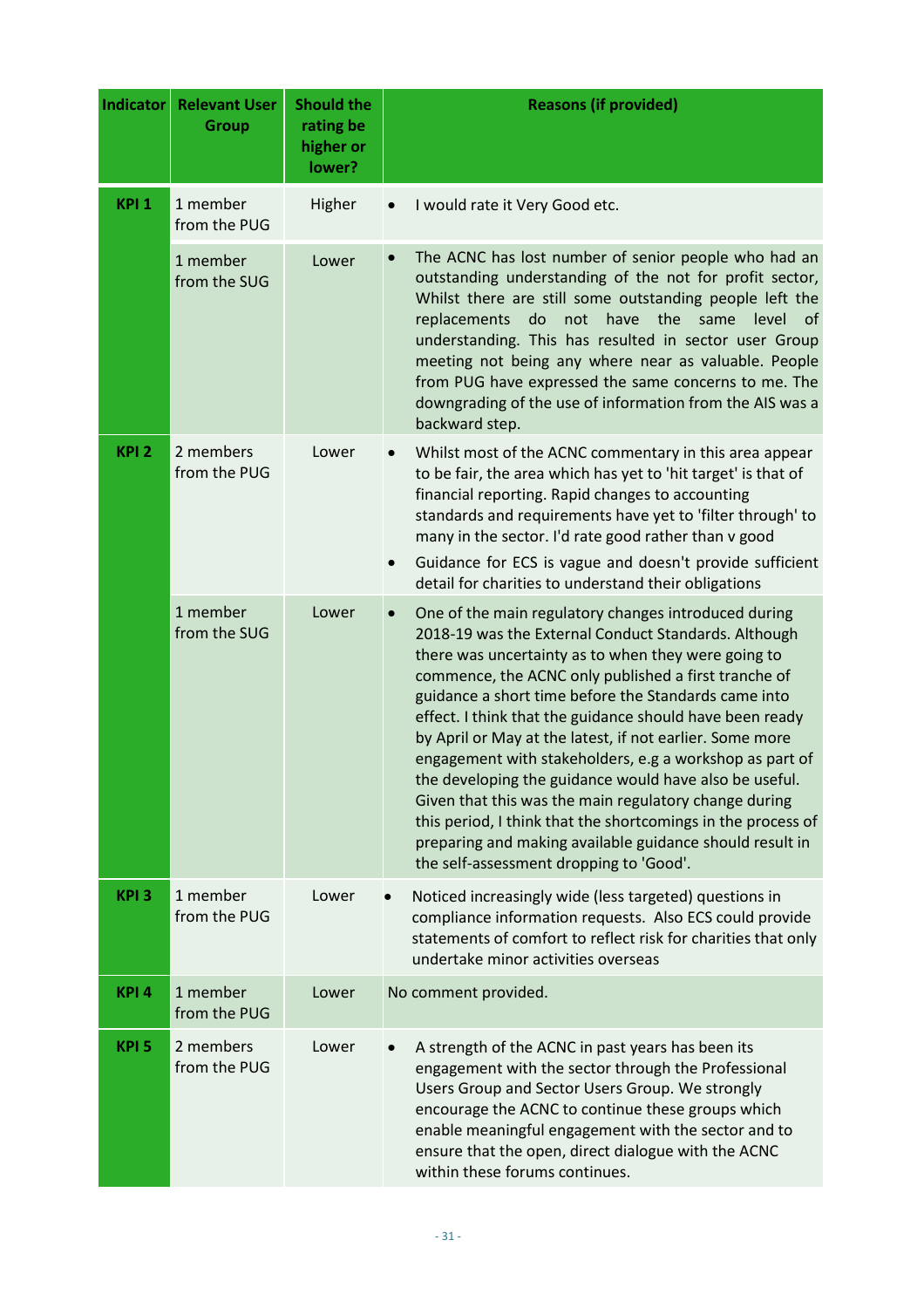| KPI 6                    | 1 member<br>from the PUG  | Lower | No comment provided.                                                                                                                                                                                                                                                 |
|--------------------------|---------------------------|-------|----------------------------------------------------------------------------------------------------------------------------------------------------------------------------------------------------------------------------------------------------------------------|
| <b>Overall</b><br>rating | 2 members<br>from the PUG | Lower | I would rate it as Good rather than very good primarily as a<br>$\bullet$<br>result of communication with the sector through the<br>Professional User Group not having the depth of<br>interactions as in the first 5 years of the development of the<br><b>ACNC</b> |

### **Table B**

#### *Other Feedback*

Members of the SUG and PUG were asked to provide comments on the ACNC's self-assessment against specific KPIs, in addition to the ACNC's overall self-assessment.

The ACNC notes that some of the feedback relates to the format and content of the PUG and SUG meetings. The ACNC is in the middle of a review of both meetings to ensure their ongoing effectiveness for both the ACNC and our stakeholders. All PUG and SUG members were consulted and their feedback is assisting to refine the two forums.

Another issue which emerged from both Table B and Table C related to the guidance issued for the External Conduct Standards. The External Conduct Standards came into effect in 2019-20 and the ACNC will monitor concerns the sector has with guidance as charities work to ensure compliance with the new regulations. Guidance will continue to be amended and created based on feedback from the sector.

| <b>Indicator</b> | <b>Relevant</b><br><b>User</b><br><b>Group</b> | <b>Feedback</b>                                                                                                                                                                                                                                                                                                                                                                                                                                                                                                                                                                                                                                                                                                                                                                                                                                                                                                                                                                                              |
|------------------|------------------------------------------------|--------------------------------------------------------------------------------------------------------------------------------------------------------------------------------------------------------------------------------------------------------------------------------------------------------------------------------------------------------------------------------------------------------------------------------------------------------------------------------------------------------------------------------------------------------------------------------------------------------------------------------------------------------------------------------------------------------------------------------------------------------------------------------------------------------------------------------------------------------------------------------------------------------------------------------------------------------------------------------------------------------------|
| KPI <sub>1</sub> | <b>PUG</b>                                     | Website access and availability during transition period was problematic but<br>now improved. Given the acknowledged 'teething issues' this appears to be<br>one aspect of performance which was, at least, initially, over sold and under<br>delivered<br>ACNC is outstanding in its willingness to find solutions for difficult situations<br>facing charities without lessening good regulation<br>We commend the progress made towards streamlined reporting and the IT<br>upgrade, and the efforts of the Advice Service to meet the demands of<br>charities' additional enquiries during the transition to the new Charity Portal.<br>We welcomed the publication of the Australian Charities Report 2017,<br>however we are of the view that the longer-form version (last published in<br>2016) was more useful in helping charities and the Australian community to<br>understand the make-up and contribution of the charitable sector. We<br>encourage the ACNC returning to the previous format. |
|                  | <b>SUG</b>                                     | No comments provided                                                                                                                                                                                                                                                                                                                                                                                                                                                                                                                                                                                                                                                                                                                                                                                                                                                                                                                                                                                         |
| KPI <sub>2</sub> | <b>PUG</b>                                     | Our staff, and the charities that we assist, generally find the guidance and<br>information that the ACNC provides to be very clear and helpful. However, in<br>our view there is further guidance needed in relation to the External Conduct<br>Standards to address areas which are not clearly addressed in the current<br>In terms of specific communications and advice for regulated<br>guidance.<br>entities, there are opportunities for the ACNC to provide more targeted advice<br>services that will ultimately save time and money for regulated entities. In<br>particular, it can be challenging for charities that are planning to amend their<br>constitutions or structure (for example, in the context of a merger) but are<br>unable to receive any preliminary feedback or advice from the ACNC before                                                                                                                                                                                   |